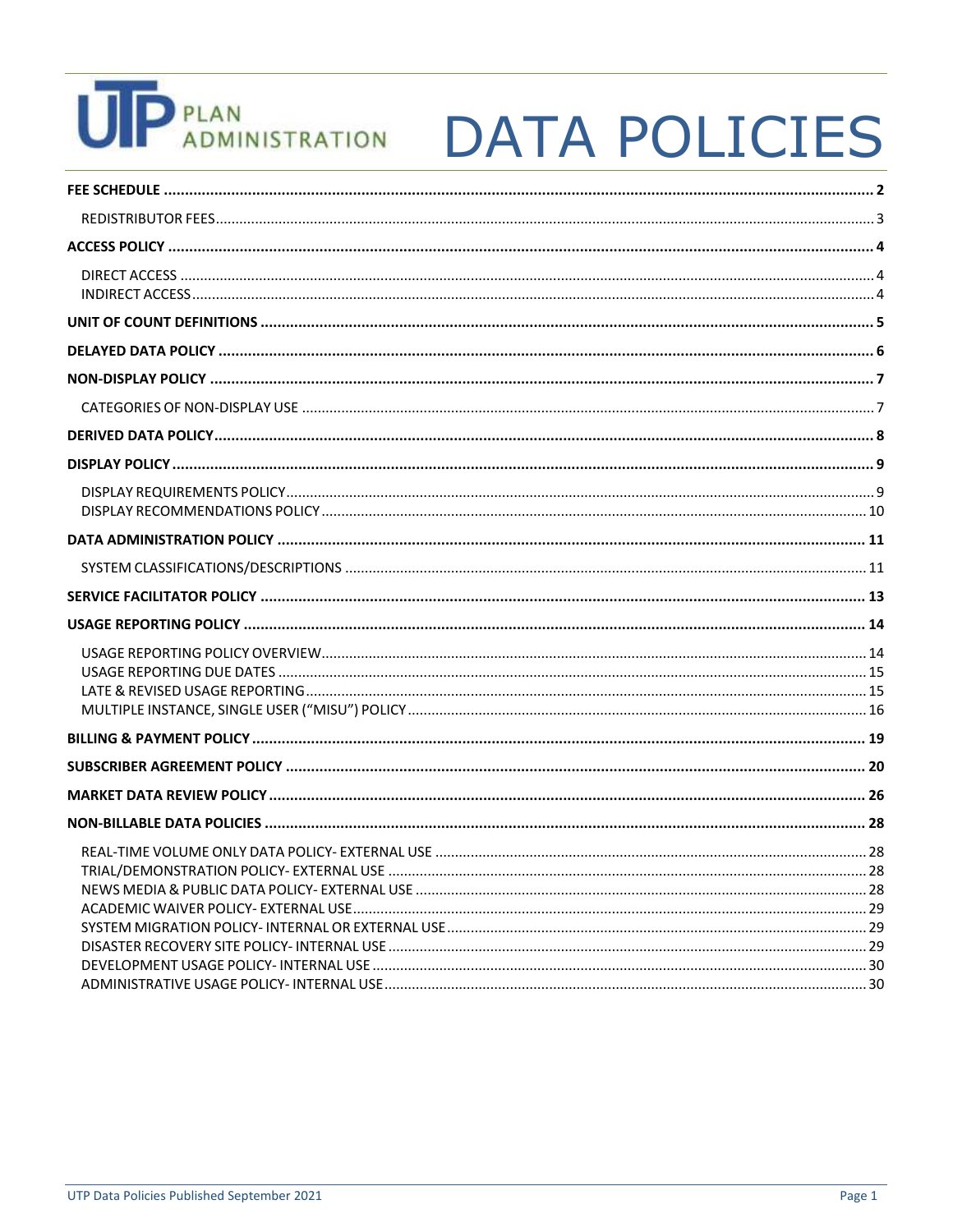The UTP Plan governs the collection, processing and distribution of all UTP Level 1 Information or "Information." The UTP Plan is administered by the Participant exchanges and associations listed under the Participants section of [www.utpplan.com.](http://www.utpplan.com/) These Participant organizations determine policy matters, oversee system operations and have contracted with Nasdaq to manage the day-to-day operations. Under the terms of the Nasdaq Stock Market LLC Vendor Agreement for UTP Services ("Vendor Agreement"), Vendors of UTP Information must adhere to the following data policies including but not limited to the **Subscriber Agreement - End Users 2019-01** ("Subscriber Agreement") and the UTP Plan Privacy Policy. Failure to comply with the policies may result in the charging of penalties, interest and/or the termination of service. The below policy documents are regularly updated.

## <span id="page-1-0"></span>FEE SCHEDULE

All fees are subject to change and fees will not be prorated. Please note that these prices do not include charges such as access the data or telecommunications charges.

### **ACCESS FEES**

| <b>TIMING</b>                                                   | <b>UTP ENTITLEMENT</b>                    | <b>FEE</b>                | <b>DETAILS</b>                                                                                                                                                                                                                                                                                                                                                                      |
|-----------------------------------------------------------------|-------------------------------------------|---------------------------|-------------------------------------------------------------------------------------------------------------------------------------------------------------------------------------------------------------------------------------------------------------------------------------------------------------------------------------------------------------------------------------|
| <b>Real-Time</b><br><b>DIRECT ACCESS</b><br>to a<br>Data Feed   | <b>Direct Access Fees</b>                 | \$2,500/month<br>per firm | Please refer to the Direct Access Policy for more information.<br>Vendors receiving access via both Direct Access and Indirect Access Data<br>Feeds shall be liable only for Direct Access fees.<br>The Real-Time Direct Access Fee includes access to the UTP Snap-Shot<br>service. The Real-Time Direct or Indirect Access Fee includes the Delayed<br>Annual Administrative Fee. |
| <b>Real-Time</b><br><b>INDIRECT ACCESS</b><br>to a<br>Data Feed | <b>Indirect Access</b><br>Fees            | \$500/month<br>per firm   | Vendors receiving access via both Direct Access and Indirect Access Data<br>Feeds shall be liable only for Direct Access fees.<br>The Real-Time Direct or Indirect Access Fee includes the Delayed Annual<br>Administrative Fee.                                                                                                                                                    |
| Delayed<br><b>INDIRECT ACCESS</b><br>to a Data Feed             | Annual<br>Administrative Fee<br>- Delayed | \$250/year per<br>firm    | Delayed Annual Administrative Fees are currently assessed to all Delayed<br>only Vendors. Such fees are invoiced upon approval and charged for the<br>current calendar year. The monthly Delayed Redistributor fee does not<br>include the Delayed Annual Administrative Fee.                                                                                                       |

### **NON-DISPLAY USAGE FEES:**

| <b>TIMING</b>    | <b>ENTITLEMENT</b>                                                                                                  | <b>FEE</b>                                               | <b>DETAILS</b>                                                                                                                                                                                                                                                                                                                                                                                                                                                                                                                                                                                                                                                                                                                                               |  |
|------------------|---------------------------------------------------------------------------------------------------------------------|----------------------------------------------------------|--------------------------------------------------------------------------------------------------------------------------------------------------------------------------------------------------------------------------------------------------------------------------------------------------------------------------------------------------------------------------------------------------------------------------------------------------------------------------------------------------------------------------------------------------------------------------------------------------------------------------------------------------------------------------------------------------------------------------------------------------------------|--|
| <b>Real-Time</b> | Non-Display Fee for<br><b>Electronic Trading</b><br>System                                                          | \$3,500/month<br>per Electronic<br><b>Trading System</b> | An organization that uses the information in more than one Electronic<br>Trading System must count each such trading system. For example, an<br>organization that uses quotation information for the purposes of operating<br>an ATS and also for operating a broker crossing system not registered as an<br>ATS would be required to pay two Electronic Trading System fees. An<br>Electronic Trading System includes use of data in any trading platform(s),<br>such as exchanges, alternative trading systems ("ATS's"), broker crossing<br>networks, broker crossing systems not filed as ATS's, dark pools, multilateral<br>trading facilities, and systematic internalization systems. Please refer to the<br>Non-Display Policy for more information. |  |
| <b>Real-Time</b> | Non-Display Use on<br>its own behalf (other<br>than for purposes of<br>an Electronic Trading<br>System)             | \$3,500/month<br>per firm                                | This fee applies when a Vendor uses data for Non-Display purposes on its<br>own behalf (other than for purposes of an Electronic Trading System). Please<br>refer to the Non-Display Policy for more information.                                                                                                                                                                                                                                                                                                                                                                                                                                                                                                                                            |  |
| <b>Real-Time</b> | Non-Display Use on<br>behalf of customers<br>(other than for<br>purposes of<br><b>Electronic Trading</b><br>System) | \$3,500/month<br>per firm                                | This fee applies when a Vendor uses data for Non-Display purposes on behalf<br>of its customers (other than for purposes of an Electronic Trading System).<br>Please refer to the Non-Display Policy for more information.                                                                                                                                                                                                                                                                                                                                                                                                                                                                                                                                   |  |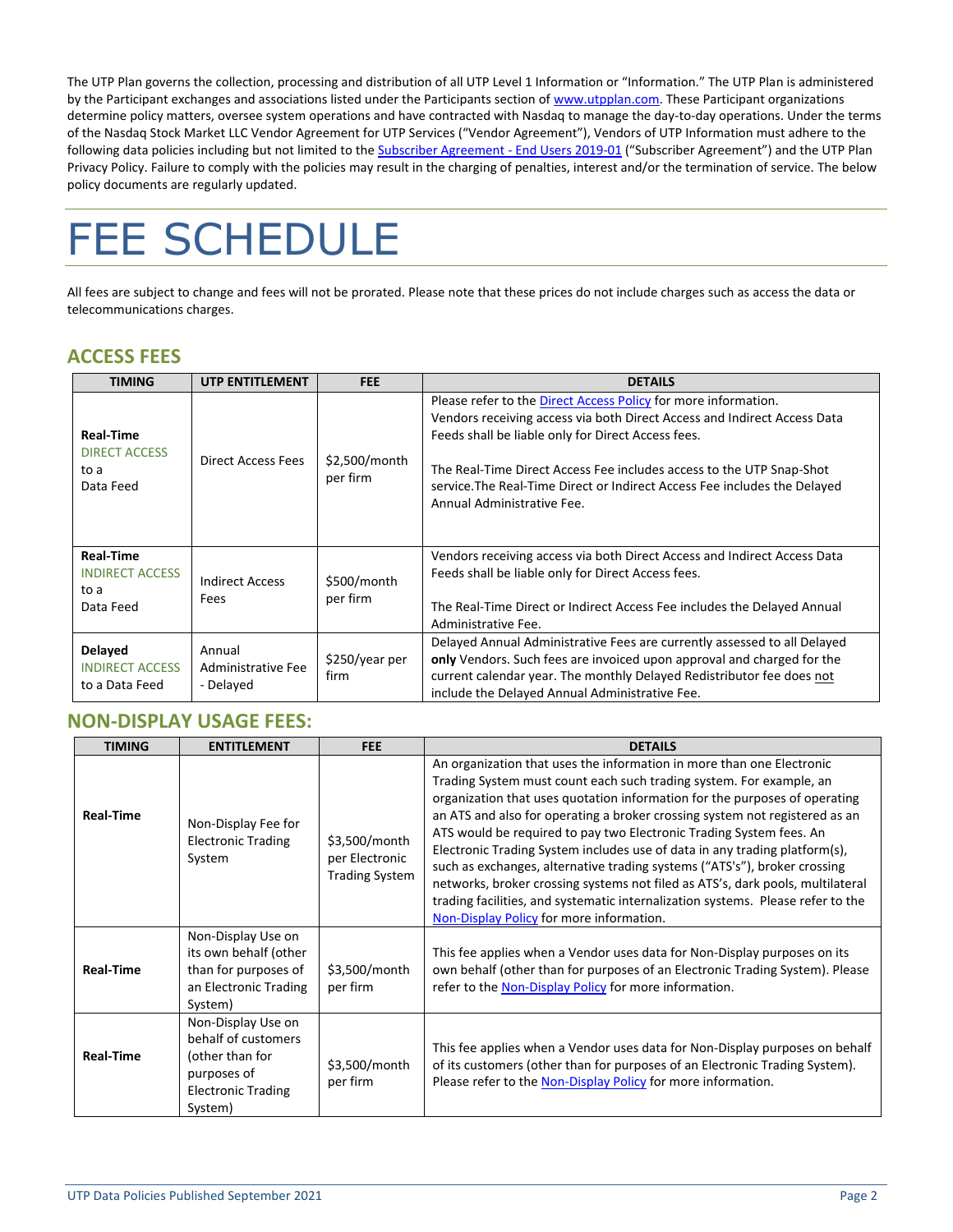## **DISPLAY USAGE FEES: CONTROLLED SUBSCRIBERS**

| <b>TIMING</b>    | <b>ENTITLEMENT</b>                                           | <b>FEE</b>                                       | <b>DETAILS</b>                                                                                                                                                                                                                                                                                                                                                                                                                                                                                                                                                                                                                                                                                                                                                                                                                       |  |
|------------------|--------------------------------------------------------------|--------------------------------------------------|--------------------------------------------------------------------------------------------------------------------------------------------------------------------------------------------------------------------------------------------------------------------------------------------------------------------------------------------------------------------------------------------------------------------------------------------------------------------------------------------------------------------------------------------------------------------------------------------------------------------------------------------------------------------------------------------------------------------------------------------------------------------------------------------------------------------------------------|--|
| Real-Time        | Per Professional (Internal<br>and/or External)<br>Subscriber | \$24/month per<br>Subscriber                     | Vendors are required to report Internal and External Professional<br>Subscribers under separate usage report titles. Internal usage is defined as<br>distribution of UTP Level 1 data internally within the organization (i.e., to<br>employees or authorized agents of the organization and/or within the<br>premises of the organization) and External usage is defined as a distribution<br>of UTP Level 1 data externally, to third-party Subscribers not within the<br>organization. UTP Level 1 Professional Subscriber Fees were increased as of<br>April 1, 2018.                                                                                                                                                                                                                                                            |  |
| Real-Time        | Per Nonprofessional<br>Subscriber                            | \$1/month per<br>Subscriber                      | Note, each Subscriber is considered a Professional unless qualified as a<br>Nonprofessional. Please refer to the <b>Subscriber Agreement Policy</b> for more<br>information on how to qualify as a Nonprofessional.                                                                                                                                                                                                                                                                                                                                                                                                                                                                                                                                                                                                                  |  |
| Real-Time        | Per Query                                                    | \$.0075 Per Query                                | UTP Level 1 Per Query fee was increased January 1, 2015. Please see<br>Vendor Alert 2014-5 for more information.                                                                                                                                                                                                                                                                                                                                                                                                                                                                                                                                                                                                                                                                                                                     |  |
| <b>Real-Time</b> | Nonprofessional<br><b>Enterprise Cap</b>                     | \$648,000/month<br>per firm                      | Permits Vendors that are registered as broker-dealers under the Securities<br>Exchange Act of 1934 to provide, on a single entitlement system, UTP Level<br>1 Service to Nonprofessional Subscribers. Permits Vendors that are<br>registered as broker-dealers under the Securities Exchange Act of 1934 to<br>provide, on a single entitlement system, UTP Level 1 Service to<br>Nonprofessional Subscribers. Vendors must continue to report and pay the<br>applicable usage fees for Professional Subscribers accessing UTP Level 1<br>data including but not limited to access, redistributor and/or annual<br>administration fees. This Enterprise Cap may increase by the percentage<br>increase in the annual composite share volume for the preceding calendar<br>year, subject to an annual increase of up to five percent. |  |
| Real-Time        | <b>Cable Television Ticker</b>                               | Per Household<br>Pricing - See<br><b>Details</b> | First 10 million: \$2/month per 1,000 Households<br>Next 10 million: \$1/month per 1,000 Households<br>Subsequent: \$0.50/month per 1,000 Households<br>"Cable Television Households" includes all Controlled cable and /or satellite<br>television households able to access the broadcast. Note that this pricing<br>structure is not applicable to broadcast television or other Uncontrolled<br>Systems.                                                                                                                                                                                                                                                                                                                                                                                                                         |  |
| Real-Time        | Per Voice Response Port                                      | \$21.25/month per<br>port                        |                                                                                                                                                                                                                                                                                                                                                                                                                                                                                                                                                                                                                                                                                                                                                                                                                                      |  |
| <b>Delayed</b>   | Delayed Subscriber                                           | Not Fee Liable                                   | Delayed Controlled Subscriber Usage is not currently fee liable.                                                                                                                                                                                                                                                                                                                                                                                                                                                                                                                                                                                                                                                                                                                                                                     |  |
| End-of-Day       | End-of-Day Subscriber                                        | Not Fee Liable                                   | End-of-Day Controlled and Uncontrolled Usage is not currently fee liable.                                                                                                                                                                                                                                                                                                                                                                                                                                                                                                                                                                                                                                                                                                                                                            |  |

## <span id="page-2-0"></span>**REDISTRIBUTOR FEES**

| <b>TIMING</b>                     | <b>ENTITLEMENT</b>                                       | <b>FEE</b>                | <b>DETAILS</b>                                                                                                                                                                                                                                                                                      |
|-----------------------------------|----------------------------------------------------------|---------------------------|-----------------------------------------------------------------------------------------------------------------------------------------------------------------------------------------------------------------------------------------------------------------------------------------------------|
| <b>Delayed</b><br>Redistributor   | UTP Level 1 - External<br>Delayed Redistributor<br>Fee   | \$250/month per<br>firm   | UTP Level 1 Redistributor Fees were introduced January 1, 2014.<br>The Redistributor fees apply when a Vendor redistributes the Information<br>to External Subscribers and/or other Data Feed Subscribers. Please see                                                                               |
| <b>Real-Time</b><br>Redistributor | UTP Level 1 - External<br>Real-Time Redistributor<br>Fee | \$1,000/month<br>per firm | Vendor Alert 2013-10 for more information.<br>The Real-Time Redistributor Fee includes the Delayed Redistributor Fee. If a<br>Vendor is paying for the Real-Time Redistributor Fee and also redistributes,<br>Delayed UTP Data, the Vendor is not also liable for the Delayed<br>Redistributor Fee. |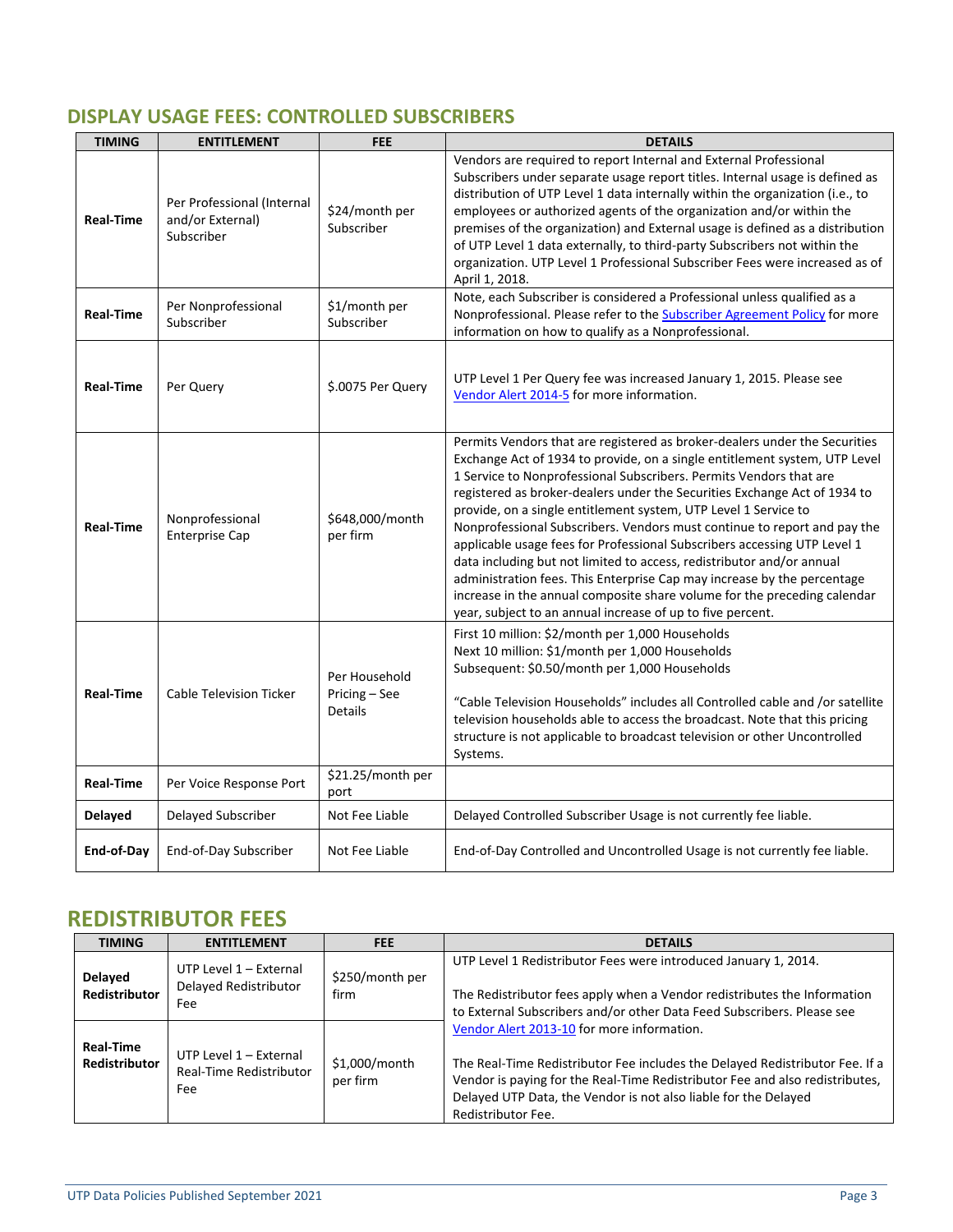## <span id="page-3-0"></span>ACCESS POLICY

## <span id="page-3-1"></span>**DIRECT ACCESS**

For UTP Level 1 Information, "Direct Access" means a connection that receives access to any one or more UTP Level 1 Real-Time Data Feeds by means of a linkage or interface directly with the Plan's Securities Information Processor (SIP) via an extranet or other connection that the SIP has approved.

<span id="page-3-3"></span>The following connections are approved as Direct Access:

#### **1. EXTRANET CONNECTIONS**

Each Extranet connection is a Direct Access connection. Click for a list of available currently approve[d Extranets.](http://www.utpplan.com/DOC/Extranetlist.pdf)

#### **2. Nasdaq DIRECT**

Nasdaq Direct is a Nasdaq Direct Circuit Connection or a Nasdaq Point of Presence (POP) that originates in any Nasdaq Data Center. The Nasdaq Data Centers are currently located in Carteret, Secaucus and Chicago.

#### **3. Nasdaq CO-LOCATION**

Nasdaq Co-location is a connection within the Nasdaq Co-location facility. The Nasdaq Co-Location facility is within a Nasdaq Data Center where servers and equipment are co-located, is currently located 1400 Federal Blvd., Carteret, NJ.

#### **4. CONNECTIONS LOCATED WITHIN ANY Nasdaq CO-LOCATION FACILITY**

Vendors with connections originating from the Nasdaq Co-location facility [#3 above] may further redistribute downstream connections to other Vendors within that Nasdaq Colocation facility.

## <span id="page-3-2"></span>**INDIRECT ACCESS**

"Indirect Access" means any other connection to a UTP Level 1 Real-Time Data Feed, including Vendors with a Nasdaq Co-location connection [#3 above] that further redistribute to downstream connections **outside** any Nasdaq Colocation facility.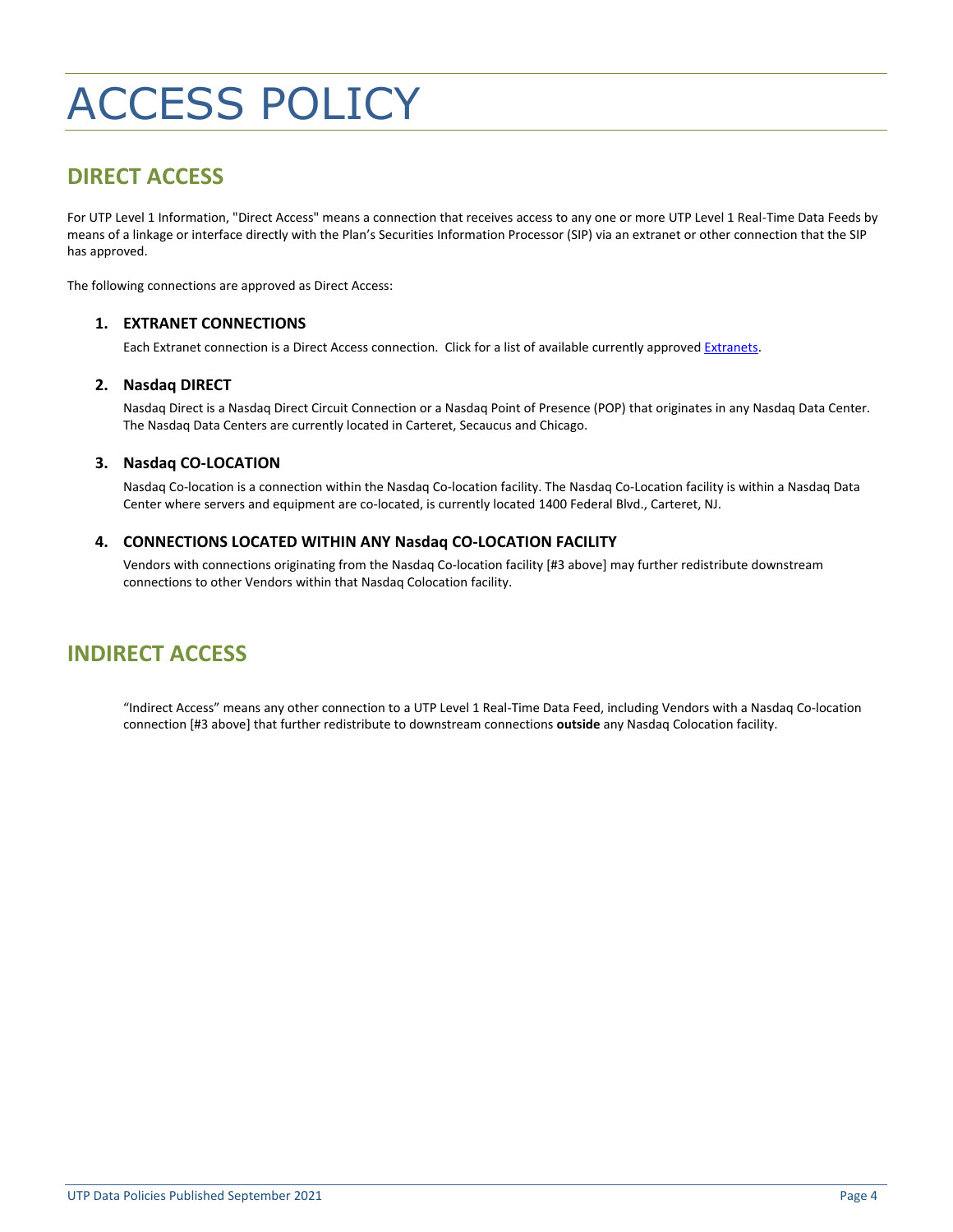## <span id="page-4-0"></span>UNIT OF COUNT DEFINITIONS

Except where specifically detailed otherwise in this policy document, distribution of UTP Information is to be measured, controlled and recorded by using the Interrogation Device or Subscriber as the Unit of Count.

- **Simultaneous Access** by Unique User ID is prohibited, unless Vendor is able to record, track and then report the number of Simultaneous Accesses.
- **Contended Access** usage reporting is prohibited. Contended Access refers to a service where multiple Subscribers or Interrogation Devices [for example, 10 individuals or devices] access Information through a limited number of access sessions [for example 5 Contended Access sessions]. In Contended Access situations, the Vendor must base the usage reporting on for the number of Subscribers or Interrogation Devices capable of accessing the Information, not the number of potential Contended Access sessions.

| <b>UNIT OF COUNT</b>    | <b>DESCRIPTION</b>                                                                                                                                                                                                                                   |  |  |  |
|-------------------------|------------------------------------------------------------------------------------------------------------------------------------------------------------------------------------------------------------------------------------------------------|--|--|--|
|                         | "Subscriber" is defined as a device or computer terminal or an automated service which is entitled to receive<br>Information. The term "Interrogation Device" includes "Subscriber", "Device" and "Access".                                          |  |  |  |
| <b>INTERROGATION</b>    | Vendors are to count the following for usage reporting:                                                                                                                                                                                              |  |  |  |
| DEVICE, DEVICE,         | the Number of physical devices ["Interrogation Devices" or "Device"] or<br>$\bullet$                                                                                                                                                                 |  |  |  |
| <b>SUBSCRIBER OR</b>    | the Number of Unique User IDs and Password combinations that are not shared by multiple people, and<br>$\bullet$                                                                                                                                     |  |  |  |
| <b>ACCESS</b>           | cannot simultaneously log-on with multiple instances or to multiple devices ["Accesses"]                                                                                                                                                             |  |  |  |
|                         | Vendors are required to properly qualify each External Subscriber that receives UTP Level 1 Information via a<br>$\bullet$<br>Controlled Product as a Professional or Nonprofessional Subscriber according to: Section 7 of the Vendor<br>Agreement. |  |  |  |
|                         | "Query" is defined as the retrieval by a Subscriber of an individual price or quote. The Information retrieved must                                                                                                                                  |  |  |  |
|                         | not be updated without the Subscriber re-requesting the Information unless each unrequested/pushed retrieval is                                                                                                                                      |  |  |  |
|                         | recorded. Portfolios are assessed a per-query charge for each individual quote included within the portfolio. Each<br>Vendor is to provide a demonstration of the quote meter prior to implementation. It is required that quote                     |  |  |  |
|                         | meters utilizing the "capping" option are approved prior to implementation to ensure the quote meter are                                                                                                                                             |  |  |  |
|                         | calculating accurately and to confirm that Nonprofessionals are properly qualified.                                                                                                                                                                  |  |  |  |
|                         |                                                                                                                                                                                                                                                      |  |  |  |
|                         | PER QUERY "CAPPING": Vendors may cap monthly Query counts at the applicable associated Professional and                                                                                                                                              |  |  |  |
|                         | Nonprofessional rates. Vendors that cannot comply with the below capping requirements must report all quotes<br>distributed.                                                                                                                         |  |  |  |
|                         | <b>CAPPING REQUIREMENTS:</b> Vendors are to charge the applicable per query rate for each data pull associated with                                                                                                                                  |  |  |  |
|                         | one security. If the data delivered includes time and sales information, charting or other relevant data for a single                                                                                                                                |  |  |  |
| <b>PER QUERY</b>        | security, the Vendor will not need to count each embedded quote in the data distributed, but may count the                                                                                                                                           |  |  |  |
|                         | entire page [chart plus table] as a single query. Vendors may only accept capped monthly usage if the Vendor has<br>the ability to confirm a Subscriber's Nonprofessional or Professional status and does not allow a single Subscriber              |  |  |  |
|                         | to access the system through multiple devices simultaneously. If the Vendor cannot differentiate between                                                                                                                                             |  |  |  |
|                         | Professionals and Nonprofessionals or allows simultaneous access to the system, then capping is not permitted at                                                                                                                                     |  |  |  |
|                         | the Nonprofessional rates.                                                                                                                                                                                                                           |  |  |  |
|                         | Vendors must count and report all real-time queries distributed during the below listed timeframes.                                                                                                                                                  |  |  |  |
|                         | PER QUERY COUNTING TIMEFRAMES                                                                                                                                                                                                                        |  |  |  |
|                         | pre-market session:<br>4:00 a.m. to 9:45 a.m., Eastern Time (ET)                                                                                                                                                                                     |  |  |  |
|                         | regular market session:<br>9:30 a.m. to 4:15 p.m., ET                                                                                                                                                                                                |  |  |  |
|                         | 4:00 p.m. to 8:15 p.m., ET<br>post-market session:                                                                                                                                                                                                   |  |  |  |
|                         | "Per User" is defined as the individual end user with access to the Information. Per User reporting is applicable                                                                                                                                    |  |  |  |
| <b>PER USER</b>         | under the Multiple Instance, Single Users ("MISU") Policy and will be available to Vendors that have been formally<br>approved, in advance and in writing.                                                                                           |  |  |  |
|                         |                                                                                                                                                                                                                                                      |  |  |  |
| <b>CABLE TELEVISION</b> | "Cable Television Households" are defined as all cable and /or satellite television households able to access the                                                                                                                                    |  |  |  |
| <b>HOUSEHOLDS</b>       | broadcast. Note that this pricing structure is not applicable to broadcast television.                                                                                                                                                               |  |  |  |
| <b>RETRANSMISSION</b>   |                                                                                                                                                                                                                                                      |  |  |  |
| <b>DATA FEED OR</b>     | A "Retransmission Data Feed" or a "Data Feed" is defined as any Uncontrolled retransmission of UTP data where<br>the Vendor does not control either the entitlements or the display of the Information.                                              |  |  |  |
| <b>DATA FEED</b>        |                                                                                                                                                                                                                                                      |  |  |  |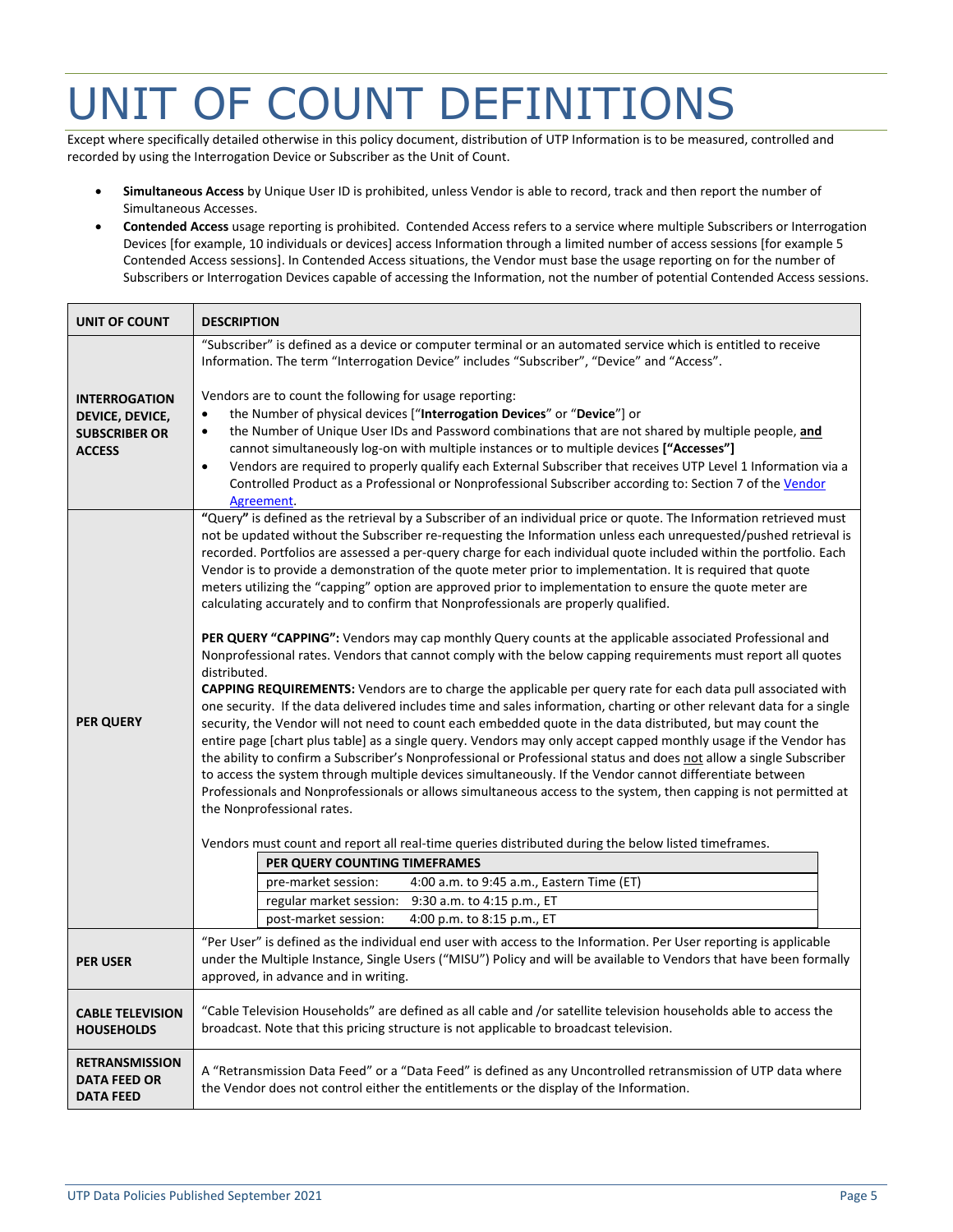## <span id="page-5-0"></span>DELAYED DATA POLICY

#### **DEFINITIONS**

Delay Interval: A period of time after which Information becomes Delayed Information. For UTP Level 1 Information, the Delay Interval is 15 minutes.

#### **PROMINENT DELAY MESSAGE**

Vendors are permitted to delay UTP Level 1 Information and there is no charge for the usage of the UTP Delayed Information, if delayed for the appropriate timeframe. Fees may apply for the receipt/distribution of the UTP Delayed Information on a Retransmission Data Feed.

For Vendors providing Delayed Information, an appropriate delay message must be provided to Subscribers for all displays of UTP data, including on wall boards, tickers, mobile devices and audio announcements on voice response services. The delay message must prominently appear on all displays containing Delayed Data, such as at or near the top of the page. In the case of a ticker, the delay message should be interspersed with the Information at least every 90 seconds. Examples of appropriate delay messages are as follows: "Data Delayed 15 minutes", "Data Delayed 24 hours", "Delayed Data", "Del-15".

#### **DELAY TIMEFRAMES**

| <b>DATA TYPE</b>       | <b>DESCRIPTION</b>                                                                                                                                  |
|------------------------|-----------------------------------------------------------------------------------------------------------------------------------------------------|
| Real-Time Information  | Information disseminated prior to the 15-minute Delay Interval.                                                                                     |
| Delayed Information    | Information disseminated after the 15-minute Delay Interval.                                                                                        |
| End-of-Day Information | Information from the current day that is disseminated both after the market session has closed<br>for the current day and after the Delay Interval. |

#### **SUBSCRIBER AGREEMENT REQUIREMENTS: DELAY DATA / END-OF-DAY DATA**

Vendors are currently not required to obtain Subscriber Agreements from Subscribers of Delayed and/or End-of-Day Information on Controlled Products. The waiver of the Subscriber Agreement requirement does not limit the Vendor's indemnification obligations as per the [Vendor](http://www.nasdaqtrader.com/content/AdministrationSupport/AgreementsData/globaldataagreement.pdf)  [Agreement.](http://www.nasdaqtrader.com/content/AdministrationSupport/AgreementsData/globaldataagreement.pdf)

#### **DATA FEED AGREEMENTS: END OF DAY DATA FEEDS**

Vendors that provide End-of-Day Information on a Data Feed or a Retransmission Data Feed are not fee liable and are not required to obtain a Vendor Agreement from such Retransmission Data Feed Recipients. The waiver of the Vendor Agreement requirements does not limit the Vendor's indemnification obligations as per the Vendor Agreement.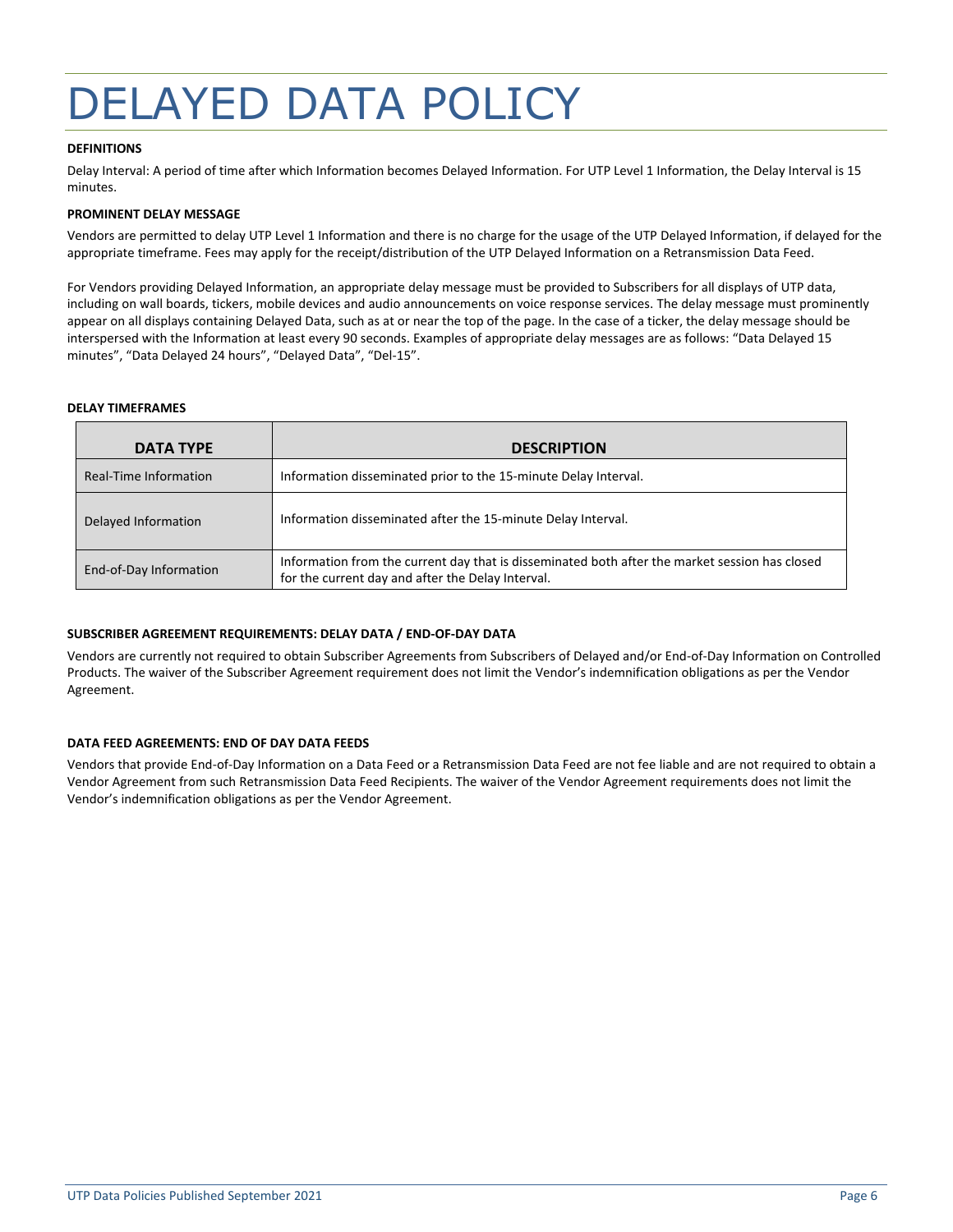## <span id="page-6-0"></span>NON-DISPLAY POLICY

Non-Display Use fees apply only to Vendors that receive a Data Feed containing Real-Time UTP Level 1 Information.

#### **NON-DISPLAY DATA DEFINITION:**

For purposes of the proposed fees, Non-Display use refers to accessing, processing or consuming data, whether

received via Direct and/or Redistributor Data Feeds, for a purpose other than solely facilitating the delivery of the data to the Data Feed Recipient's display or for the purpose of further internally or externally redistributing the data. Further redistribution of the data refers to the transportation or dissemination to another server, location, or device. In instances where the Data Feed Recipient is using the data in Non-Display to create derived data and use the derived data for the purposes of solely displaying the derived data, then the Non-Display fee schedule does not apply, but the data may be fee liable under the regular fee schedule.

#### **NON-DISPLAY ADMINISTRATION REQUIREMENTS**

Real-Time Vendors are required to declare their Non-Display Use on an annual basis by completing the UTP Non-Display System Declaration. An annual Declaration is required from each Vendor regardless of the use declared in the most recent Declaration. The annual Declaration must be completed and submitted by January 31 of each year. In addition, if the Vendor's use of the Information changes at any time after the Vendor submits its Declaration, the Vendor must complete an updated Declaration at the time of the change to reflect the change of use.

## <span id="page-6-1"></span>**CATEGORIES OF NON-DISPLAY USE**

The three categories of Non-Display Use are further described as follows:

**NON-DISPLAY ELECTRONIC TRADING SYSTEM FEE:** This fee applies when a Data Feed Recipient uses the information in an Electronic Trading System, whether the system trades on the Data Feed Recipient's own behalf or on behalf of its customers. As examples, this fee applies to the use of data in exchanges, alternative trading systems ("ATSs"), broker crossing networks, broker crossing systems not filed as ATSs, dark pools, multilateral trading facilities, and systematic internalization systems.

- **EXAMPLES** include, but are not limited to: any trading in any asset class, exchanges, alternative trading systems (ATSs), broker crossing networks, broker crossing systems not filed as ATSs, dark pools, multilateral trading facilities, systematic internalization systems.
- **FEE ASSESSMENT NOTE:** An organization that uses data in more than one Electronic Trading System must count each such system. For example, an organization that uses quotation information for the purposes of operating an ATS and also for operating a broker crossing system not registered as an ATS would be required to pay two Non-Display Electronic Trading System fees. If a broker-dealer operates an ATS (Non-Display fee for Electronic Trading Systems), operates a trading desk to trade with its own capital (Non-Display fee on behalf of firm), and operates a separate trading desk to trade on behalf of its clients (Non-Display fee on behalf of customers), then the Non-Display fee would apply in respect of all three categories.

**NON-DISPLAY USE ON ITS OWN BEHALF FEE:** This fee applies when a Data Feed Recipient uses the Information for Non-Display purposes on its own behalf (other than for purposes of an Electronic Trading System). Only one such fee applies to each Data Feed Recipient's account regardless of the number of Non-Display uses of data the firm makes within that category.

- **EXAMPLES** include, but are not limited to: use of data for automated order or quote generation or for order pegging, price referencing for algorithmic trading or smart order routing, and use of data for operations control programs, investment analysis, order verification, surveillance programs, risk management, compliance or portfolio valuation.
- **FEE ASSESSMENT NOTE:** If a firm makes Non-Display uses of data to analyze investments for its own portfolio, to value that portfolio, to verify the firm's proprietary orders and to run compliance programs for the firm, the firm would pay the Non-Display Use on its Own Behalf fee once.

**NON-DISPLAY USE ON BEHALF OF CUSTOMERS FEE:** This fee applies when a Data Feed Recipient uses data for Non-Display purposes on behalf of its customers (other than for purposes of an Electronic Trading System). Only one such fee applies to each Data Feed Recipient's account regardless of the number of Non-Display uses of data the firm makes within that category.

- **EXAMPLES** include, but are not limited to: use of data for automated order or quote generation or for order pegging, price referencing for algorithmic trading or smart order routing, and use of data for operations control programs, investment analysis, order verification, surveillance programs, risk management, compliance or portfolio valuation.
- **FEE ASSESSMENT NOTE:** If a firm makes Non-Display uses of data to analyze investments for customers, to verify customer orders, to surveil the market it conducts for customers, to provide risk management services to customers and to value its customers' portfolios, the firm would pay only the Non-Display Use on Behalf of Customers Fee once.

Vendors must contact the [UTP Plan Administration](mailto:admin@utpplan.com) team if there is a change in Non-Display Use within 15 days of the end of the month of the change.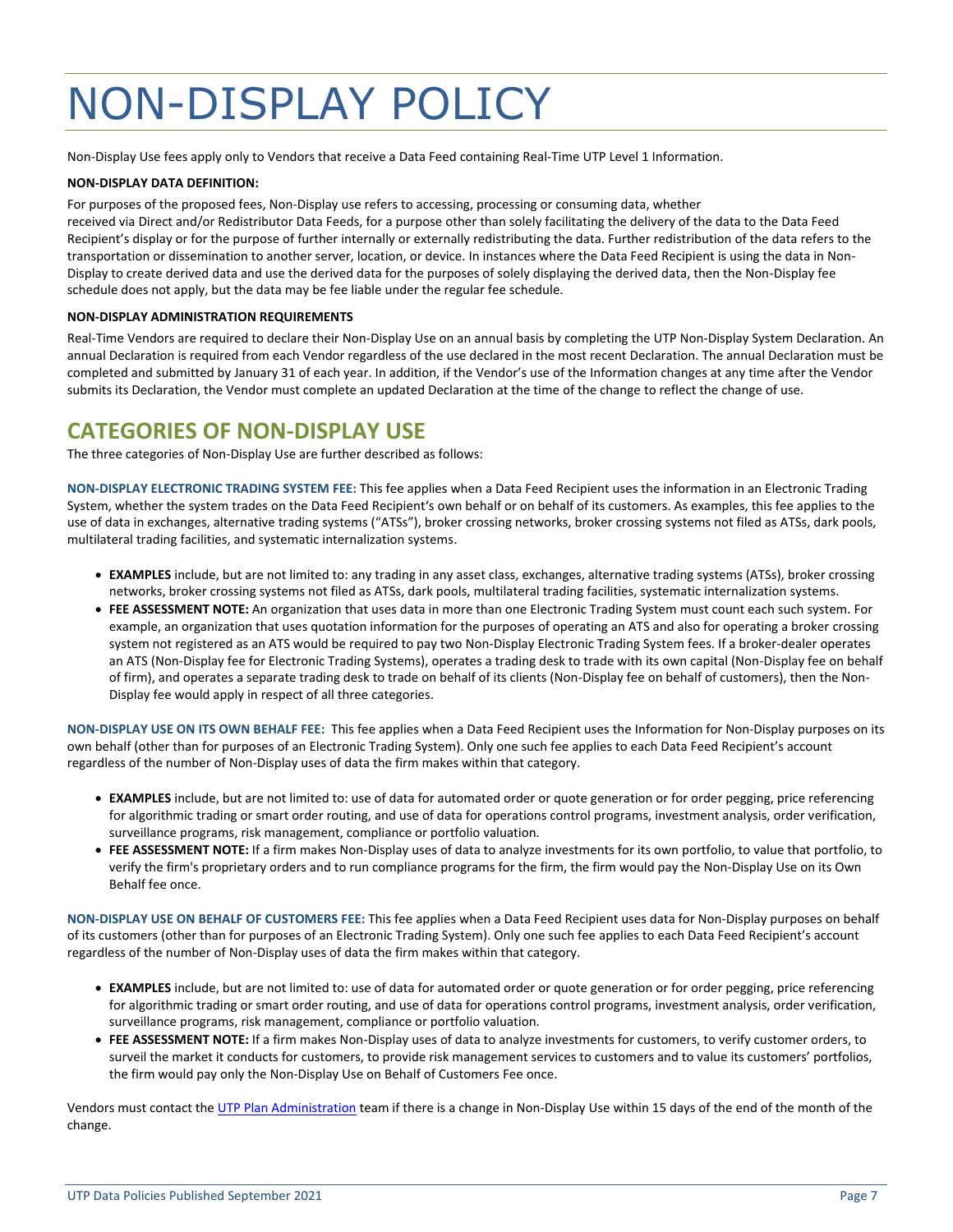## <span id="page-7-0"></span>DERIVED DATA POLICY

#### **DERIVED DATA DEFINITION:**

Derived Data consists of pricing data or other information that is created in whole or in part from the UTP Level 1 Information.

To be considered Derived Data:

- 1) The Derived Data cannot be reverse-engineered to recreate the Information, **and**
- 2) The Derived Data cannot be used to create other data that is recognized to be a reasonable facsimile for the UTP Level 1 Information.

Note, Distribution of non-fee liable Derived Data does not require the Recipient to sign the applicable Agreements, but note, if a Vendor opts not to administer an Agreement, then the Vendor is required to indemnify in the event of a claim. Further redistribution of non-fee liable Derived Data on Controlled or Uncontrolled products is also non-fee liable and does not require the Recipient to sign the Vendor Agreement, but note, the Agreements specify that Vendors must administer Agreements to all Recipients; if a Vendor opts not to administer a Subscriber Agreement, then the Vendor is required to indemnify in the event of a Claim.

There are three types of UTP Derived Data:

**1. DERIVED DATA: SINGLE SECURITY [FEE LIABLE]:** Derived Data that contains **price** data and is based upon a single UTP security symbol is generally **fee liable** at the underlying product rates.

#### **EXAMPLES OF SINGLE SECURITY DERIVED DATA INCLUDE, BUT ARE NOT LIMITED TO:**

- **Binary Options**
- Contracts for Difference (CFDs)
- **Curves**
- Spread bets
- **Swaps**
- **Swaptions**
- **2. DERIVED DATA: MULTIPLE SECURITY [NOT FEE LIABLE]:** Derived Data that contains **price** and/or volume data is based upon multiple UTP security symbols from the UTP Data Feeds is currently **not fee liable**.

#### **EXAMPLES OF MULTIPLE SECURITIES DERIVED DATA INCLUDE, BUT ARE NOT LIMITED TO:**

- Total Portfolio Valuations
- Creation of Indexes
- **3. DERIVED DATA: REAL-TIME VOLUME ONLY DATA [NOT FEE LIABLE]**: Vendors are permitted to distribute each issue's Real-Time volume information which may be provided along with Delayed Last Sale Information or Delayed Quotation information at no additional charge. Derived Real-Time Volume Data that is based on a single security is also not fee liable. Vendors must display a Consolidated Volume Message when displaying Consolidated Volume, either Real-Time or Delayed, alongside non-UTP Level 1 Last Sale and Quotation Information. For details, please refer the Display Policy.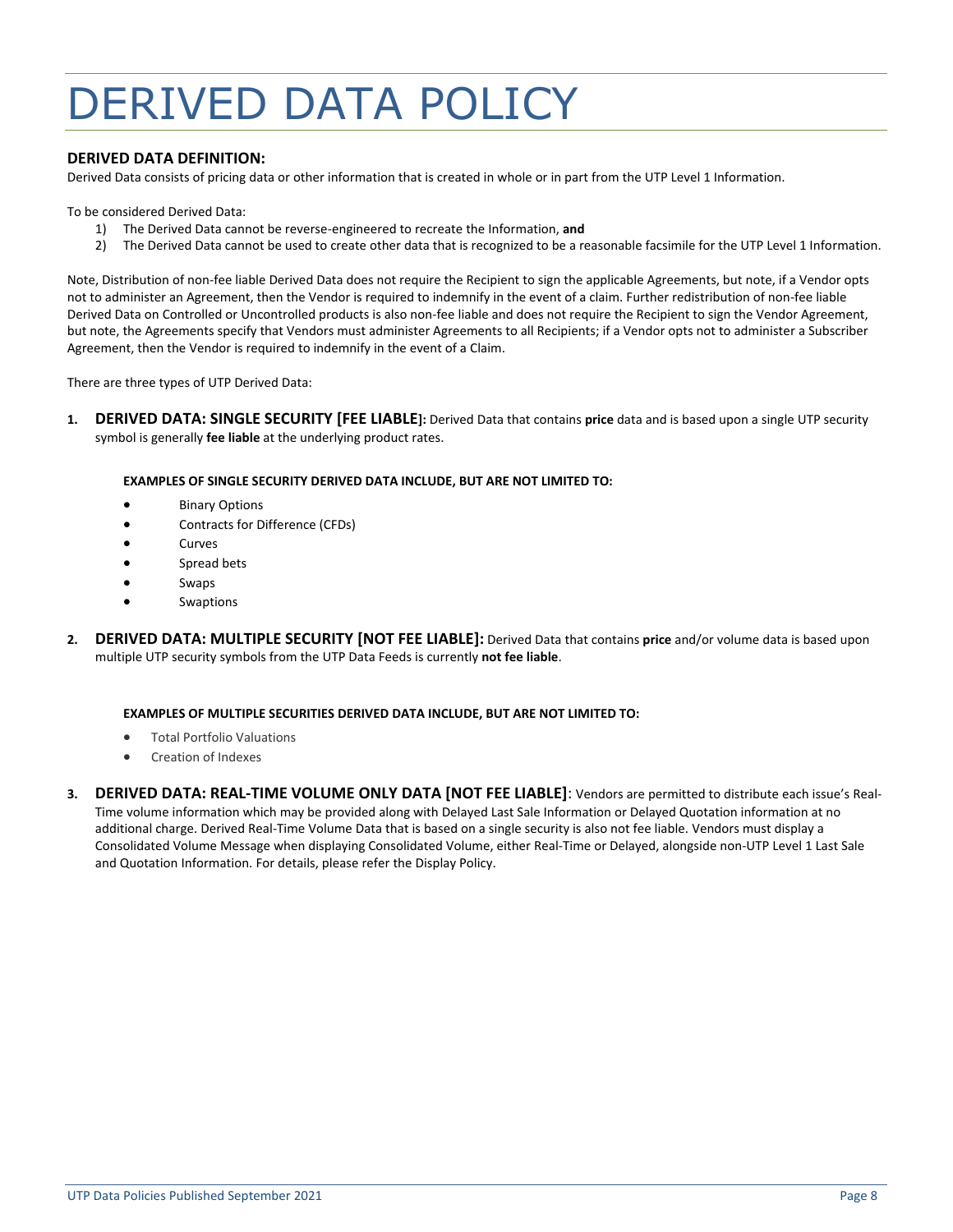## <span id="page-8-0"></span>DISPLAY POLICY

All Vendors providing UTP Level 1 Information to External Subscribers must adhere to the associated display requirements depending on the type of data provided to promote data integrity and consistency. In addition, Vendors must not misrepresent the information. To increase investor understanding, display *recommendations* are also provided below.

## <span id="page-8-1"></span>**DISPLAY REQUIREMENTS POLICY**

Please note that Vendors must also comply with all SEC-mandated rules regarding the display of UTP Level 1 Information.

| <b>DISPLAY REQUIREMENTS SUMMARY TABLE</b>                                                                                                                                                                                                                 | <b>DATA TYPE</b> | <b>REAL-TIME</b> | <b>DELAYED</b> |
|-----------------------------------------------------------------------------------------------------------------------------------------------------------------------------------------------------------------------------------------------------------|------------------|------------------|----------------|
| <b>PROMINENT DELAY MESSAGE:</b><br>Vendors must display a Prominent Delay Message on all Delayed Data Products.                                                                                                                                           | UTP Level 1      |                  | x              |
| <b>CONSOLIDATED VOLUME MESSAGE ALONGSIDE NON-UTP DATA:</b><br>Vendors must display the Consolidated Volume Message for displays of Consolidated<br>Volume, either Real-Time or Delayed, alongside non-UTP Level 1 Last Sale and<br>Quotation Information. | UTP Level 1      | x                | χ              |
| <b>FINANCIAL STATUS INDICATOR:</b><br>Vendors must display the Financial Status Indicator for all intraday single security quotes<br>or trade displays.                                                                                                   | UTP Level 1      | x                | χ              |

#### **PROMINENT DELAY MESSAGE:**

For Vendors providing Delayed Information to Subscibers, an appropriate delay message should be provided to Subscribers for all displays of UTP data, including on wall boards, tickers, mobile devices and audio announcements on voice response services. The Prominent Delay Message must prominently appear on all displays containing Delayed Data, such as at or near the top of the page. In the case of a ticker, the delay message should be interspersed with the Information at least every 90 seconds.

Examples of appropriate Prominent Delay Messages are as follows:

- "Data Delayed 15 minutes"
- "Data Delayed End of Day"
- "Delayed Data"
- $"$ Del-15"

#### **CONSOLIDATED VOLUME MESSAGE ALONGSIDE NON-UTP DATA:**

Vendors displaying Consolidated Volume, either Real-Time or Delayed, **alongside non-UTP** Level 1 Last Sale and Quotation Information must display a Consolidated Volume Message on all displays of UTP Information, including on wall boards, tickers, mobile devices and audio announcements on voice response services. The Consolidated Volume Message must prominently appear on all relevant displays, such as at or near the top of the page. In the case of a ticker, the delay message should be interspersed with the Information at least every 90 seconds.

Vendors redistributing Consolidated Volume, either Real-Time or Delayed, on a Retransmission **Data Feed** are required to ensure that downstream Data Feed Recipients that display the Consolidated Volume alongside non-UTP Level 1 Last Sale and Quotation Information on the same screen are also displaying a Consolidated Volume Message on all displays of UTP Level 1 Information.

Examples of appropriate Consolidated Volume Messages are as follows:

- "Real-Time quote and/or trade prices are not sourced from all markets." or
- "Delayed quote and/or trade prices are not sourced from all markets."

If any advertising or marketing material contains Consolidated Volume alongside **non-UTP Level 1** Last Sale and Quotation Information, then the Consolidated Volume Message is required.

#### **MARKET DIFFERENTIATION:**

Vendors providing UTP Level 1 Information to External Subscribers must clearly differentiate among the data associated with Nasdaq-listed, OTC Bulletin Board and other over-the-counter (OTC) securities. To differentiate the data, Vendors may use the Listing Market or Market Category, defined as the market on which the security is listed.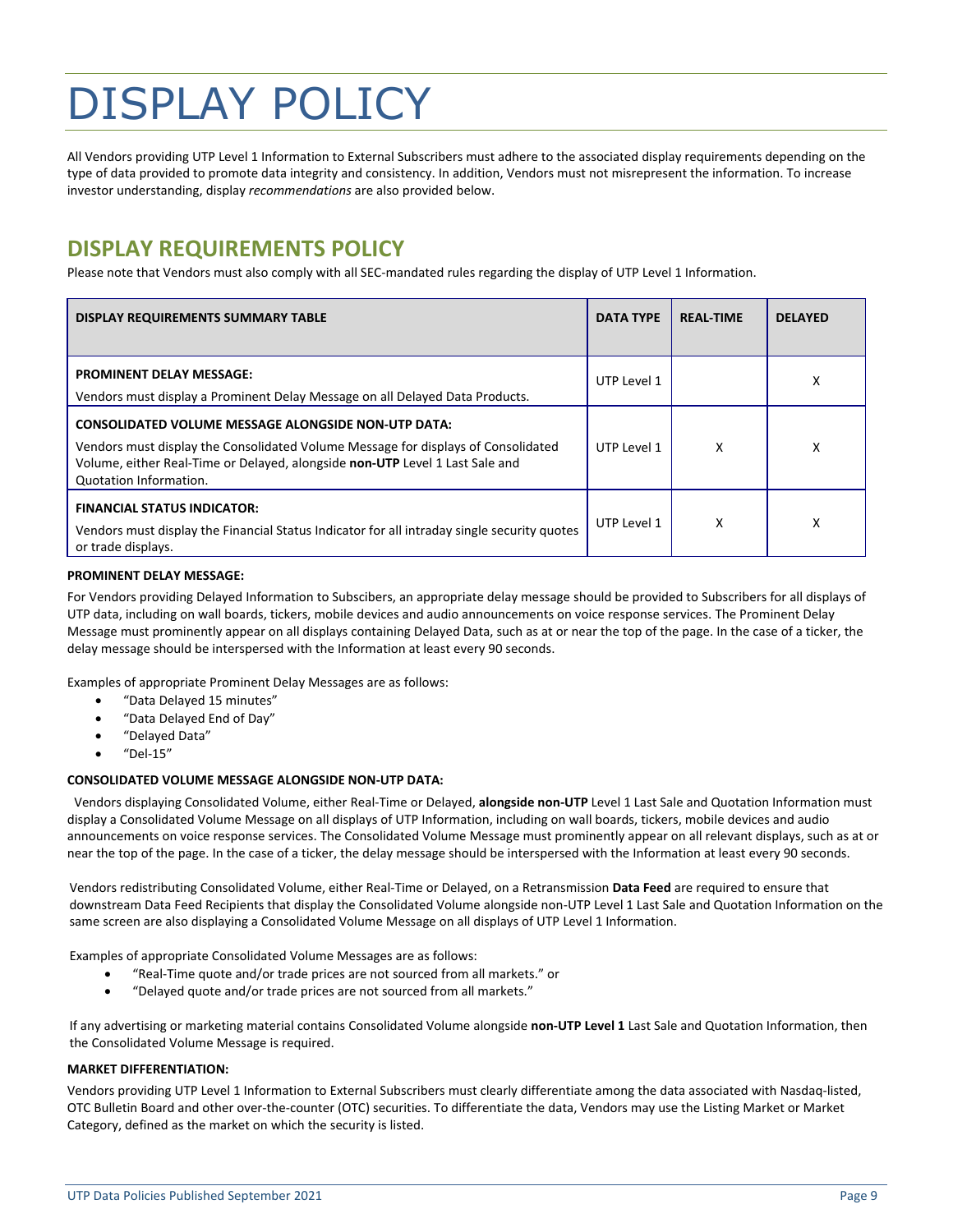| <b>LISTING MARKET IDENTIFIER</b> | <b>SUGGESTED ABBREVIATION NAME</b> |
|----------------------------------|------------------------------------|
| Nasdag U.S.                      | "Nasdag" or "Q"                    |
| OTC Bulletin Board               | "OTCBB" or "U"                     |
| Other OTC Equity                 | "OTC" or "u"                       |

As a service to Vendors and investors, multiple sources are available for Listing Market or Market Category information. Vendors may access th[e Tape C Symbol Directory](http://www.nasdaqtrader.com/Trader.aspx?id=symbollookup) and [OTCBB Symbol Directory](http://www.otcbb.com/) to download a file with the current issue symbols for each market. In addition, symbol changes and market center changes are available on the **Daily List**. Vendors receiving UTP Level 1 Information data indirectly via a Retransmission Data Feed product should consult their Redistributor/data provider for further information regarding how the Listing Market is conveyed on the Data Feed.

#### **VENDOR DISPLAY RULE:**

Vendors should review compliance with Rule 603(c) of Regulation NMS [\(SEC Vendor Display Rule](http://www.sec.gov/rules/final/34-51808fr.pdf)) which provides that "No securities information processor, broker, or dealer shall provide, in a context in which a trading or order-routing decision can be implemented, a display of any information with respect to quotations for or transactions in an NMS stock without also providing, in an equivalent manner, a consolidated display for such stock."

#### **FINANCIAL STATUS INDICATOR:**

Vendors providing Information to External Subscribers that are subject to the **SEC Vendor Display Rule** are required to provide the Financial Status Indicator (FSI) to downstream Subscribers accessing intraday single security quotation displays or Data Feed products. The FSI is a data element that denotes when a Nasdaq-listed issuer had failed to submit its regulatory filings on a timely basis, failed to meet The Nasdaq Stock Market's continuing listing standards and/or filed for bankruptcy. The FSI was added to the data products at the request of the SEC. The FSI field should be shown with the issue symbol and company name near the top of the quotation display. When the FSI value is published as "N" (Normal), Vendors are not required to display any information. Vendors are not required to provide the FSI on voice port devices or television services. If a voice port or television service offers news information, then Vendor may want to create a news alert based on the FSI value when the FSI for an issue is not "N" (Normal).

Please refer to [Data News](http://www.nasdaqtrader.com/TraderNews.aspx?id=nva2005-057) 2005-57 to obtain the FSI code values and descriptions.

## <span id="page-9-0"></span>**DISPLAY RECOMMENDATIONS POLICY**

To increase investor understanding, the following display *recommendations* are provided:

| UTP LEVEL 1                                                                                                                                                                                                                                                                                                                                                                                                       | <b>REAL-TIME</b> | <b>DELAYED</b> |
|-------------------------------------------------------------------------------------------------------------------------------------------------------------------------------------------------------------------------------------------------------------------------------------------------------------------------------------------------------------------------------------------------------------------|------------------|----------------|
| SEC REGULATION SHO - RULE 201 INDICATOR<br>Effective February 28, 2011, it is recommended that all Real-Time Vendors display a Short<br>Sale Price Test Restricted Indicator to denote when a short sale circuit breaker has been<br>triggered under Rule 201 of SEC Regulation SHO. The SEC Regulation SHO Price Test<br>Indicator is disseminated as a standalone message on the UTP direct Data Feed products. | χ                |                |
| SEC REGULATION SHO - RULE 203 SECURITY INDICATOR<br>Effective January 3, 2005, it is recommended that all Real-Time Vendors display the SEC<br>Threshold Security Indicator to denote when a security is subject to the location and<br>delivery requirements of Rule 203 of SEC Regulation SHO. The SEC Threshold Indicator is<br>included in the Stock Directory on the UTP Data Feed products.                 | х                |                |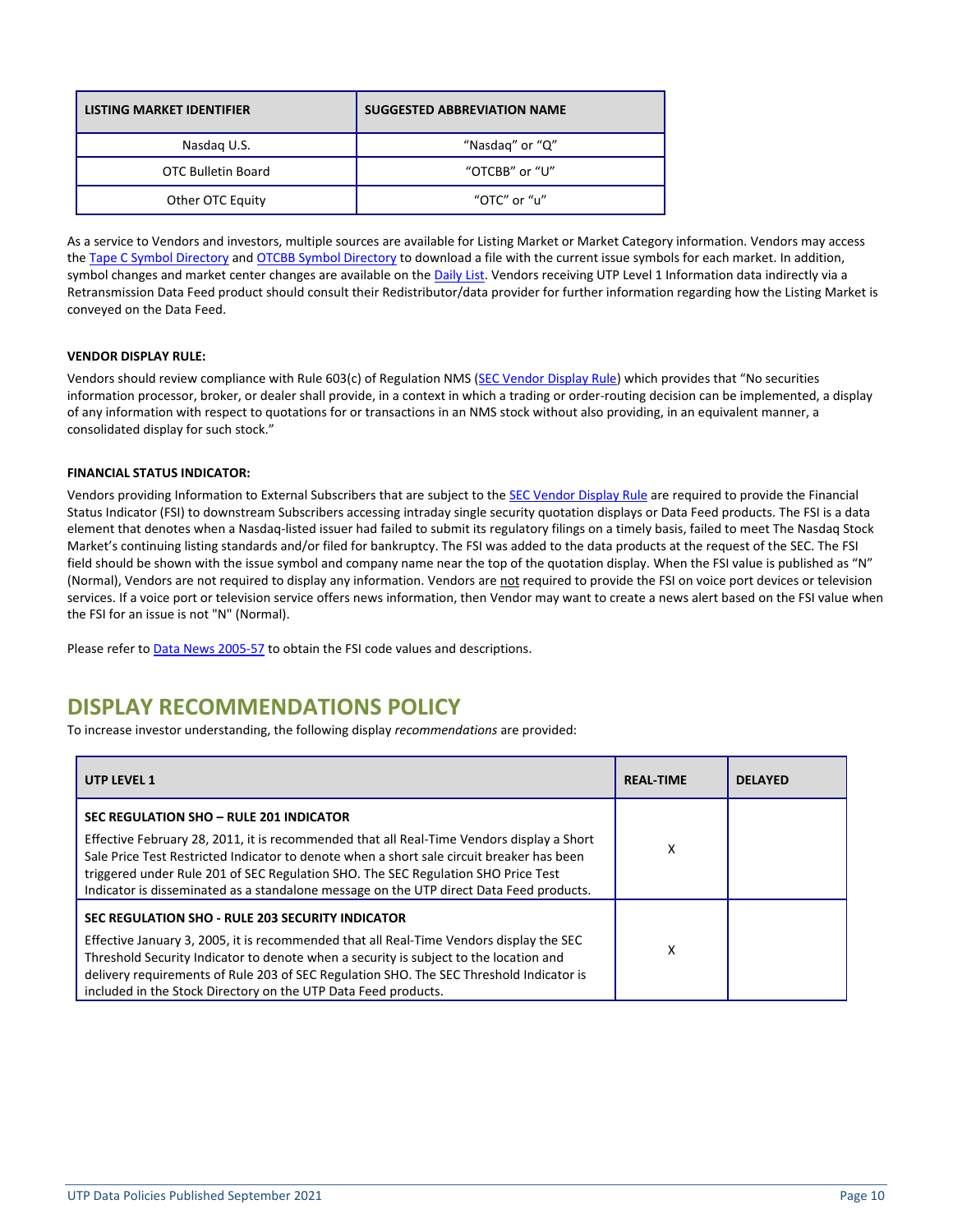## <span id="page-10-0"></span>DATA ADMINISTRATION POLICY

## <span id="page-10-1"></span>**SYSTEM CLASSIFICATIONS/DESCRIPTIONS**

The System types may differ, depending upon the method of data distribution. Please use the below guidelines for submitting System Descriptions. All Systems used by Vendor and Vendor's Organization must be identified and described fully in the [System Description](http://www.utpplan.com/DOC/SYSTEM%20APPLICATION-UTP%20V1%20FINAL.pdf) and submitted for to UTP Plan Administration for prior activation. Vendors must receive prior approval for each unique Controlled or Uncontrolled Product offered.

The following types of System Descriptions are currently recognized for Vendors to offer:

| <b>PRODUCT TYPES</b>      | <b>DESCRIPTION</b>                                                                                                                                                                                                                                      | <b>SYSTEM DESCRIPTION TYPE</b>                     |
|---------------------------|---------------------------------------------------------------------------------------------------------------------------------------------------------------------------------------------------------------------------------------------------------|----------------------------------------------------|
| UNCONTROLLED PRODUCT      | An Uncontrolled Product is defined as any retransmission of<br>UTP Information to Subscriber where the Vendor cannot<br>control both the entitlements and the display of the<br>Information. Such products will be considered Uncontrolled<br>Products. | A. Retransmission Data Feed or<br>Data Feed        |
| <b>CONTROLLED PRODUCT</b> | A Controlled Product is defined as any retransmission of<br>UTP Information to Subscribers where the Vendor controls<br>both the entitlements and the display of the Information.<br>Such products will be considered Controlled Products.              | <b>B.</b> Subscriber<br>[Controlled Device/Access] |

## **A. RETRANSMISSION DATA FEED**

A Retransmission Data Feed is defined as any uncontrolled retransmission of UTP Information. Any firm receiving a Retransmission Data Feed is recognized as a Vendor. The product is a Retransmission Data Feed if the Vendor does not control **both** the entitlements and the display of the Information.

**TO BECOME A VENDOR** that is authorized to offer Retransmission Data Feeds, Vendors must submit the following documents for each unique Retransmission Data Feed system:

- Submit a System Description: [Online](http://www.utpplan.com/system_application) or Hard [Copy](http://www.utpplan.com/DOC/SYSTEM%20APPLICATION-UTP%20V1%20FINAL.pdf) [if new system is used]
- Submit a Data Feed Request Form: [Online](http://www.utpplan.com/datafeed_approval) o[r Hard Copy](http://www.utpplan.com/DOC/UTP_Data_Feed_Request.pdf)
- Submit [a Vendor Agreement](http://www.utpplan.com/DOC/VendorAgreement.pdf) [ [Required for all firms prior to approval of the first Data Feed only]

Vendors are not to provide data to Affiliated firms of a previously approved Data Feed Recipient who has not been acknowledged as an affiliated entity by the UTP Plan Administration.

## **B. SUBSCRIBER: CONTROLLED DEVICE/ACCESS/USER**

A Controlled Device/Access is a type of Controlled Product that contains UTP Information that is offered by a Vendor where the Vendor controls both the entitlements and the display of the Information.

**TO BECOME A VENDOR** that is authorized to offer a Controlled Product to Subscribers, Vendors must submit the following documents for each Controlled Product.

- Submit a System Description: [Online](http://www.utpplan.com/system_application) or Hard [Copy](http://www.utpplan.com/DOC/SYSTEM%20APPLICATION-UTP%20V1%20FINAL.pdf) [if new system is to be utilized]
- Submit a Data Feed Request Form: [Online](http://www.utpplan.com/datafeed_approval) o[r Hard Copy](http://www.utpplan.com/DOC/UTP_Data_Feed_Request.pdf)
- Submit [a Vendor Agreement](http://www.utpplan.com/DOC/VendorAgreement.pdf) [Required for all firms prior to approval of the first Data Feed only]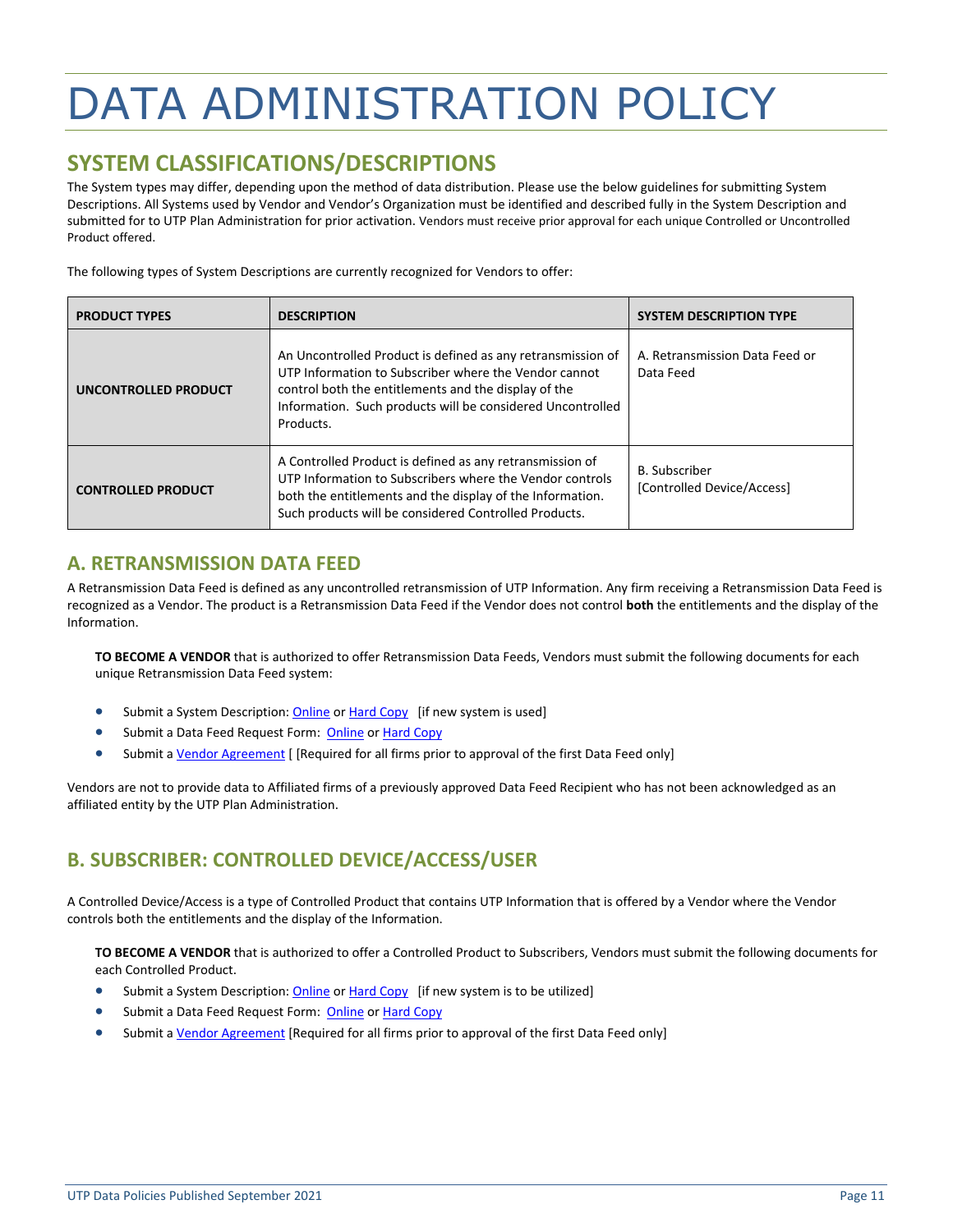## **INSTRUCTIONS FOR VENDORS TO DISTRIBUTE DATA EXTERNALLY TO RECIPIENTS**

After Vendors are approved to offer Controlled or Uncontrolled Products to Recipients, each such Recipient must be prior approved as well. Vendors that externally distribute UTP Level 1 Services may only do so to such authorized Recipients. Recipients must submit the following documents outlined in the table below for prior approval.

| <b>RECIPIENT TYPE:</b>                                            | <b>CONTROLLED PRODUCT/</b><br><b>SUBSCRIBER</b>                                                                                                                                                                                                                           | UNCONTROLLED PRODUCT/<br><b>RETRANSMISSION DATA FEED</b>                                                                                                                                                                                                                                                                                         |
|-------------------------------------------------------------------|---------------------------------------------------------------------------------------------------------------------------------------------------------------------------------------------------------------------------------------------------------------------------|--------------------------------------------------------------------------------------------------------------------------------------------------------------------------------------------------------------------------------------------------------------------------------------------------------------------------------------------------|
| <b>DOCUMENTATION</b><br><b>REQUIRED from</b><br><b>RECIPIENTS</b> | Vendor is to administer the Subscriber<br>Agreement or equivalent to Subscribers and<br>keep on file at Vendor's offices. No approval of<br>the Subscriber Agreement from the UTP Plan is<br>necessary.                                                                   | Vendor is to have Recipient submit the following to the<br>UTP Plan Administrator:<br>System Description: Online or Hard Copy [if new<br>$\bullet$<br>system is used]<br>Data Feed Request Form: Online or Hard Copy<br>$\bullet$<br>Vendor Agreement [ [Required for all firms prior<br>$\bullet$<br>to initiation of the first Data Feed only] |
| <b>APPROVAL DETAILS</b>                                           | After Vendor is granted permission to provide a<br>Controlled Product, each Subscriber may be<br>authorized by the Vendor without prior<br>approval, noting that Vendors must still follow<br>the Subscriber Agreement Policy regarding any<br>external Subscriber usage. | Each Data Feed offered - including Internally or<br>Externally distributed, Real-Time or Delayed, snapshot<br>or streaming - must be approved by the UTP Plan<br>Administrator prior to initiation of service.                                                                                                                                   |
| <b>REPORTING &amp; PAYMENT</b><br><b>DETAILS</b>                  | Vendor submits a Detailed Usage Report each<br>month for each Subscriber type and submits<br>payment of all fees on behalf of Subscribers.                                                                                                                                | Retransmission Data Feed Recipient reports to and<br>pays the UTP Plan directly.                                                                                                                                                                                                                                                                 |
| <b>NOTES</b>                                                      | Controlled Subscribers may only use the UTP<br>Level 1 Information in a Display service and may<br>not redistribute the data to other Subscribers,<br>Devices or entities.                                                                                                | Data Feed Requests and System Descriptions that have<br>missing information and are aged 60+ days from time<br>of submission may be removed from the online queue.                                                                                                                                                                               |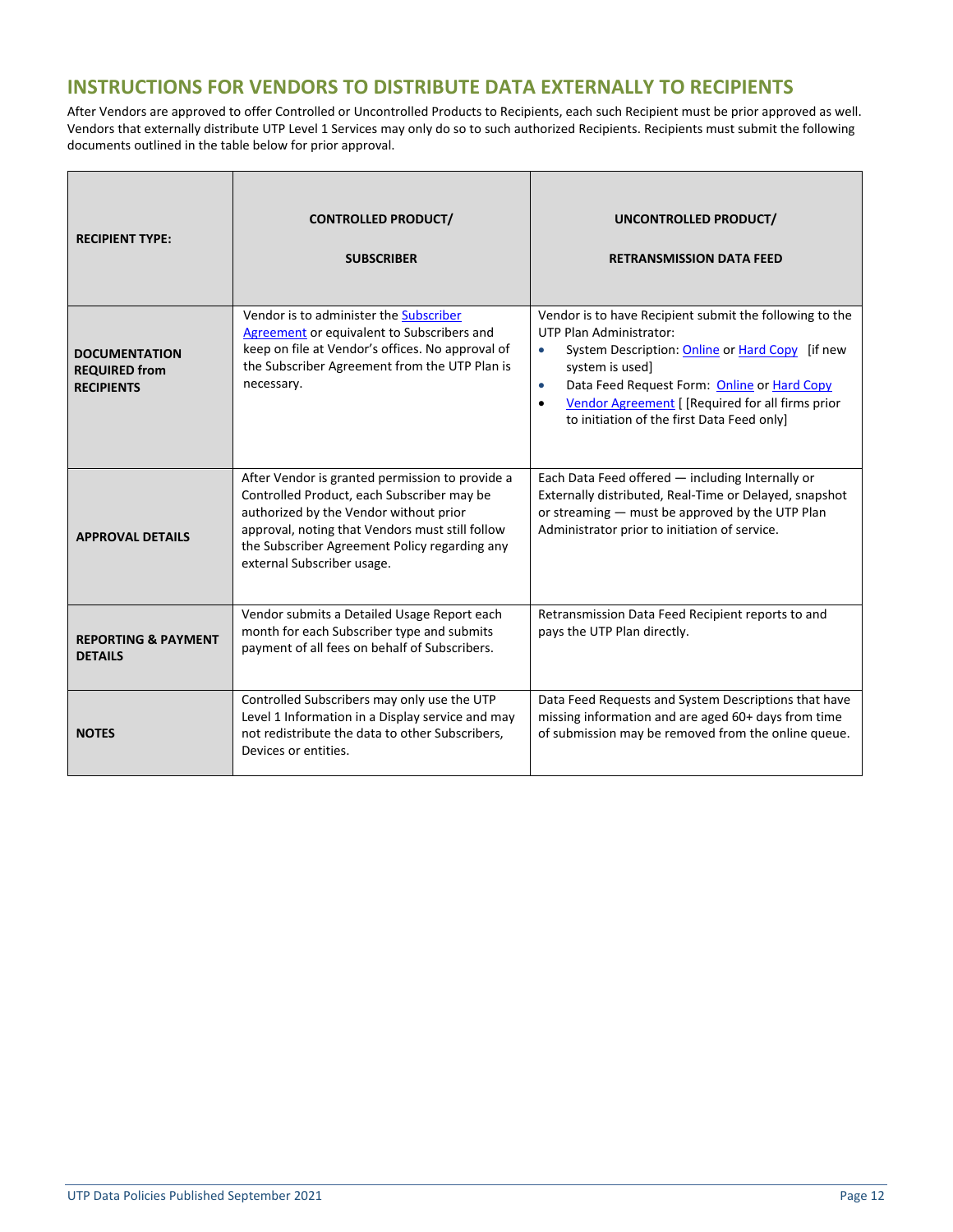## <span id="page-12-0"></span>SERVICE FACILITATOR POLICY

A Service Facilitator is a Person receiving Information from Vendor or Vendor's Group for the sole purpose of facilitating dissemination of Information in Vendor's Service in accordance with the Agreement.

A Service Facilitator is a third party to which a Vendor outsources the responsibility for managing some portion of its technical, financial, legal, or operational role in distributing the Information. Service Facilitators may be agents of the Vendor, owners or operators of web sites displaying the Vendor's Service, software developers, facilities managers, property managers or providers of other support services. Service Facilitators have no right to use Information outside the Vendor's Service.

Certain distribution of UTP data via a Service Facilitator will always be fee liable regardless of the items enumerated below.

It is required that your firm submit a separate Service Facilitator Application for each service facilitator that provides a market data service. Please contact UTP Plan Administration for the Application. UTP Plan Administration reserves all rights to accept, reject or withdraw approval from an organization acting as a Service Facilitator within Vendor's Group.

Unless otherwise specified, the approval of Service Facilitators will be subject to the following conditions:

- a. Vendors must embed certain basic protections and rights in its own legally enforceable agreements with the Service Facilitator that ensures the protections exist to the same extent as if the Vendor had administered the Vendor Agreement to each Service Facilitator.
- b. Vendor, and never the Service Facilitator, must contract directly to supply the UTP data to the Subscriber.
- c. Vendor must retain full technical control of the entitlements of Information within the Vendor's Service and individual entitlements to the Information must be allocated by Vendor and not the Service Facilitator.
- d. Vendor's agreement to supply the Service to the Subscriber must be in place prior to any Information enablement,
- e. Vendors must ensure the Service Facilitator complies with all Requirements and attributes the Information.
- f. Vendor is to unconditionally guarantee and accept responsibility for performance of all obligations Vendor Agreement for the Information distributed via the Service Facilitator
- g. Vendor must retain all Subscriber records for Market Data Reviews.
- h. Vendor remains liable for any fees due from the Service Facilitators' use and distribution of Information within the Vendor's Service.
- i. Service Facilitators that receive a Data Feed product are required to contract directly as a Vendor by signing the Vendor Agreement, and will be liable for all applicable fees for receipt and use of Information, including applicable Administrative and Vendor fees.
- j. Service Facilitator is not permitted to database, add to, subtract from, or modify the Information,
- k. Service Facilitator agrees in its contract with Vendor to the same terms as Vendor has agreed to in respect of audit rights.
- l. Service Facilitator is forbidden in its contract with Vendor from providing the Information to any client or other third party who are not Subscribers to Vendor's Service, other than a Service Facilitator for another Vendor or as a Vendor in its own right.
- m. Vendor is ultimately liable if a Service Facilitator appointed by Vendor fails to meet any of the above conditions.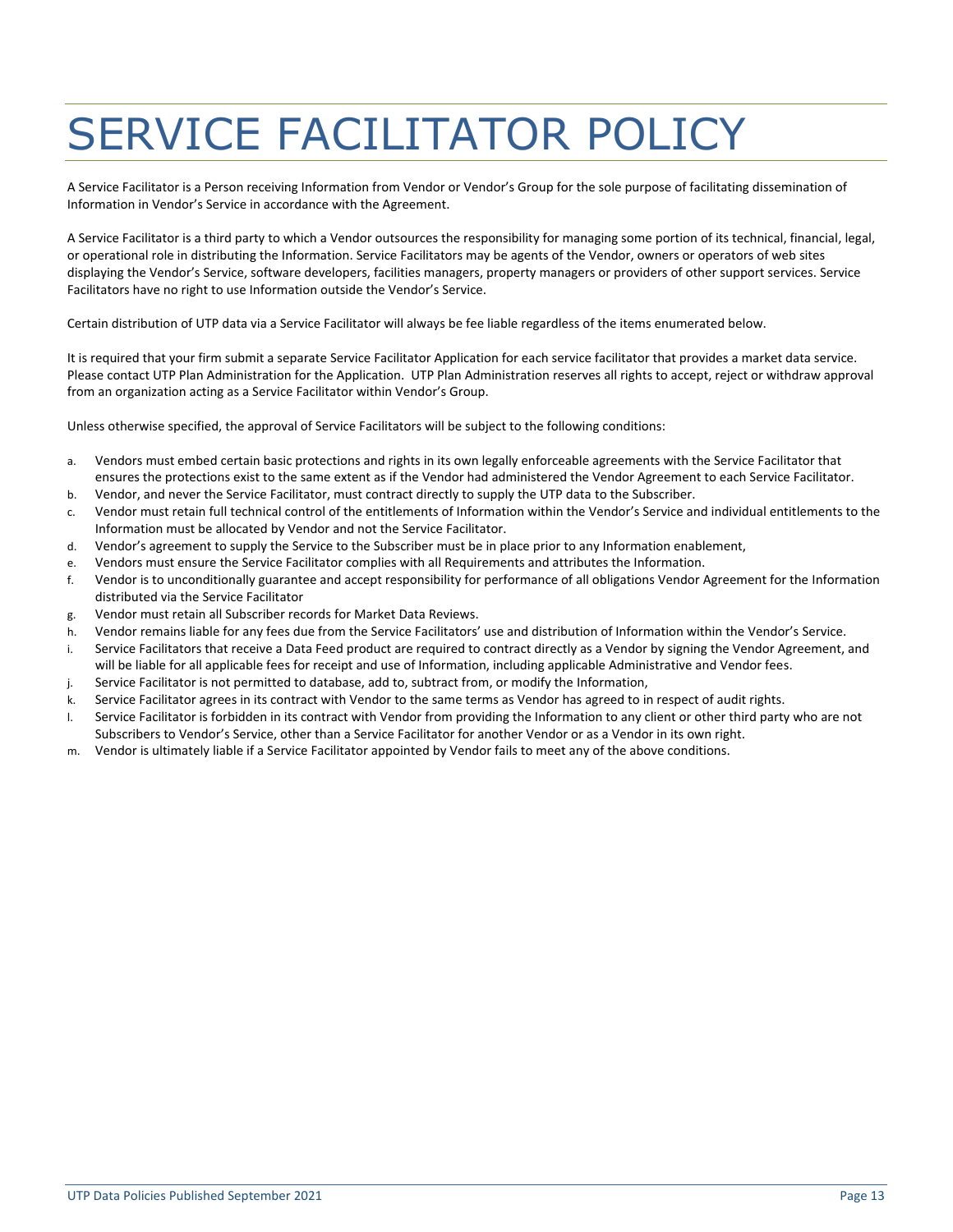## <span id="page-13-0"></span>USAGE REPORTING POLICY

## <span id="page-13-1"></span>**USAGE REPORTING POLICY OVERVIEW**

Vendors of **Real-Time UTP Level 1 Information** are required to submit usage reports. The usage reports must list the total number of Subscribers and Data Feed Recipients that have the ability to access the data during the reporting period or actual usage if the Vendor is able to technically track actual usage for each Subscriber. For Vendors that register via [\(NORA\)](https://nora.nasdaq.com/) and provide valid email addresses, system generated reminder emails will be sent.

- **INTERNAL VENDOR:** An Internal Vendor is a firm that that receives a Delayed or Real-Time UTP Level 1 Data Feed and distributes Information Internally (i.e., to employees or authorized agents of the organization and/or within the premises of the Vendor).
- **EXTERNAL VENDOR:** An External Vendor is a firm that receives a Delayed or Real-Time Data Feed and distributes the Information Externally, to third-party External Subscribers.
- **RETRANSMISSION DATA FEED VENDOR:** A Retransmission Vendor is a firm that receives a Delayed or Real-Time UTP Level 1 Data Feed and redistributes the Information Externally to third-party Data Feed Recipients.

| <b>DETAILED USAGE</b><br><b>REPORTING</b><br><b>REQUIRED</b>                                                                                                                                                                                                                                                                                                                                                                                                                                                                                                                                                                                                                                                                                                    | <b>SUMMARY USAGE</b><br><b>REPORTING REQUIRED</b>                                                                                                                                                                                                                                                                                                                                                                  | <b>QUAD-MONTHLY</b><br><b>SUMMARY USAGE</b><br><b>REPORTING REQUIRED</b>                                                                                                                                                                                            | <b>USAGE REPORTING NOT</b><br><b>REQUIRED</b>                                                                                                                                                                                                                                                                                                                                                                                                                                                                                    |
|-----------------------------------------------------------------------------------------------------------------------------------------------------------------------------------------------------------------------------------------------------------------------------------------------------------------------------------------------------------------------------------------------------------------------------------------------------------------------------------------------------------------------------------------------------------------------------------------------------------------------------------------------------------------------------------------------------------------------------------------------------------------|--------------------------------------------------------------------------------------------------------------------------------------------------------------------------------------------------------------------------------------------------------------------------------------------------------------------------------------------------------------------------------------------------------------------|---------------------------------------------------------------------------------------------------------------------------------------------------------------------------------------------------------------------------------------------------------------------|----------------------------------------------------------------------------------------------------------------------------------------------------------------------------------------------------------------------------------------------------------------------------------------------------------------------------------------------------------------------------------------------------------------------------------------------------------------------------------------------------------------------------------|
| <b>Monthly Detailed Usage</b><br>Reports are required if your<br>firm provides the following<br>products to customers:<br>• Real-Time External<br><b>Professional Subscribers</b><br>• Real-Time Data Feed<br>Recipients<br>• Delayed Data Feed<br>Recipients<br><b>Retransmission Data Feed</b><br>Vendors must submit Detailed<br><b>Usage Reports for all Data</b><br>Feeds provided - both Real-<br>Time and/or Delayed- under a<br>separate product code on a<br>monthly basis.<br>Vendors are permitted to<br>report all usage in a Monthly<br>Detailed Usage Report, but<br>certain usage may be<br>submitted via a Summary<br>Usage Report.<br>Please refer to thelink for<br><b>VRXLS Detailed Usage Report</b><br><b>Instructions &amp; Template.</b> | Vendors are permitted to submit<br><b>Summary Usage Reports for</b><br>certain types of Real-Time usage<br>including but not limited to:<br><b>Internal Professional</b><br>$\bullet$<br>Subscribers<br>External<br>Nonprofessional<br><b>Subscribers</b><br><b>Electronic Trading</b><br>Systems<br>Per Query Usage<br>Vendors should report all<br>summary usage via the online<br>Reporting Application (NORA). | Internal Vendors with less<br>than 100 Subscribers may<br>choose to submit all usage on<br>a Quad-Monthly Summary<br>Usage Report on a quad-<br>monthly basis.<br>Vendors should report all<br>summary usage via the online<br><b>Reporting Application (NORA).</b> | <b>Delayed Only External Vendors</b><br>are not required to submit<br><b>Summary Usage Reports or</b><br><b>Detailed Usage Reports.</b><br>Currently, Usage Reporting is NOT<br>required for of the following data<br>products types:<br><b>Controlled Subscribers</b><br>$\bullet$<br>of non-fee liable<br>Delayed data products;<br><b>Controlled Subscribers</b><br>$\bullet$<br>of non-fee liable End-of-<br>Day data products;<br><b>Controlled Subscribers</b><br>$\bullet$<br>of non-fee liable<br>Derived data products. |
|                                                                                                                                                                                                                                                                                                                                                                                                                                                                                                                                                                                                                                                                                                                                                                 |                                                                                                                                                                                                                                                                                                                                                                                                                    |                                                                                                                                                                                                                                                                     |                                                                                                                                                                                                                                                                                                                                                                                                                                                                                                                                  |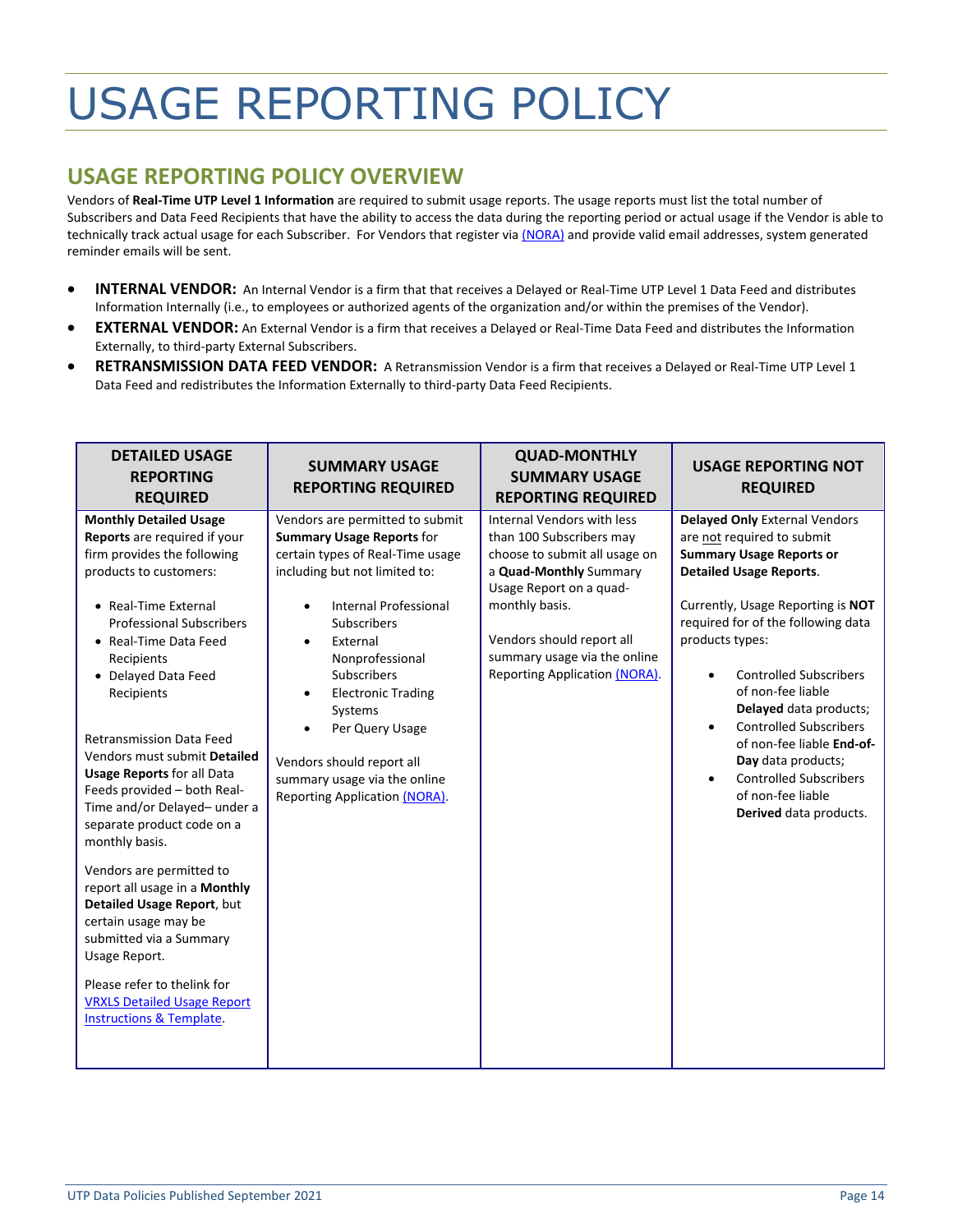## <span id="page-14-0"></span>**USAGE REPORTING DUE DATES**

The usage report for the current service month is due on the 15<sup>th</sup> of the **following** month.

Note, to allow usage reporting to match invoices, Vendors have the option to collect all activities of their entitlement databases on the 15th of the current service month, and the resulting inventory should be reported before the second to last business day of that month. This allows firms to receive invoices for the service month of January, for example, on February 7<sup>th</sup>.

| <b>REPORT TYPE</b>                    | <b>REPORT TIMING</b>                                                                | <b>REVISED USAGE REPORTING DUE DUE</b>                                                                                                                                                                                                     |  |  |  |
|---------------------------------------|-------------------------------------------------------------------------------------|--------------------------------------------------------------------------------------------------------------------------------------------------------------------------------------------------------------------------------------------|--|--|--|
| <b>MONTHLY</b><br><b>SUMMARY</b>      | <b>Monthly Usage Report</b><br>for Internal and External Vendors                    | Monthly Summary Usage reporting is due on the 15th day of the<br>following month (i.e., May 15th is the due date for April usage<br>reporting.)                                                                                            |  |  |  |
| <b>QUAD-MONTLHY</b><br><b>SUMMARY</b> | Quad-monthly Usage Report<br>for Internal Vendors with<br>less than 100 Subscribers | Quad-monthly Summary Usage reporting is due on the 15 <sup>th</sup> of January,<br>May and September for the preceding four months (i.e., May 15 <sup>th</sup> is the<br>due date for January, February, March and April usage reporting.) |  |  |  |
| <b>MONTHLY</b><br><b>DETAILED</b>     | <b>Monthly Usage Report</b><br>for Internal and External Vendors                    | Monthly Detailed Usage reporting is due on the 15th day of the<br>following month<br>(i.e., May 15th is the due date for April usage reporting.)                                                                                           |  |  |  |

Vendors are invoiced based on the last month of reported usage.

Vendors are also permitted to take a "snapshot" of their database ["Snapshot Reporting"] as of a consistent date during each month and submit this data as their usage report for that month.

For the examples below, the service month is from December 16<sup>th</sup> through January 15<sup>th</sup>:

- If a Subscriber is active on January 15<sup>th</sup>, the snapshot date, then that Subscriber should be reported with a quantity of "1" for January.
- If a Subscriber becomes active and inactive in the same reporting period, the Subscriber must be reported for that reporting period. For example, if a Subscriber is activated on January  $5<sup>th</sup>$  and then deactivated on January  $10<sup>th</sup>$  then that Subscriber is to be reported with a quantity of "1" for January, and a quantity of "0" for the following reporting period.
- If a Subscriber is inactive on January  $15<sup>th</sup>$ , the snapshot date, then that Subscriber is added as active on January  $16<sup>th</sup>$ , that Subscriber should be reported with a quantity of 1 for the following reporting period.

Generally, the most recently reported quantity, by the Vendor or any Vendor authorized third-party reporting entity, will override all previously submitted quantities. In addition, any usage submitted directly to UTP Plan Administration [for example from the Vendor via email or fax] will override any usage previously submitted via NORA or by any third-party reporting entity, unless the Vendor informs otherwise.

If a Vendor does not submit usage reports before the due date, the last submitted usage report is rolled forward using the previous month's usage report as the subsequent month usage report. The prior usage is rolled forward from the last usage report received until the usage report is updated within the guidelines. The grace period is extended to the next business day if the last day of the grace period coincides with a market holiday or weekend. Vendors are not provided with back credits for original or revised reporting received after the end of the grace period. Vendors receive email notifications for potentially late usage reporting. A Vendor's agreement may be terminated for delinquent reporting. This policy does not limit a Vendor's liability for under-reporting usage.

## <span id="page-14-1"></span>**LATE & REVISED USAGE REPORTING**

Per the [Vendor Agreement,](http://www.utpplan.com/DOC/VendorAgreement.pdf) Vendors must submit usage reporting **no later than 15 days** after the end of the applicable service period. Revised reporting could include, but is not limited to, correction of errors, or re-reporting of Professional Subscribers as Nonprofessionals. Vendors are limited to 2 months (from the due date of the original report) in which to revise or correct their usage reporting in order to obtain retroactive credits.

| <b>REPORT TYPE</b>                             | <b>USAGE</b>                                           | <b>REVISED USAGE REPORTING DUE DUE</b>                                                |
|------------------------------------------------|--------------------------------------------------------|---------------------------------------------------------------------------------------|
| Monthly<br><b>SUMMARY</b><br>Usage Report      | for Internal and External Vendors                      | Revised usage reporting must be received within 2 months of the<br>original due date. |
| Quad-monthly<br><b>SUMMARY</b><br>Usage Report | for Vendors<br>with less than 100 Internal Subscribers | Revised usage reporting must be received within 2 months of<br>original due date.     |
| Monthly<br><b>DETAILED</b><br>Usage Report     | for Internal and External Vendors                      | Revised usage reporting must be received within 2 months of the<br>original due date. |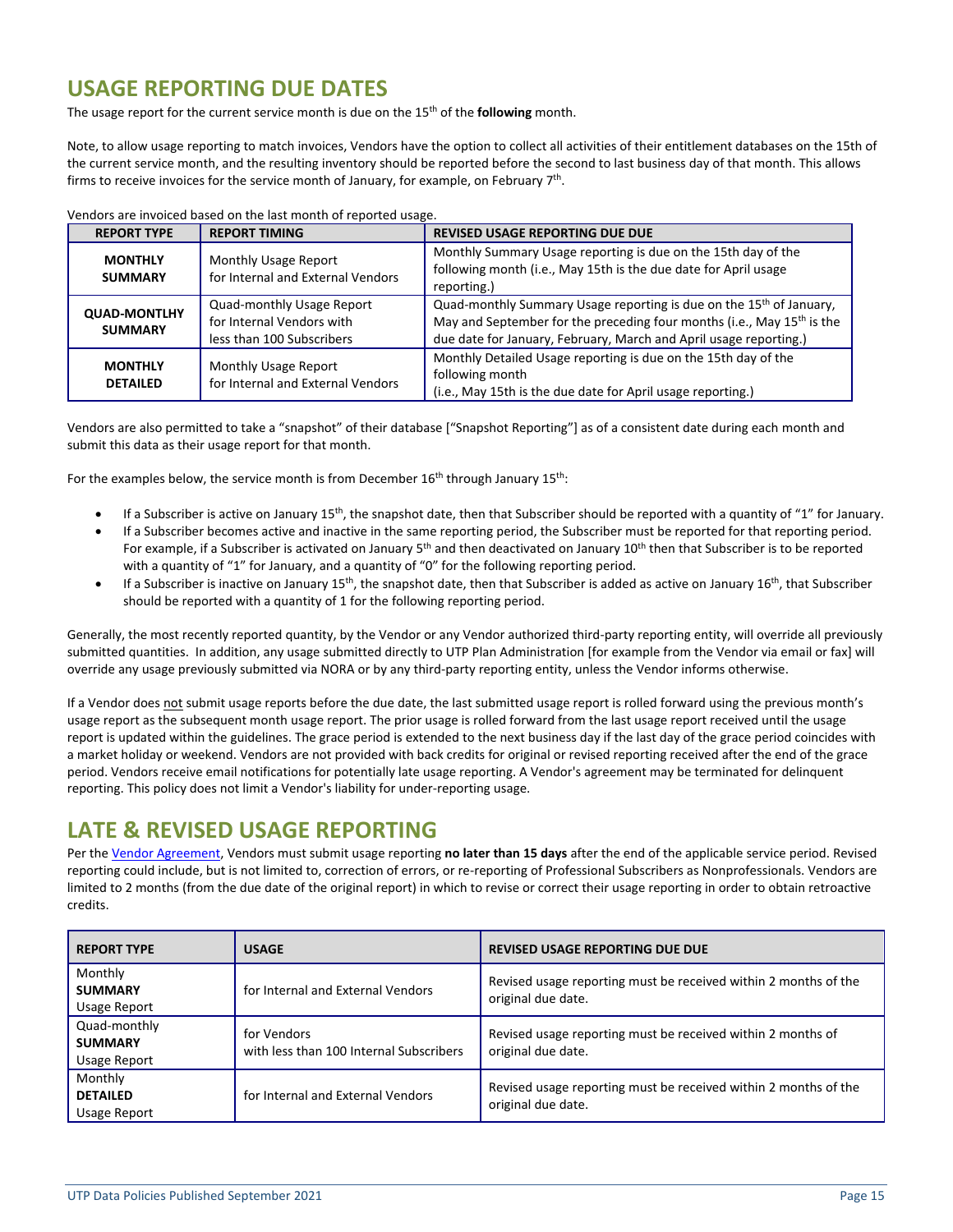## <span id="page-15-0"></span>**MULTIPLE INSTANCE, SINGLE USER ("MISU") POLICY**

#### EFFECTIVE APRIL 1, 2018; MISU CREDITS AVAILBLE FOR INTERNAL EMPLOYEE USE ONLY

### **DEFINITIONS**

- "Data Vendor" is a Vendor that supplies Subscriber Firm with display usage
- "Subscriber Firm" is a firm with employee usage that qualifies for the MISU Program

## **THE MISU PROGRAM**

The UTP Multiple Instance, Single User ("MISU") Program ("MISU Program"), sets forth the terms and conditions under which a single "Professional Subscriber fee" shall apply to an employee receiving multiple Interrogation Devices or Accesses ("Devices") that are entitled for real-time Information. Subscriber Firms may report such instances as a single Professional MISU Subscriber, provided the following requirements are met and the Subscriber Firm has been formally approved, in advance and in writing.

Vendors with questions on the legacy Net Reporting Policy please contact UTP Plan Administration.

## **MISU APPROVAL**

Subscriber Firms must submit the following **Application Documentation** for MISU approval:

- The Vendor [Agreement](http://www.utpplan.com/DOC/VendorAgreement.pdf) UTP Level 1 (if a valid agreement is not already on file)
- System [Description](http://www.utpplan.com/DOC/UTP_MISU_System_Description.pdf): UTP MISU System Description
- Download sample MISU Report[: UTP MISU Template](http://www.utpplan.com/DOC/UTP_MISU_Template.xlsx)

As additional **Acceptance Criteria**, a Subscriber Firm must demonstrate to the UTP Plan Administrator that it has adequate internal controls for:

- Entitlements
- **Monitoring**
- Usage Reporting Requirements

After the Application Documentation and Acceptance Criteria are verified, Subscriber Firms will receive an approval letter confirming acceptance into the MISU Program. To continue in the MISU Program, Subscriber Firm must also abide by the MISU Audit, as detailed below.

## **SUBSCRIBER FIRM REPORTING REQUIREMENTS**

- Subscriber Firms must submit a properly formatted detailed usage report ("MISU Report") by the 20th day of the month for the Service Month for which they are requesting credits. The grace period is extended to the next business day if the 20<sup>th</sup> coincides with a market holiday or weekend. (For example, a MISU Report for the Service Month of January is due on January 20<sup>th</sup>.) Any original or revised MISU usage report submitted after the due date will not be accepted and credit is forfeited for that month.
- Subscriber Firms must have the ability to produce a report showing the total number of UTP-entitled Professional Subscribers at each MISU location, and the number of UTP-entitled Professional Subscribers (by Data Vendor or the Subscriber Firm) on an individual employee basis. MISU Reports should be in the exact format as outlined (see sample format below) to allow UTP Plan Administration to automatically reconcile the firm's MISU Report against each relevant Data Vendor report.
- Subscriber Firms must include all billable employee usage in the MISU Report, including employees with a single access (at each MISU location).
- Subscriber Firms must continue to comply with the UTP Detailed Reporting Requirements or credit is forfeited for that month.
- Data Vendor Account Numbers (VAN's) corresponding to each MISU location must be included in the MISU Report. MISU credits are processed by location.
- Subscriber Firms must submit a separate MISU Report for each UTP Billing Account Number/Invoice ID.
- MISU credits shall begin as of the date the first acceptable spreadsheet/MISU Report was submitted.
- Subscriber Firms must submit usage reports each month, and are not permitted to use the quad-monthly option.

## **DATA VENDOR REPORTING REQUIREMENTS**

• As per the UTP Data Policies, Data Vendors are required to continue to submit regular Detailed Usage Reporting by the last day of the month following the Service Month.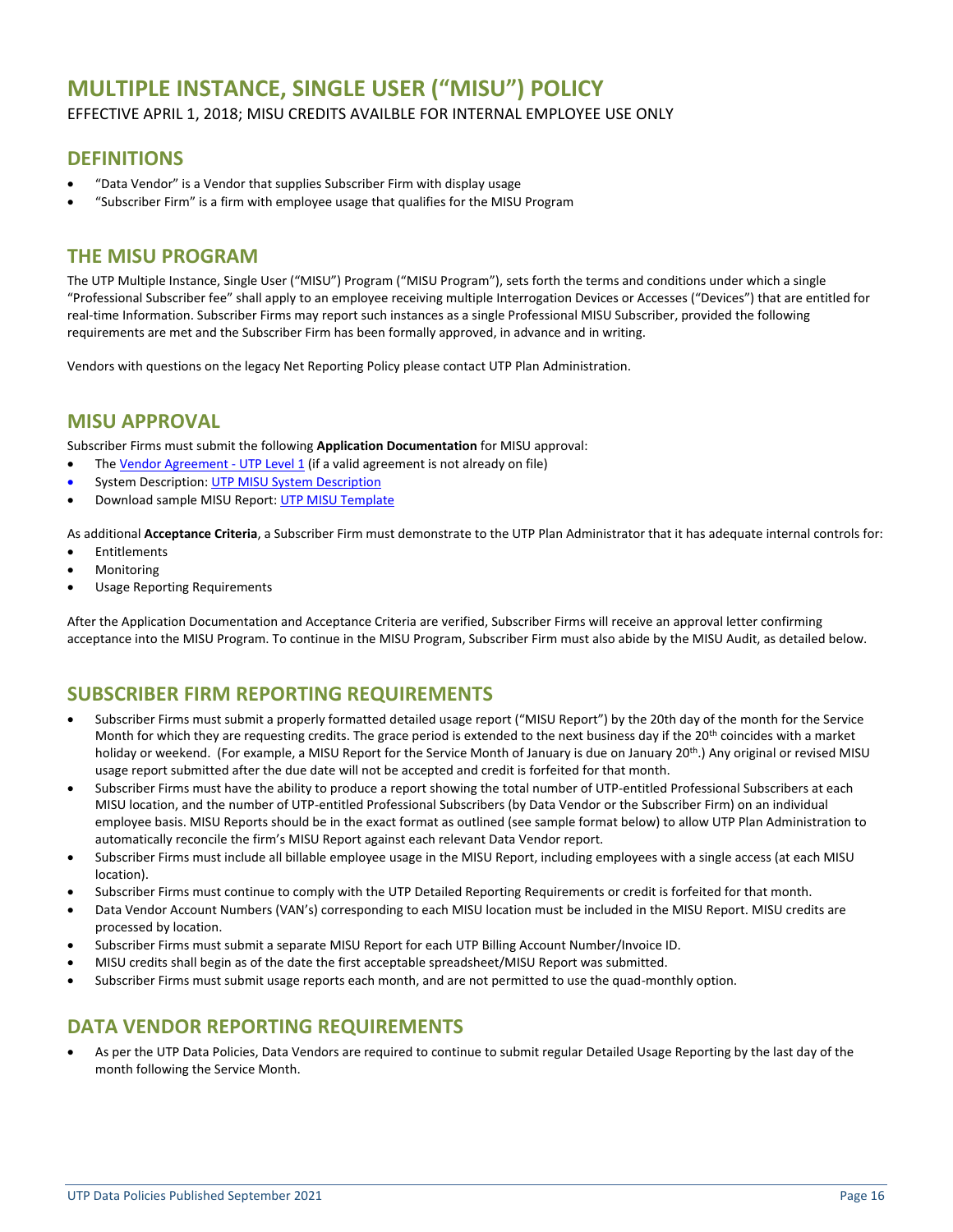## **SAMPLE TIMELINE FOR MISU PROCESS**



### **MISU REPORT FORMAT**

- Subscriber Firms are required to submit a standard format MISU Report. This file will be rejected if it is not submitted in the format required. Please refer to theMS Excel version of the **[Sample UTP MISU Report](http://www.utpplan.com/DOC/UTP_MISU_Template.xlsx) Template.**
- The MISU Report will allow Subscriber Firms to demonstrate that the spreadsheet properly totals usage and properly identifies employee Professional Subscribers with display usage. The burden will be on the Subscriber Firm to demonstrate that the particular display usage should receive a MISU credit.
- Subscriber Firms may not change the name of any of the spreadsheets or rename any of the headings or associated items prior to submission.
- The MISU Report will be reconciled in an automated system against your Data Vendor's reporting. In order for the MISU Report to reconcile against our system, the report must be in the following format:

#### **File format: "FIRM\_MISU\_0418.xlsx"**

#### **"Firm ID (as provided by UTP)\_MISU\_mmyy.xlsx"**

|                       |                       |                       |                            | --                   |                                      |             |                          |                 |                       |                      |           |             |            |          |                      |          |              |              |
|-----------------------|-----------------------|-----------------------|----------------------------|----------------------|--------------------------------------|-------------|--------------------------|-----------------|-----------------------|----------------------|-----------|-------------|------------|----------|----------------------|----------|--------------|--------------|
| Market Data Reporting | <b>FIRM ABCD</b>      | ABCD                  | Report Type: MISU          | Report Date: 04/2018 | Generated: 13 April 2018 2:30 PM EDT |             |                          |                 |                       |                      |           |             |            |          |                      |          |              |              |
| <b>Product Name</b>   | <b>Reporting Code</b> | Vendor Account Number | <b>Vendor Account Name</b> | <b>User ID</b>       | <b>Billing Account Number</b>        | Vendor      | <b>Delivery Method</b>   | <b>Billable</b> | Address <sub>1</sub>  | Address <sub>2</sub> | Address 3 | City        | Region     | Postal   | <b>Country</b>       | Quantity | Comment      | <b>Label</b> |
| UTP Level 1           | 100172                | A-01234567            | FIRMABCD                   | dwals                | 100087023                            | YYYY        | Datafeed Access          | Yes             | 11 Paternoster Square |                      |           | London      | <b>GB</b>  | ec4m 7ls | United Kingdom       |          | New Location |              |
| UTP Level 1           | 100172                | A-99999999            | FIRMABCD                   | dwals                | 100087023                            | 2222        | Datafeed Access          | Yes             | 11 Paternoster Square |                      |           | London      | <b>IGB</b> | ec4m 7ls | United Kingdom       |          | New Location |              |
| UTP Level 1           | 100172                | BU 12345-1234         | FIRM ABCD NYC              | dwals                | 100087023                            | 2222        | Vendor Controlled Device |                 | 11 Paternoster Square |                      |           | London      | <b>IGB</b> | ec4m 7ls | United Kingdom       |          |              |              |
| UTP Level 1           | 100172                | A-01234567            | FIRMABCD                   | strass               | 100087023                            | <b>YYYY</b> | Datafeed Access          | Yes             | 11 Paternoster Square |                      |           | London      |            | ec4m 7ls | United Kingdom       |          |              |              |
| UTP Level 1           | 100172                | BU 12345-1234         | FIRM ABCD NYC              | strass               | 100087023                            | 2222        | Vendor Controlled Device | Yes             | 11 Paternoster Square |                      |           | London      | <b>GB</b>  | ec4m 7ls | United Kingdom       |          |              |              |
| UTP Level 1           | 100172                | A-99999999            | FIRMABCD                   | strass               | 100087023                            | YYYY        | Datafeed Access          | Yes             | 11 Paternoster Square |                      |           | London      | <b>IGB</b> | ec4m 7ls | United Kingdom       |          |              |              |
| UTP Level 1           | 100172                | A-01234567            | FIRMABCD                   | bass                 | 100087023                            | YYYY        | Datafeed Access          | Yes             | 10 Main St            |                      |           | New York NY |            | 10003    | <b>United States</b> |          |              |              |
| UTP Level 1           | 100172                | A-01234567            | FIRMABCD                   |                      | 100087023                            | YYYY        | Datafeed Access          | Yes             | 11 Paternoster Square |                      |           | New York NY |            | 10003    | <b>United States</b> |          |              |              |
| UTP Level 1           | 100172                | BU 12345-1234         | FIRMABCD                   |                      | 100087023                            | 7777        | Vendor Controlled Device |                 | 11 Paternoster Square |                      |           | New York NY |            | 10003    | <b>United States</b> |          |              |              |

Examples of reasons for file validation errors are as follows:

- An extra line was added (usually between the Date (line 3) and the Data Vendor name (line 4)-(See "Sample MISU Report" in the section above)
- The date was not populated in US text format: mm/dd/yyyy
- Hyphens were omitted from the Data Vendor Account Numbers ("VANS") (i.e. ABC-1234)
- VANS appear more than once within the file
- VANS on MISU Report do not exist in the UTP system
- An incorrect Data Vendor prefix
- The number of users is presented as a decimal (i.e. .25), only whole numbers are acceptable
- Display usage under Column B must be: "UTP Professional Subscriber"
- Columns and rows may not have summed totals
- MISU Report must be on a single page spreadsheet
- A single user is listed under multiple locations under the same VAN

#### **MISU REQUIREMENTS**

- There is no minimum number of employees needed to qualify for MISU, but, based on the scope of the control, reporting and audit requirements, it may not be cost-effective for firms with a lower number of MISU eligible employees.
- The MISU Program may be cancelled at any time.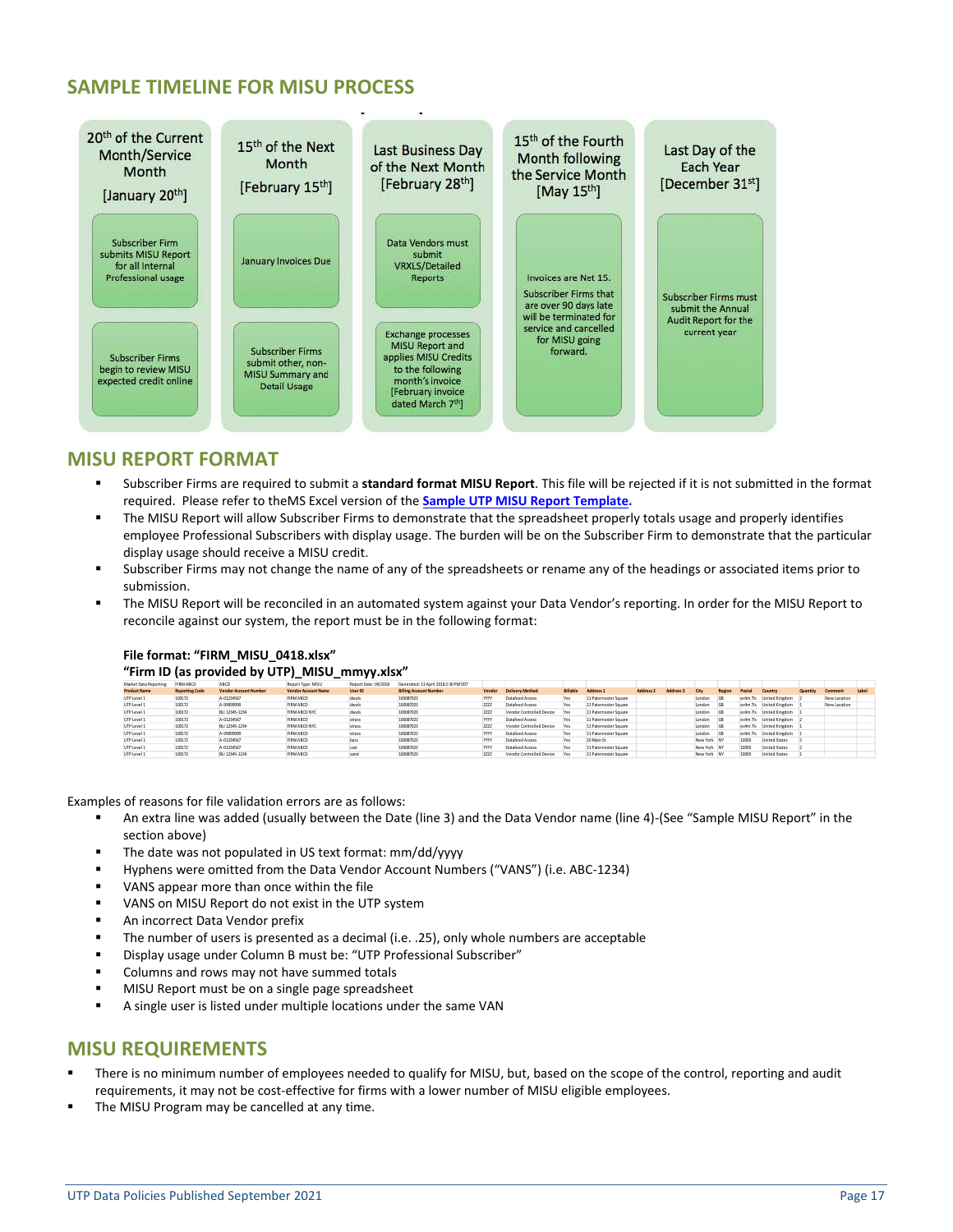- Each Subscriber Firm participating in MISU must be in good standing (i.e. reporting must be up to date, all invoices must be less than 90 days late) in order to receive MISU credits.
- Subscriber Firms may only receive credits for MISU Reports for locations directly corresponding to Data Vendor reporting. No MISU credit will be issued for a location until the Data Vendor's monthly reporting for that location reconciles with the firm's MISU Report for that same location.
- Any discrepancies must be addressed by the Subscriber Firm directly with the Data Vendor, and credits will not be issued until the discrepancy is resolved.
- Credits will be reflected on the invoice for the subsequent month.
- MISU credits will not be processed for any months prior to approval of the System Description and the MISU Report Sample.
- Any MISU Report submitted after the due date [20<sup>th</sup> of the current month] will not be accepted for MISU credit purposes and MISU credits are forfeited. No MISU credits will be issued retroactively for late or non-reporting.
- No MISU credits will be granted to accounts with a third-party billing/soft dollar relationship.
- If any firm claims and receives Administrative Usage credits, as per the Administrative Usage Policy, and that firm subsequently reports the same administrative VAN(s) within a MISU Report, any Administrative Usage Credits that were received on those administrative VAN(s) will be deducted from any resulting MISU credit.

### **MISU AUDIT**

All Subscriber Firms participating in the MISU Program will be subject to an annual MISU Audit at the firm's expense. The purpose of the audit is to certify and ensure each phase of the MISU process (e.g., collection of employee information, data input/storage and the output of data into a MISU Report) has been performed in compliance with UTP Policies. Any and all variances must be explained in detail.

- The initial audit should examine the first month of MISU credits requested and is to be conducted within the first ninety (90) days of the first issuance of MISU credits. Thereafter, an annual audit is required and must be submitted by December 31st of each year. The audit must cover the review of any consecutive four (4) month period during the calendar year.
- The UTP Plan Administrator reserves the right to request or perform an audit at any time.
- The firm performing the audit must be approved by the UTP Plan Administrator. Currently, Jordan and Jordan and Axon Financial are approved to perform MISU audits. Broker/dealers, banks and Registered Investment Advisors may use internal audit departments to conduct their audit, so long as the audit and its findings are signed by the Chief Compliance Officer of the Subscriber Firm, a member of the Subscriber Firm's Audit Committee or an individual deemed acceptable by the UTP Plan Administrator.
- If it is determined that there is underreported usage and this underreporting demonstrates the Subscriber Firm does not have adequate internal controls over entitlements, monitoring, and/or reporting, then the Subscriber Firm will not receive a MISU credit for this underreported usage over the review period. The UTP Plan reserves the right to reinstate other charges should any improprieties/discrepancies.
- Results of the audit should be sent t[o MISU@utpplan.com.](mailto:MISU@utpplan.com)
- Failure to comply with the MISU Audit will result in the cancellation of a firm's MISU Program status and its eligibility to receive future credits.
- The MISU Audit should cover the following topics and explain the verification procedure for each step:
	- 1. Indicate the period reviewed.
	- 2. Explain how employee information was compiled and entered (e.g., manually, file upload, etc.) into the database. Verify that this process was performed without exception.
	- 3. Verify that the Subscriber Firm has the ability to produce a report showing the total number of UTP-entitled usage (by vendor) at each MISU location.
	- 4. Verify that this report shows all UTP-entitled usage (by Data Vendor) on a user-by-user basis.
	- 5. Verify that the firm controls simultaneous access by the same user ID. (This only applies in cases where Subscriber Firms are redistributing the UTP information Internally.)
	- 6. Verify that the Subscriber Firm has only submitted MISU Reports for locations directly corresponding to Data Vendor reporting.
	- 7. Verify that the matrix of employee and Data Vendor-entitled usage submitted shows the total number of Data Vendor accesses per MISU location.
	- 8. Verify that Subscriber Firm employees with single access were included in the reports.
	- 9. Verify that MISU credits requested by the Subscriber Firm were valid.
	- 10. Confirm that employee had access to UTP Information from more than one display Device.
	- 11. If a database is being used, validate that the system has the ability to generate monthly reports showing the total number of employees with access to UTP Information at each location.
	- 12. If the MISU Report contains information that has been uploaded electronically, verify that the individual access information was uploaded without exception. Data Vendor files should be archived for at least three (3) years.
	- 13. If information in the MISU Report is gathered manually (e.g., reconciliation of Data Vendor invoices), verify that the information was properly entered into the database. Data Vendor invoices should be archived for at least three (3) years.
	- 14. Verify that individuals on the MISU Report (e.g., John Smith) were actually employees of the Subscriber Firm in the month the report was submitted.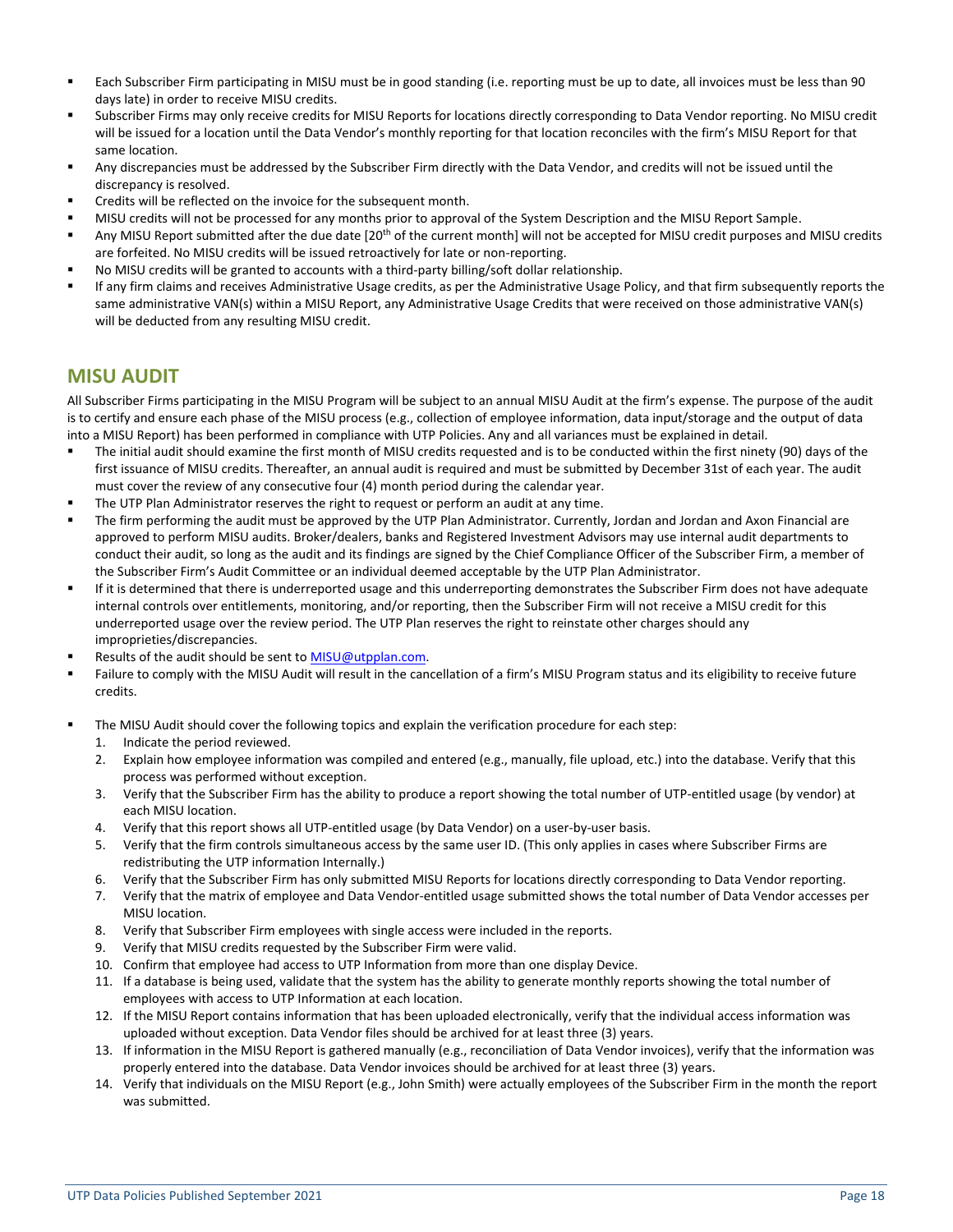## <span id="page-18-0"></span>BILLING & PAYMENT POLICY

### **BILLING & PAYMENT POLICY OVERVIEW**

Based on usage reports submitted by Vendors (refer to the Usage Reporting Policy), an invoice will be generated on approximately the 7th of each month by multiplying the monthly population for each service level by the applicable fees.

#### **PAYMENT INFORMATION**

Payment of the invoice is due within 15 business days of the date of the invoice, with the total outstanding balance potentially subject to a 1.5% interest charge at 30 business days. Failure to pay invoices will result in termination of services. Please reference your firm's invoice number(s) on your payment remittance.

#### **TAXES**

Unless the Vendor has a valid re-sale certificate or other tax exemption documentation on file, the invoice will include state sales tax, VAT, or other assessment, where applicable.

#### **INVOICE INFORMATION**

Invoices may be provided to the Vendor via regular mail only, email only or via both regular mail and email. Invoices may also be accessed online by means of the [Electronic Invoice Presentment \(EIP\).](https://eippx.nasdaq.com/) To reset your password, please refer to th[e Password Reset](https://security.nasdaq.com/remindme/) webpage.

#### **CREDITS AND PREPAYMENTS**

If a Vendor is due credit on an invoice, and the account is current, the credit can be issued back to the Vendor via a check. In addition, all credits that are in the system for more than 60 days are also refunded to the Vendor via check, regardless of credit amount. Therefore, Vendors are asked **not** to prepay amounts more than 60 days in advance.

#### **TERMINATIONS**

In the event that an invoice is overdue by ninety (90) days or more for balances over \$1000, or overdue 105 days or more for balances under \$1000, the Data Feed provider will be instructed to terminate the Recipient's receipt of UTP data. Once a Vendor has been terminated, the Vendor Agreement must be resubmitted in order to be reinstated.

#### **QUESTIONS FOR BILLING, INVOICE OR PAYMENT**

Please call +1 800 955 3898 or email [Billing@utpplan.com.](mailto:Billing@utpplan.com) Please reference your firm's invoice number.

### **PAYMENT OPTIONS**

Please reference your invoice number. If paying multiple invoices, please separate invoice numbers with a comma. Payment can be made via the following methods:

| <b>CHECKS</b>                  | The Nasdag Stock Market, LLC.<br>P.O. Box 780700<br>Philadelphia, PA 19178-0700                                                                                                                                                                                                                                                                                                                                                                                                                                                                                           | <b>OVERNIGHT</b><br><b>DELIVERY</b> | The Nasdag Stock Market, LLC.<br>Lockbox - 780700<br>Wells Fargo Bank MAC Y1372-045<br>401 Market Street Philadelphia, PA 19106                                                                                                                                                                                                                                                                                                                                                                                                               |
|--------------------------------|---------------------------------------------------------------------------------------------------------------------------------------------------------------------------------------------------------------------------------------------------------------------------------------------------------------------------------------------------------------------------------------------------------------------------------------------------------------------------------------------------------------------------------------------------------------------------|-------------------------------------|-----------------------------------------------------------------------------------------------------------------------------------------------------------------------------------------------------------------------------------------------------------------------------------------------------------------------------------------------------------------------------------------------------------------------------------------------------------------------------------------------------------------------------------------------|
| <b>WIRE</b><br><b>TRANSFER</b> | Bank Name: Wells Fargo Bank, N.A.<br>Bank Address: 420 Montgomery Street, San<br>Francisco, CA 94101<br>ABA#: 121000248<br>Bank Account Number: 2000031405177<br>Account Name: The Nasdaq, Inc.,<br>Further Credit to: The Nasdag Stock Market<br><b>LLC</b><br>Swift#: (for International payments)<br><b>WFBIUS6S</b><br><b>CHIPS ID: 0407</b><br>OBI: Please reference your invoice number. If<br>paying multiple invoices, please separate<br>invoice numbers with a comma.<br>Note: you may email confirmation of<br>incoming wire payment to<br>Billing@utpplan.com | <b>ACH</b>                          | Bank Name: Wells Fargo Bank, N.A.<br>Bank Address: 420 Montgomery Street, San<br>Francisco, CA 94101<br>ABA#: 121000248<br>Bank Account Number: 2000031405177<br>Account Name: Nasdag, Inc.<br>Further Credit to: The Nasdaq Stock Market LLC<br>Swift#: (for International payments) WFBIUS6S<br>CHIPS ID: 0407<br>OBI: Please reference your invoice number. If<br>paying multiple invoices, please separate<br>invoice numbers with a comma.<br>Note: you may email confirmation of incoming<br>wire payment to <b>Billing@utpplan.com</b> |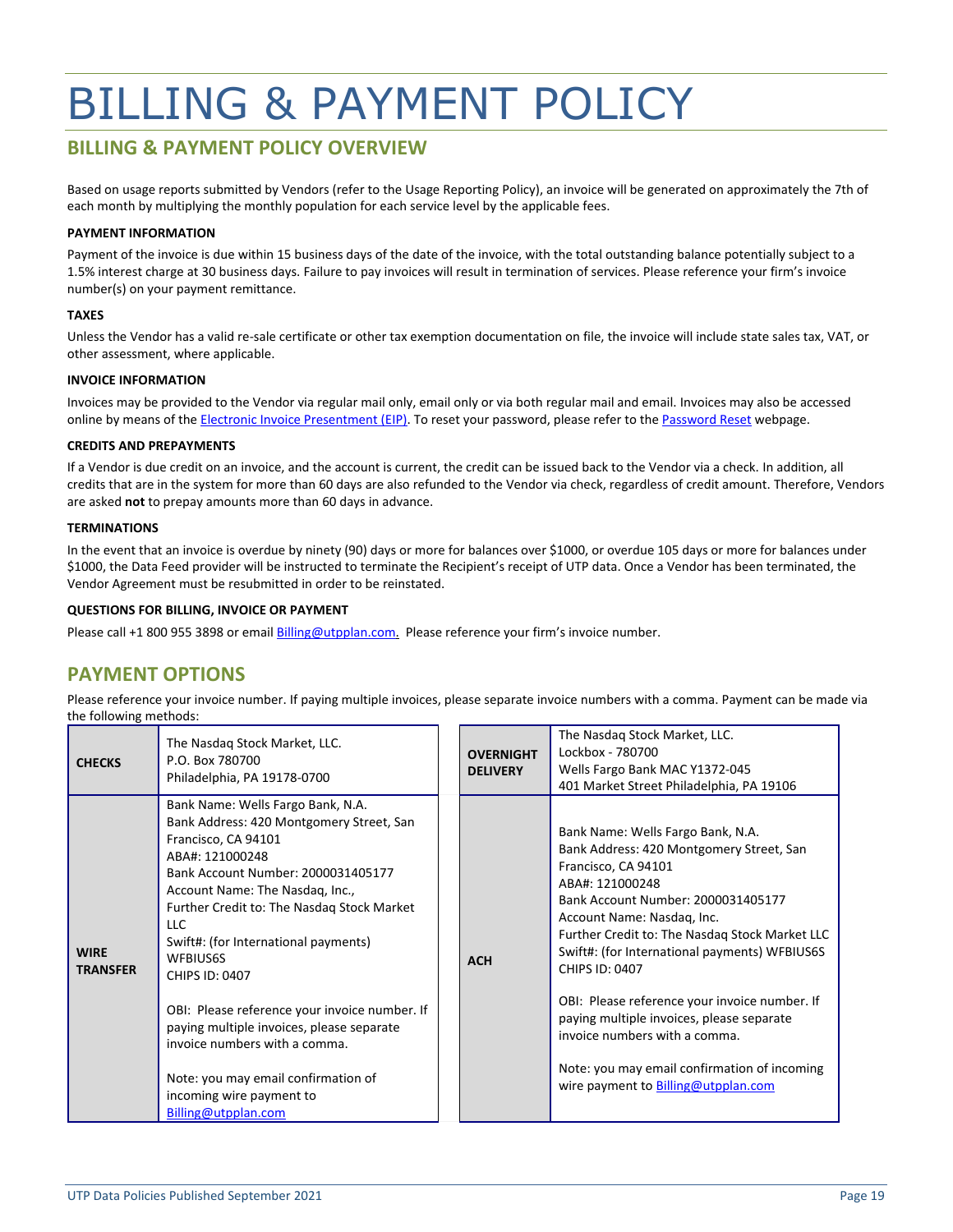## <span id="page-19-0"></span>SUBSCRIBER AGREEMENT POLICY

### **SUBSCRIBER AGREEMENT POLICY-OVERVIEW**

**Vendors are required to properly qualify each External Subscriber that receives UTP Level 1 Information via a Controlled Product according to: Section 7 of the** [Vendor Agreement.](http://www.utpplan.com/DOC/VendorAgreement.pdf) [**Note, the UTP Operating Committee reserves the right to modify these requirements upon notice to the Vendor.** To qualify External Subscribers, Vendors must administer a [Subscriber Agreement](https://www.utpplan.com/DOC/subagreement.pdf) **or equivalent** to each External Subscriber, either firm or individual. This Agreement is to be provided directly to the External Subscriber by the Vendor. The UTP Plan does not directly administer this agreement or equivalent to a Vendor's customers.

All Vendors are eligible to administer the Subscriber Agreement or equivalent as of January 1, 2009. Vendors are not currently required to readminister the Subscriber Agreement or equivalent to External Subscribers that are party to an earlier version of a Subscriber Agreement. Vendors must have the ability to provide a report detailing the name of each Subscriber included under each account. If the Vendor will report Nonprofessional Subscribers, then the Vendor must have the ability to provide a report detailing each Subscriber's respective status: Professional or Nonprofessional. The Vendor Agreement specifies that Vendors must administer Subscriber Agreements to all Subscribers; but if a Vendor opts not to administer a Subscriber Agreement, then Vendor is required to indemnify in the event of a Claim.

## **SUBSCRIBER AGREEMENT ADMINISTRATION-OPTIONS**

Vendors have four options to administer the Subscriber Agreement **or equivalent**:

| <b>ADMINISTRATION OPTIONS FOR THE SUBSCRIBER AGREEMENT</b>                                             |                                                                                                                                                                                                                                                                                                                                                                                                                                                                                                                                                                                                                                                                                                                                                                                                                       |  |  |  |
|--------------------------------------------------------------------------------------------------------|-----------------------------------------------------------------------------------------------------------------------------------------------------------------------------------------------------------------------------------------------------------------------------------------------------------------------------------------------------------------------------------------------------------------------------------------------------------------------------------------------------------------------------------------------------------------------------------------------------------------------------------------------------------------------------------------------------------------------------------------------------------------------------------------------------------------------|--|--|--|
| 1. Vendor Indemnification                                                                              | Vendor administers its own agreement to Subscribers as an equivalent to the Subscriber<br>Agreement.                                                                                                                                                                                                                                                                                                                                                                                                                                                                                                                                                                                                                                                                                                                  |  |  |  |
| 2. Incorporation by Reference                                                                          | Vendor adds specific language into the Vendor's own agreement with the Subscriber.                                                                                                                                                                                                                                                                                                                                                                                                                                                                                                                                                                                                                                                                                                                                    |  |  |  |
| 3. On-Line Subscriber Agreement                                                                        | Vendor offers the agreement via the internet.                                                                                                                                                                                                                                                                                                                                                                                                                                                                                                                                                                                                                                                                                                                                                                         |  |  |  |
| 4. Hard Copy Subscriber Agreement                                                                      | Vendor provides Subscriber with a paper copy of the Subscriber Agreement. Vendor retains<br>executed originals, but does not submit Agreements to UTP Plan Administration.                                                                                                                                                                                                                                                                                                                                                                                                                                                                                                                                                                                                                                            |  |  |  |
| <b>QUESTIONS</b>                                                                                       | <b>DISCUSSION</b>                                                                                                                                                                                                                                                                                                                                                                                                                                                                                                                                                                                                                                                                                                                                                                                                     |  |  |  |
| Is the Subscriber Agreement or<br>equivalent signed in the name of a<br>business or commercial entity? | Because a Nonprofessional Subscriber must be a natural person, the Subscriber Agreement or<br>equivalent must be signed by an individual. If the Subscriber Agreement is signed in the name of<br>a business or commercial entity, it is generally considered Professional use. Limited exceptions<br>are detailed in the Nonprofessional Guidance section of this document.                                                                                                                                                                                                                                                                                                                                                                                                                                          |  |  |  |
| Is the Subscriber a subcontractor or<br>independent contractor?                                        | Because subcontractors and independent contractors are deemed to be extensions of the firm<br>rather than natural persons, they are considered Professionals. If the Subscriber is a<br>subcontractor or independent contractor or has a business relationship with the firm, it is<br>considered Professional use.                                                                                                                                                                                                                                                                                                                                                                                                                                                                                                   |  |  |  |
| Is the Subscriber a securities<br>professional?                                                        | Any use by a securities professional is considered Professional use.<br>Any natural person who is NOT:<br>(a) registered or qualified in any capacity with the SEC, the Commodities Futures Trading<br>Commission, any state securities agency, any securities exchange or association or any<br>commodities or futures contract market or association;<br>(b) engaged as an "investment advisor" as that term is defined in Section 202(a)(11) of the<br>Investment Advisors Act of 1940 (whether or not registered or qualified under that Act); or<br>(c) employed by a bank or other organization exempt from registration under federal or state<br>securities laws to perform functions that would require registration or qualification if such<br>functions were performed for an organization not so exempt. |  |  |  |
| Is the Subscriber using or planning to<br>use UTP data for any reason other<br>than personal use?      | Any use of data for business, professional or other commercial purpose is not compatible with<br>Nonprofessional status, even if the commercial use is on behalf of an organization that is not in<br>the securities industry.                                                                                                                                                                                                                                                                                                                                                                                                                                                                                                                                                                                        |  |  |  |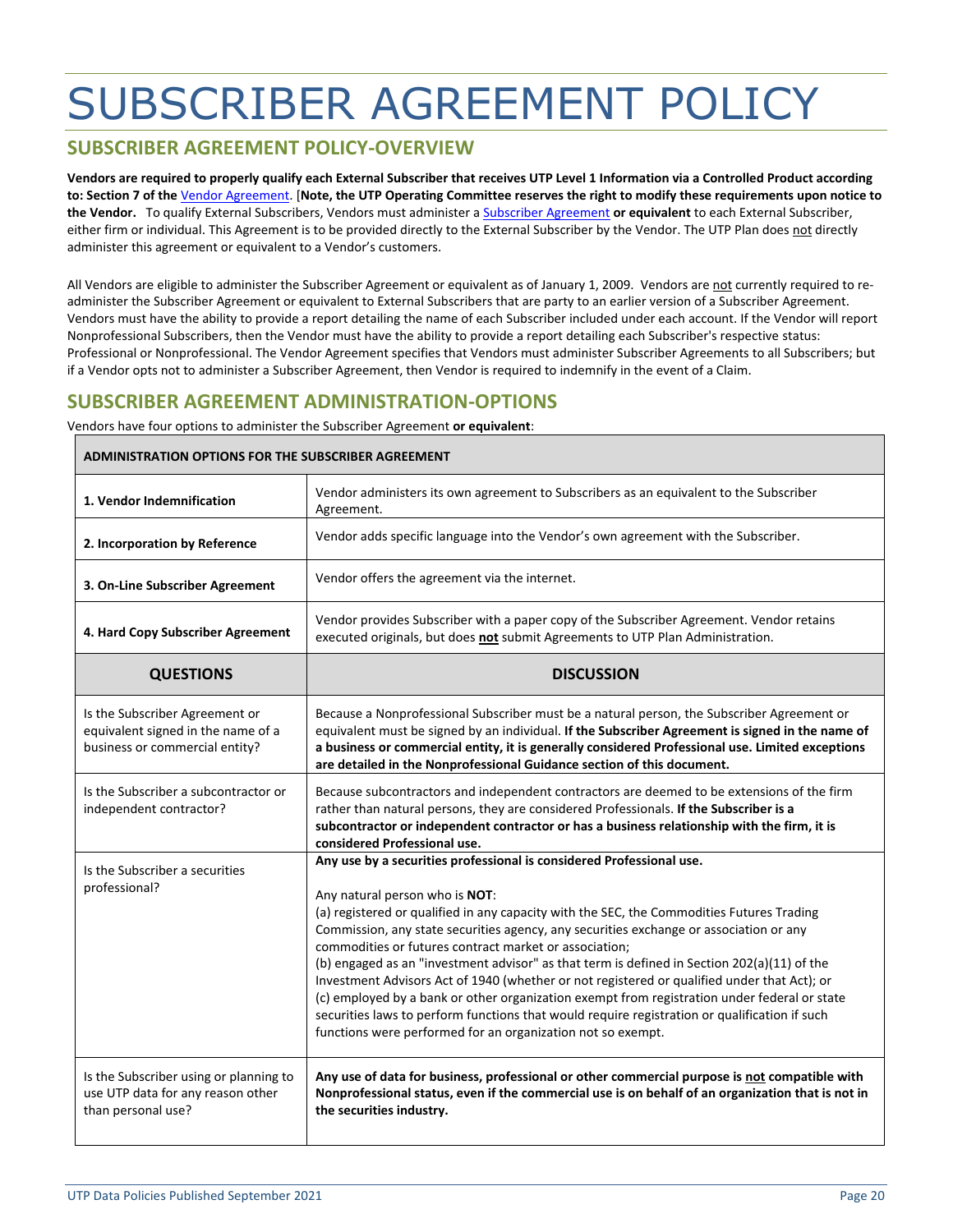## **SUBSCRIBER AGREEMENT ADMINISTRATION-INSTRUCTIONS**

#### **OPTION 1-VENDOR INDEMNIFICATION**

**Per Section 7 of the Vendor Agreement**, in lieu of administering the Subscriber Agreement to each Subscriber, Vendors may choose indemnification.

Vendors that opt for indemnification are required to embed certain basic protections and rights in its own legally enforceable customer agreements that ensure the protection provided to the UTP Plan is provided to the same extent as if the Vendor had administered the Subscriber Agreement to each Subscriber. The Vendor may then provide the Information immediately after administering Vendor's own account agreement to the Subscriber.

Vendors that opt for indemnification must follow these guidelines:

- 1. Prior to distributing the Information, Vendors will have in place a legally valid and enforceable contract ("Vendors Account Agreement") with the Subscriber that (i) governs the accounts held by Subscriber with the Vendor through which the Subscriber is entitled to access the Information, including any limitations on a Subscriber's right to redistribute the Information, and (ii) provides protection and the Indemnified Parties to the same extent as if Vendor had presented and the Subscriber had signed the Subscriber Agreement.
- 2. In the event of a dispute with Subscriber(s) relating to the Information, Vendor agrees to provide copies of the relevant Vendor Account Agreements.
- 3. Vendor shall indemnify the UTP Plan against any assertion of claims or losses relating to the Information made by a Subscriber (as defined in Section 12) who receives the Information from Vendor (or any person relying upon the Information received by such a Subscriber) arising from Vendor's election to distribute Information to such Subscriber.

#### **OPTION 2-ONLINE VERSION**

Vendors are permitted to offer an online version of the Subscriber Agreement to each Subscriber, but Section 4.06 of the **[Vendor Agreement](http://www.nasdaqtrader.com/Content/AdministrationSupport/AgreementsData/globaldataagreement.pdf)** specifies that if a Subscriber Agreement is **not** administered properly, Vendor is to indemnify the UTP Plan in the event of a claim.

Vendors that opt for the **online version** Subscriber Agreement should follow these instructions:

- 1. Copy the text of the **[Subscriber Agreement](http://www.utpplan.com/DOC/SubAgreement.pdf)**, including the Summary Section.
- 2. Complete the necessary programming to ensure that the **required data-entry fields for the Signature Section** are functioning properly and that the Vendor is capturing data. Print the Subscriber Agreement exactly as it will be displayed on the Vendor's website for your records.
- 3. Provide each Subscriber with the ability to print a full copy of **[Subscriber Agreement](http://www.utpplan.com/DOC/SubAgreement.pdf)**.

Once the Subscriber Agreement is signed by both the Subscriber and the Vendor, and the Subscriber has been provided a copy of the full Subscriber Agreement, the Subscriber is considered to be authorized to receive UTP data as described in Appendix 1 of the **[Subscriber Agreement](http://www.utpplan.com/DOC/SubAgreement.pdf)**.

#### **OPTION 3-HARD COPY AGREEMENT**

Vendors are permitted to offer a hard copy/paper version of the Subscriber Agreement to each Subscriber. Vendors may accept faxed and scanned copies of the agreement as legal documents.

Vendors that opt for the hard copy version of the Subscriber Agreement should follow these instructions:

- 1. Copy the text of the **[Subscriber Agreement](http://www.utpplan.com/DOC/subagreement.pdf)** onto company letterhead. In the Signature Section, ensure that the word "Vendor" is replaced with your company's name.
- 2. Print the **[Subscriber Agreement](http://www.utpplan.com/DOC/SubAgreement.pdf)** on your organization's letterhead for your records.

Once the Subscriber Agreement is signed by both the Subscriber and the Vendor, and the Subscriber has been provided an executed copy of the full Subscriber Agreement, the Subscriber is considered to be authorized to receive UTP data as described in Appendix 1 of the **[Subscriber](http://www.utpplan.com/DOC/SubAgreement.pdf)  [Agreement](http://www.utpplan.com/DOC/SubAgreement.pdf)**.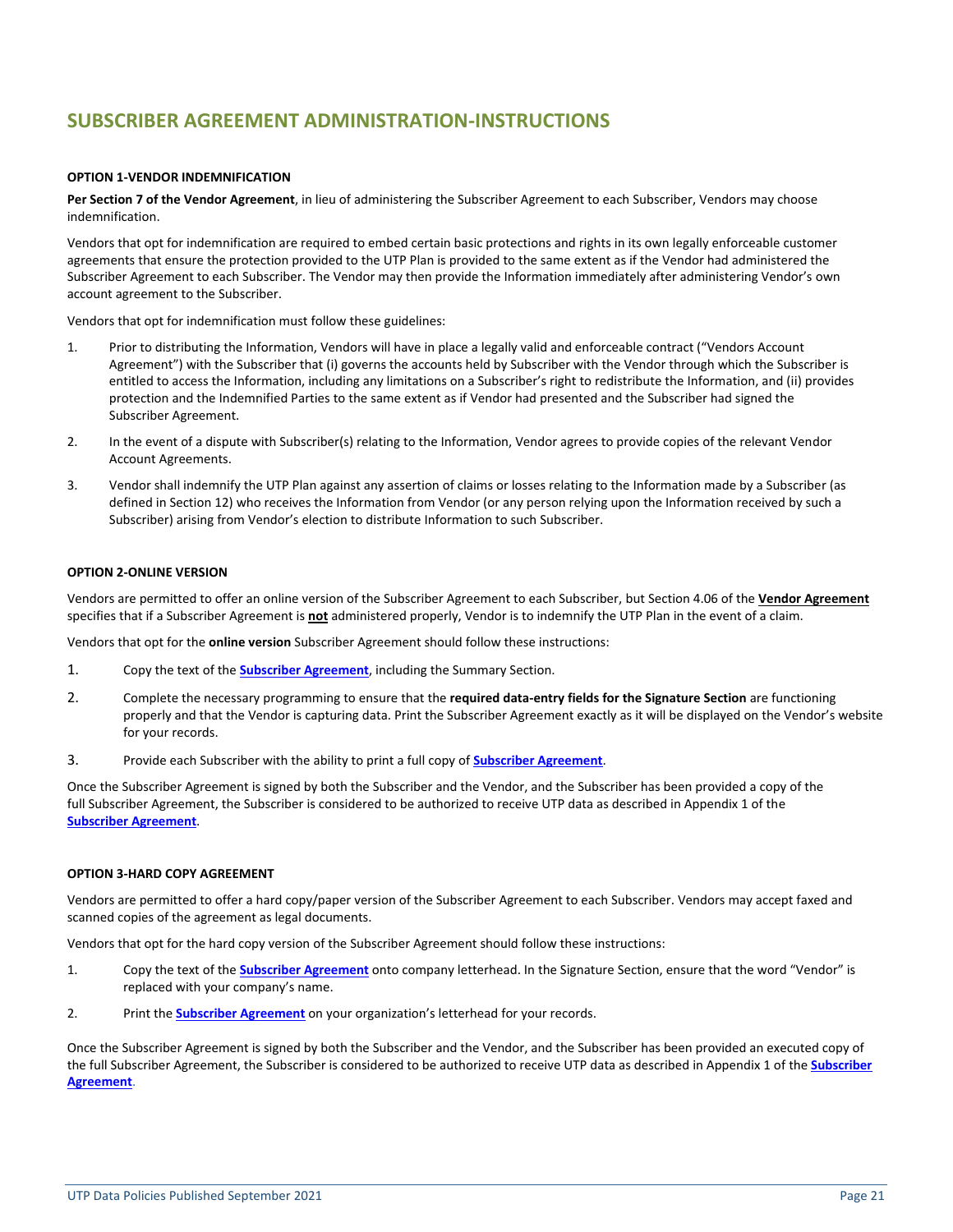#### **OPTION 4-INCORPORATION BY REFERENCE**

In lieu of administering the exact language of the Subscriber Agreement to each Subscriber, Vendors may choose to add specific language providing protection to their own legally valid and enforceable customer contract ("Vendor Account Agreement") in addition to offering a copy of the Subscriber Agreement. Thus, by signing the Vendor Account Agreement, Subscribers also assent to the standard Subscriber Agreement terms.

Vendors that opt for Incorporation by Reference must follow these instructions:

1. Include the following language prominently on the signature page of the Vendor Account Agreement. Prior to including this language in the Vendor Account Agreement, in the above blank, insert the term(s) in the Vendor Account Agreement that references the person receiving the information (i.e., customer, account holder, subscriber, member, etc.).

By executing this Agreement, \_\_\_\_\_\_\_\_\_\_\_\_\_\_\_\_\_\_\_\_\_\_, (known as "Subscriber" in the Subscriber Agreement) agrees:

- a. that it has read and agrees to be bound by the Subscriber Agreement, a copy of which is attached hereto;
- b. that the Vendor/Vendor is not an agent of and is not authorized to add to or delete from the Subscriber Agreement and is not authorized to modify any provision of the Subscriber Agreement; and
- c. that no provision has been added to or deleted from the Subscriber Agreement and that no modifications have been made to it. Both the Subscriber and the person executing on behalf of the Subscriber warrant that the Subscriber is legally able to undertake the obligations set forth in and the signatory is duly authorized to bind the Subscriber to the Subscriber Agreement.
- 2. Provide each Subscriber with a copy of the full **[Subscriber Agreement.](http://www.utpplan.com/DOC/SubAgreement.pdf)**

Once the Vendor Account Agreement is signed by both the Subscriber and the Vendor, and the Subscriber has been provided a copy of the full Subscriber Agreement, the Subscriber is considered to be authorized to receive UTP data as described in Appendix 1 of the **[Subscriber](http://www.utpplan.com/DOC/SubAgreement.pdf)  [Agreement.](http://www.utpplan.com/DOC/SubAgreement.pdf)** Please note that Vendors are **not** required to submit copies of the executed Vendor Account Agreements to UTP Plan Administration.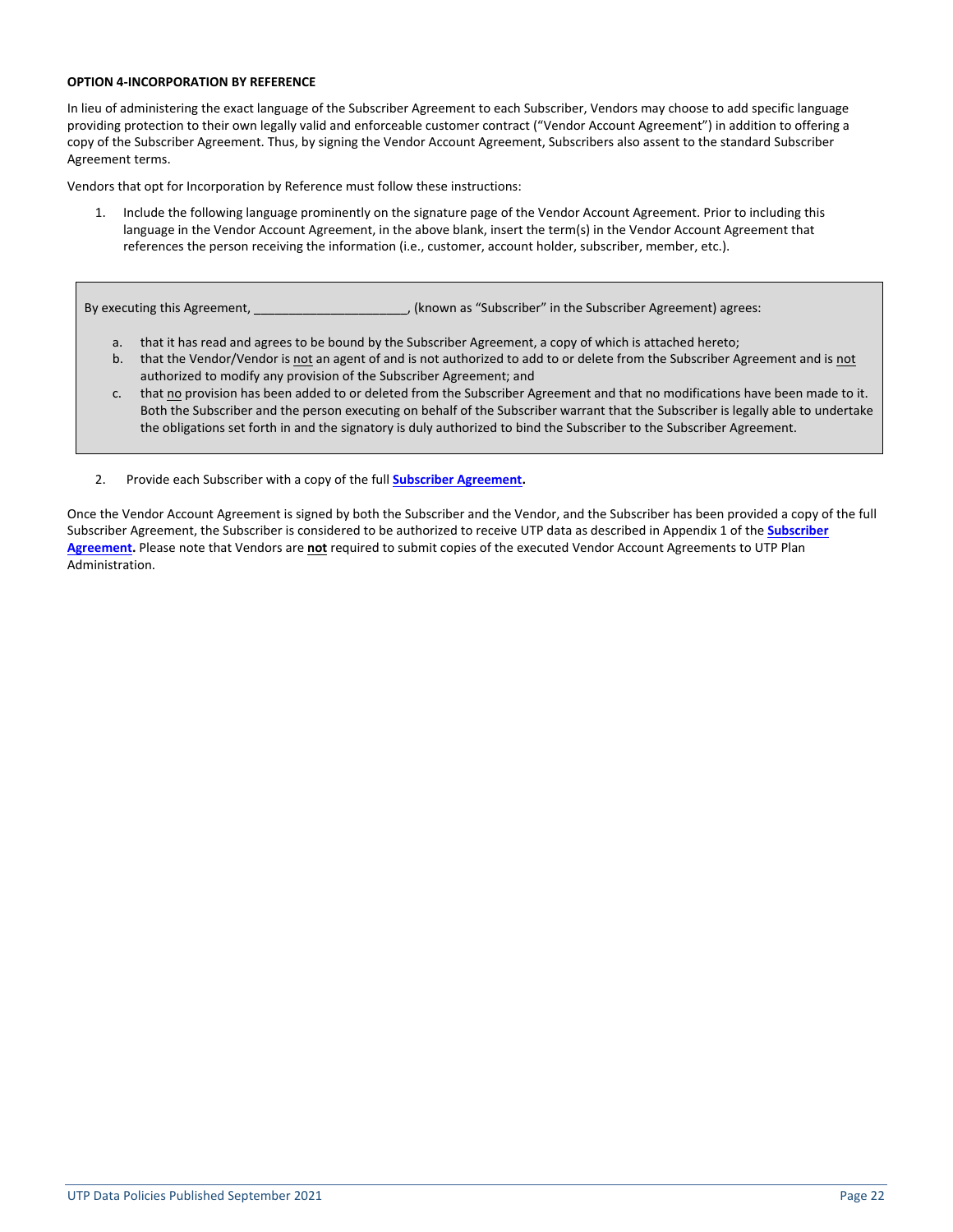## **NONPROFESSIONAL QUALIFICATION EXAMPLES**

**Please review the below guidance on the definitions and policies related to the Nonprofessional status of Subscribers that are recipients of UTP Data.** The reduced Nonprofessional rates only apply to **individuals** signing the Subscriber Agreement and, in general, **may not** be applied to **organizations** executing the Subscriber Agreement. Please see Nonprofessional Guidance section of this document.

To qualify for the Nonprofessional rate for UTP Information, an individual Subscriber must be able to answer "NO" to all of the following questions. If the Subscriber can answer "YES" to any of these questions, the Subscriber is considered to be Professional and ineligible for the Nonprofessional rate. The chart below provides specific examples of Professional and Nonprofessional usage:

| <b>SECURITIES</b><br><b>PROFESSIONALS</b>                                    | <b>NAME ON</b><br><b>SUBSCRIBER</b><br><b>AGREEMENT</b> | <b>DATA USAGE</b>                               | <b>STATUS</b>          |
|------------------------------------------------------------------------------|---------------------------------------------------------|-------------------------------------------------|------------------------|
| Securities Professional<br>(employee/contractor/subcontractor)               | Organization<br>or Individual                           | <b>Business purposes</b><br>or personal reasons | Professional           |
| <b>NON-SECURITIES</b><br><b>PROFESSIONALS</b>                                | <b>NAME ON</b><br><b>SUBSCRIBER</b><br><b>AGREEMENT</b> | <b>DATA USAGE</b>                               | <b>STATUS</b>          |
| Non-securities Professional<br>(employee/contractor/subcontractor)           | Organization                                            | <b>Business purposes</b><br>or personal reasons | Professional           |
| Non-securities Professional<br>associated with a Non-commercial organization | Individual                                              | <b>Business purposes</b>                        | Professional           |
| Non-securities Professional                                                  | Individual                                              | Personal reasons                                | Nonprofessional        |
| Non-securities Professional<br>associated with a Non-commercial organization | Individual                                              | Personal reasons                                | <b>Nonprofessional</b> |

### **NONPROFESSIONAL GUIDANCE**

To obtain the reduced Nonprofessional rates for qualifying Subscribers, Vendors are required to administer and maintain a separate Subscriber Agreement for each **individual** Subscriber accessing UTP data. Details to clarify specific instances of additional Nonprofessional uses are below:

#### **SUBCONTRACTORS/INDEPENDENT CONTRACTORS:**

The definition of Nonprofessional Subscriber requires that the Nonprofessional Subscriber is a natural person. Subcontractors and independent contractors signing in their capacity as a subcontractor or independent contractor of the contracting firm are not natural persons. Individuals maintaining an employment, business or commercial relationship are considered extensions of the organization. Examples of organizational use include, but are not limited to, subcontractors, independent contractors, profit sharing partners, commission sharing partners and/or any use involving an employment relationship.

#### **TRADING AUTHORIZATION:**

The definition of Nonprofessional Subscriber requires Vendors to separately determine the Professional or Nonprofessional status of each individual accessing UTP data. In some instances, multiple individuals may have access to a single account. Vendors must separately report each Subscriber accessing the account (unless the account is shared by immediate family members, such as husband and wife). In some cases, Vendors provide access to the account to a person designated by the Subscriber, via a Trading Authorization Form or similar. For each person designated by the Subscriber, the Vendor must obtain a Subscriber Agreement and report such persons as Nonprofessional or Professional, as applicable. Please note that the account itself cannot be considered a Nonprofessional Subscriber, nor can any staff paid to support the account activities be considered a Nonprofessional Subscriber (i.e., registered investment advisors, attorneys, accountants, etc.)

#### **CLARIFICATION OF NONPROFESSIONAL AND PROFESSIONAL SUBSCRIBER DEFINITIONS:**

| <b>QUESTIONS REGARDING</b><br><b>DEFINITIONS</b>                                                                                                                                           | <b>DISCUSSION</b>                                                                                                                                                                                                                                                                                                                                                                                                                                                                                                                                                                                                                                                                                                    |
|--------------------------------------------------------------------------------------------------------------------------------------------------------------------------------------------|----------------------------------------------------------------------------------------------------------------------------------------------------------------------------------------------------------------------------------------------------------------------------------------------------------------------------------------------------------------------------------------------------------------------------------------------------------------------------------------------------------------------------------------------------------------------------------------------------------------------------------------------------------------------------------------------------------------------|
| Is a natural person receiving<br>market data solely for<br>personal, non-business use<br>through an account in an<br>organization's name<br>classified as a<br>Nonprofessional Subscriber? | No, even though an individual natural person may be receiving market data only for personal, non-business<br>use, if the market data is received through an organization's account, this individual is classified as a<br>Professional Subscriber. This is because the account through which the market data is received is not<br>registered to a natural person.<br>For example, if an individual who owns a business called Bob's Gas Station receives market data for<br>personal, non-business use through a market data account that has Bob's Gas Station as the account<br>holder, the Vendor must report the account as a Professional Subscriber because the account is not in a<br>natural person's name. |
|                                                                                                                                                                                            | However, if the same individual opened an account in his own name, the individual may apply as a<br>٠<br>Nonprofessional Subscriber (as long as the market data is received solely for personal, non-business use<br>and the account holder is not a Professional Subscriber).                                                                                                                                                                                                                                                                                                                                                                                                                                       |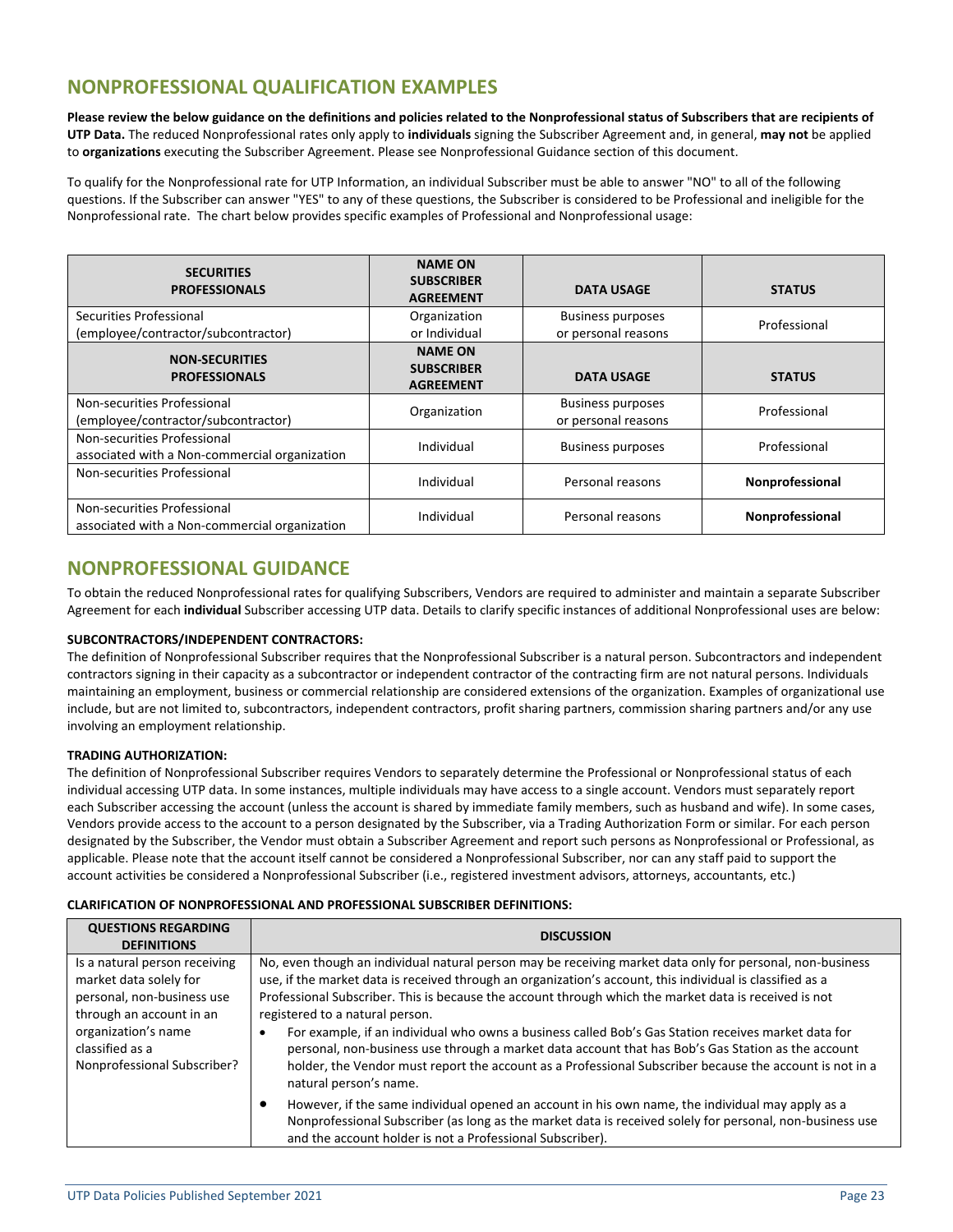| Are all bank employees     | No, an individual/natural person is not always required to be classified as a Professional simply because they                                                                                                                                                                                                                                                                               |
|----------------------------|----------------------------------------------------------------------------------------------------------------------------------------------------------------------------------------------------------------------------------------------------------------------------------------------------------------------------------------------------------------------------------------------|
| always considered          | are employed by a bank. Bank employees would be considered Professional Subscribers under the following                                                                                                                                                                                                                                                                                      |
| Professionals Subscribers? | circumstances:                                                                                                                                                                                                                                                                                                                                                                               |
|                            |                                                                                                                                                                                                                                                                                                                                                                                              |
|                            | If the bank is registered under Federal and/or state securities laws, the employee is a Professional<br>1.<br>Subscriber if such employee is:                                                                                                                                                                                                                                                |
|                            | a) required to be registered or qualified with the SEC, the CFTC, any state securities agency, any securities<br>exchange/association, or any commodities/futures contract market/association or<br>(b) engaged as an "investment advisor," as that term is defined in Section 202(a)(11) of the Investment<br>Advisers Act of 1940 (whether or not registered or qualified under that Act). |
|                            | Therefore, a bank teller would not be a Professional Subscriber if they did not fall under (a) or (b) above.<br>The bank teller would qualify as a Nonprofessional Subscriber if the account was in the bank teller's<br>individual name and the market data was received solely for personal, non-business use of the bank teller.                                                          |
|                            | If the bank is exempt from registration under Federal and/or state securities laws, the employee is a<br>2.<br>Professional Subscriber if:                                                                                                                                                                                                                                                   |
|                            | (x) the employee performs functions that would otherwise require her to be registered or qualified with<br>the SEC, the CFTC, any state securities agency, any securities exchange/association, or any<br>commodities/futures contract market/association, but                                                                                                                               |
|                            | (y) the employee is not required to be so registered or qualified because the bank is not registered under<br>Federal and/or state securities laws (but the employee would otherwise have to be so registered or<br>qualified if they worked for a registered bank).                                                                                                                         |

#### **TRUSTS**

The definition of Nonprofessional Subscriber permits certain individuals associated with Trusts to qualify for UTP Level 1 Information at Nonprofessional rates as shown in the below charts.

| <b>QUESTIONS REGARDING</b><br><b>TRUSTS</b>                                          | <b>DISCUSSION</b>                                                                                                                                                                                                                                                                                                                                                                                                                                                         |
|--------------------------------------------------------------------------------------|---------------------------------------------------------------------------------------------------------------------------------------------------------------------------------------------------------------------------------------------------------------------------------------------------------------------------------------------------------------------------------------------------------------------------------------------------------------------------|
| May the Trust itself qualify as a<br>Nonprofessional?                                | No, the Trust is an organization, and by definition only natural persons can qualify as<br>Nonprofessionals. A single, unpaid natural person associated with the Trust, who qualifies as a<br>Nonprofessional Subscriber, may be reported as a Nonprofessional Subscriber if the reporting<br>includes the name of the person. The name of the Trust may also be reported, but a report that<br>includes only the name of the Trust would be qualified as a Professional. |
| May a Trustee qualify as a<br>Nonprofessional?                                       | Yes, if the Trustee is an unpaid natural person who qualifies as a Nonprofessional Subscriber.                                                                                                                                                                                                                                                                                                                                                                            |
| May the Trust have more than<br>one Trustee?                                         | Yes. A trust may have up to four Trustees and each of them may qualify as a Nonprofessional<br>Subscriber, but only if all of them are unpaid persons who qualify as Nonprofessional Subscribers.                                                                                                                                                                                                                                                                         |
| May Trustees who receive<br>compensation qualify as<br>Nonprofessionals?             | No.                                                                                                                                                                                                                                                                                                                                                                                                                                                                       |
| May Trustees who receive<br>professional assistance qualify<br>as Nonprofessionals?  | No.                                                                                                                                                                                                                                                                                                                                                                                                                                                                       |
| May a <b>Beneficiary</b> of the Trust<br>qualify as a Nonprofessional?               | Yes, if the Beneficiary is an unpaid natural person who qualifies as a Nonprofessional Subscriber.                                                                                                                                                                                                                                                                                                                                                                        |
| May multiple Beneficiaries<br>qualify as Nonprofessional?                            | Yes, if the Beneficiaries are unpaid natural persons who qualify as Nonprofessional Subscribers.                                                                                                                                                                                                                                                                                                                                                                          |
| May Trustees that receive<br>professional assistance qualify<br>as Nonprofessionals? | Yes, if the Trustee is an unpaid natural person who qualifies as a Nonprofessional Subscriber and the<br>professional assistance is not discretionary management of the Trustee's account.                                                                                                                                                                                                                                                                                |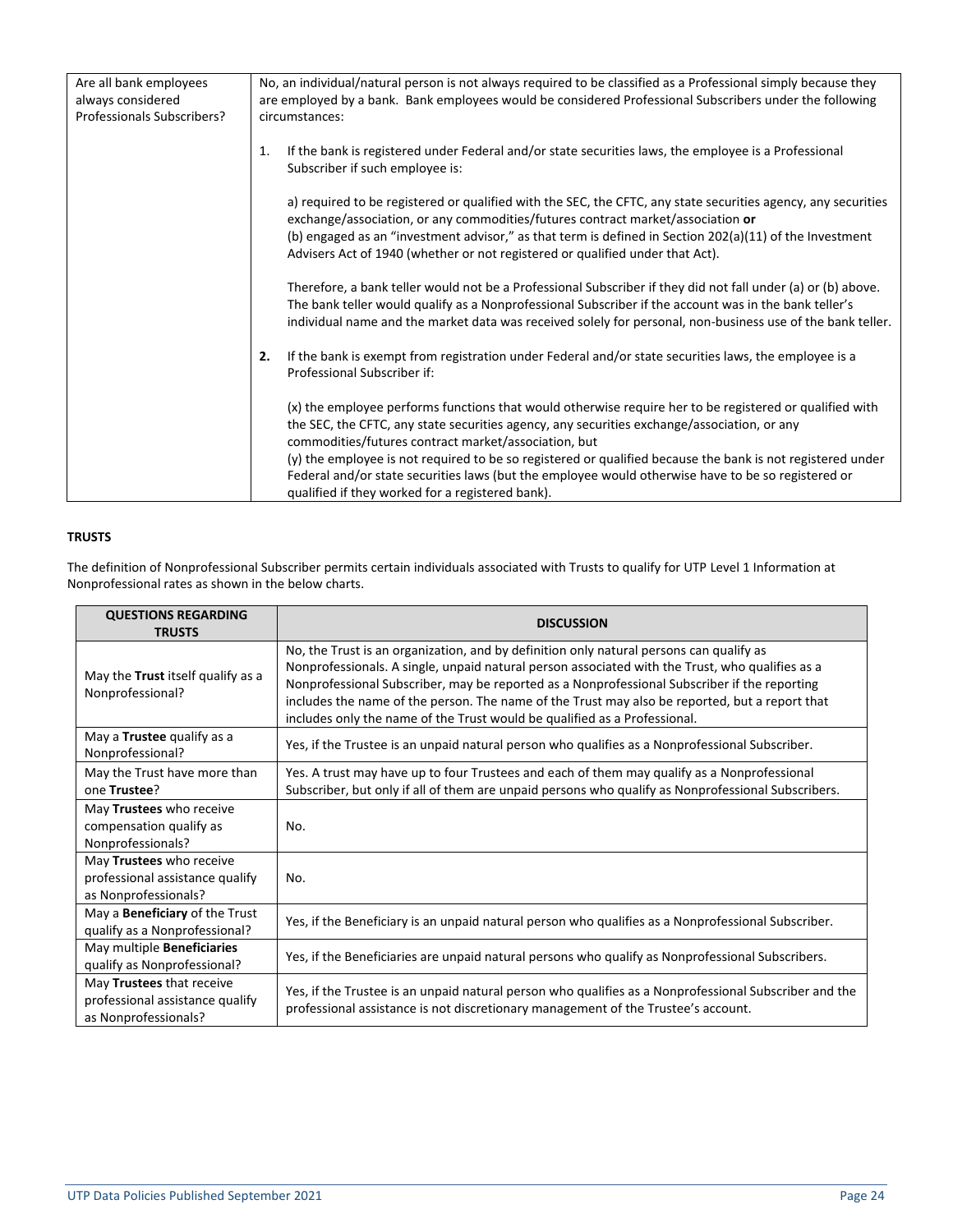#### **INVESTMENT CLUBS**

The definition of Nonprofessional Subscriber permits certain individual associated with Investment Clubs to access UTP data at Nonprofessional rates as shown in the below chart.

| <b>QUESTIONS REGARDING</b><br><b>INVESTMENT CLUBS</b>                                                                                                                      | <b>DISCUSSION</b>                                                                                                                                                                                                                                                                        |
|----------------------------------------------------------------------------------------------------------------------------------------------------------------------------|------------------------------------------------------------------------------------------------------------------------------------------------------------------------------------------------------------------------------------------------------------------------------------------|
| May Investment Club members qualify as                                                                                                                                     | Yes, if the Investment Club member is an unpaid natural person who qualifies as a                                                                                                                                                                                                        |
| Nonprofessionals?                                                                                                                                                          | Nonprofessional Subscriber.                                                                                                                                                                                                                                                              |
| Must all Investment Club members qualify                                                                                                                                   | No. Each unpaid natural person associated with the Investment Club, who qualifies as                                                                                                                                                                                                     |
| as Nonprofessionals for the                                                                                                                                                | a Nonprofessional Subscriber, may be reported as a Nonprofessional Subscriber.                                                                                                                                                                                                           |
| Nonprofessional rates to apply?                                                                                                                                            |                                                                                                                                                                                                                                                                                          |
| If the <b>Investment Club member</b> qualifies as<br>a Nonprofessional, may its Nonprofessional<br>members receive the Information under<br>the Investment Club's account? | The Investment Club is an organization, and by definition only natural persons can<br>qualify as Nonprofessionals. Each unpaid natural person associated with the<br>Investment Club, who qualifies as a Nonprofessional Subscriber, may be reported as a<br>Nonprofessional Subscriber. |
| May Investment Club members who<br>receive compensation qualify as<br>Nonprofessionals?                                                                                    | No. In addition, compensation would disqualify the Investment Club as a<br>Nonprofessional.                                                                                                                                                                                              |
| May the <b>Investment Club members</b> that                                                                                                                                | Yes, if the Investment Club member is an unpaid natural person who qualifies as a                                                                                                                                                                                                        |
| receive professional assistance qualify as                                                                                                                                 | Nonprofessional Subscriber and the professional assistance is not discretionary                                                                                                                                                                                                          |
| Nonprofessionals?                                                                                                                                                          | management of the Investment Club's account.                                                                                                                                                                                                                                             |

#### **RETIRED AND INACTIVE PROFESSIONALS**

The definition of Nonprofessional Subscriber permits certain Retired and Inactive Professionals to access UTP data at Nonprofessional rates as shown in the below chart.

| <b>QUESTIONS REGARDING RETIRED AND</b><br><b>INACTIVE PROFESSIONALS</b> | <b>DISCUSSION</b>                                                                                                                                                                                                                                                                     |
|-------------------------------------------------------------------------|---------------------------------------------------------------------------------------------------------------------------------------------------------------------------------------------------------------------------------------------------------------------------------------|
| Do Retired Professionals qualify as<br>Nonprofessionals?                | Yes, Retired Professionals no longer providing services in a Professional capacity may<br>qualify as Nonprofessionals if listed as Not-Registered with FINRA. To continue to<br>receive the Nonprofessional rates, Subscribers must re-verify their Nonprofessional<br>semi-annually. |
| Do Non-working Professionals qualify as<br>Nonprofessionals?            | Yes, Professionals no longer providing services may qualify as Nonprofessionals if<br>listed as Not-Registered with FINRA. To continue to receive the Nonprofessional rates,<br>Subscribers must re-verify their Nonprofessional semi-annually.                                       |

#### **LARGE TRADERS**

The definition of Nonprofessional Subscriber permits certain Large Traders to access UTP Information at Nonprofessional rates as shown in the below table.

| <b>QUESTIONS REGARDING LARGE TRADERS</b>                | <b>DISCUSSION</b>                                                                                                                                                                                                                                            |
|---------------------------------------------------------|--------------------------------------------------------------------------------------------------------------------------------------------------------------------------------------------------------------------------------------------------------------|
| Are Large Traders always qualified as<br>Professionals? | If a large trader otherwise meets the definition of "Nonprofessional Subscriber," the<br>large trader does not lose his or her "Nonprofessional Subscriber" status merely<br>because he or she falls within SEC Rule 13h-1(a)'s definition of "large trader. |

#### **DAY TRADERS**

The definition of Nonprofessional Subscriber permits certain Day Traders to access UTP Information at Nonprofessional rates as shown in the below table.

| <b>QUESTIONS REGARDING LARGE TRADERS</b>                            | <b>POLICY CLARIFICATION</b>                                                                                                                                                                                                                                                                                                                                                                                                       |  |  |
|---------------------------------------------------------------------|-----------------------------------------------------------------------------------------------------------------------------------------------------------------------------------------------------------------------------------------------------------------------------------------------------------------------------------------------------------------------------------------------------------------------------------|--|--|
| Can a <b>day trader</b> qualify as a<br>Nonprofessional Subscriber? | A day trader can qualify as a Nonprofessional Subscriber if he/she is managing his/her<br>own money AND:<br>Does not assist any other person with investment decisions, nor he/she<br>٠<br>share profits; and is not a Professional.<br>Is NOT receiving office space and equipment in exchange for her/his work<br>as a financial consultant to a firm.<br>Has NOT entered into a profit sharing agreement with an organization. |  |  |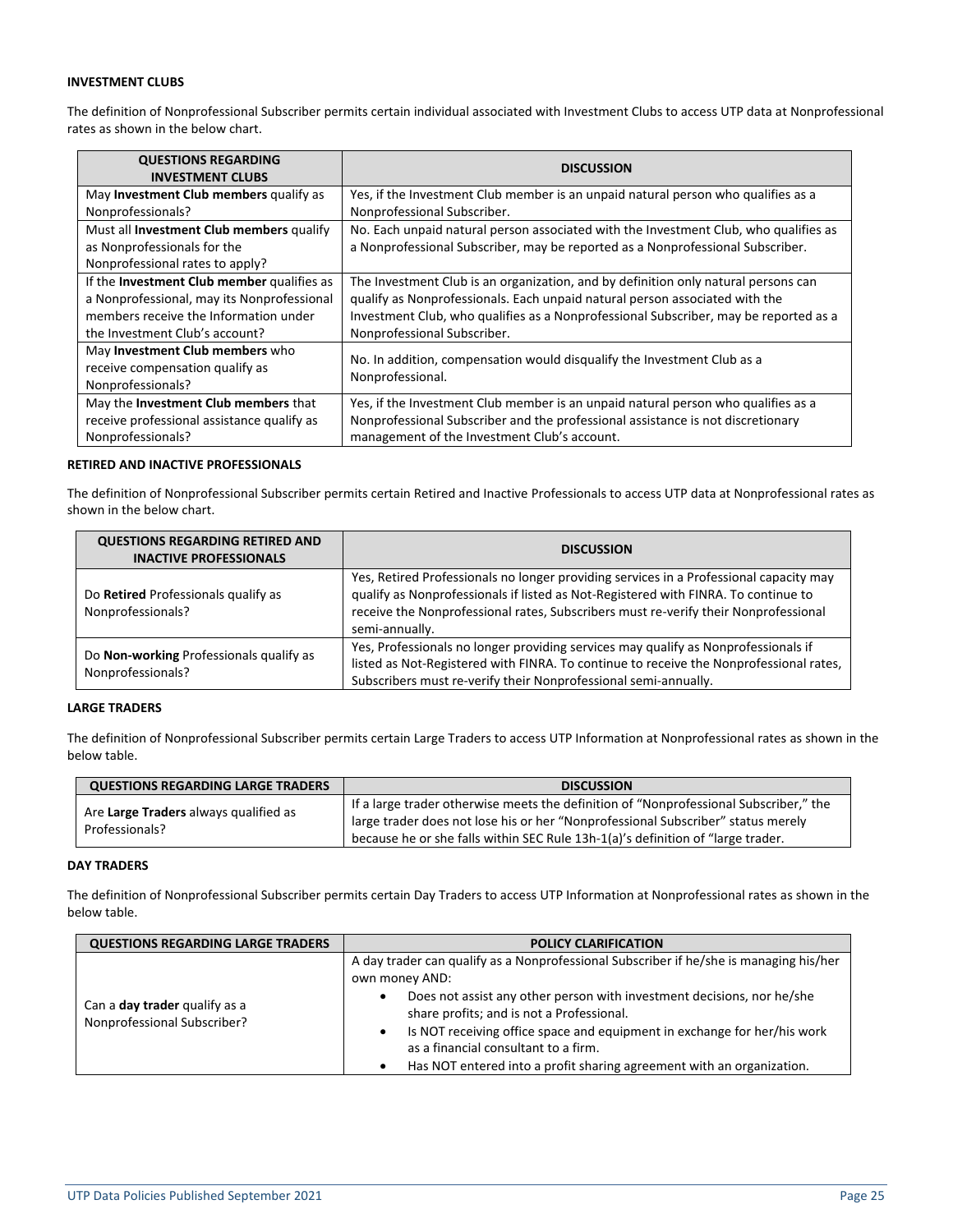## <span id="page-25-0"></span>MARKET DATA REVIEW POLICY

## **MARKET DATA REVIEW POLICY OVERVIEW**

Comprehensive Audits, as defined in the Vendor Agreement, or "Market Data Reviews" of Vendors are conducted on a regular basis. The purpose of the program is to ensure that Vendors are complying with the terms and conditions of their Agreement. Vendors are reviewed to verify that they are in compliance with the Vendor Agreement and the UTP Data Policies. Market Data Reviews will cover a Vendor's market data infrastructure for a three-year time period preceding the date of the Market Data Review. Vendors should review the Market Data Review [Checklist](#page-25-1) and [Market Data Review Agenda](#page-26-0) to prepare for the review.

In addition, the program provides Vendors with the opportunity to meet to discuss current and proposed UTP Level 1 Information usage. During each review, Vendors need to demonstrate its current data entitlement systems, usage reporting procedures and data display.

The program is administered by UTP Plan Administration. The Market Data Review Team generally consists of at least one compliance specialist. Vendors will be contacted approximately one month in advance to schedule a meeting time, which will be confirmed in a letter, along with a tentative agenda for the meeting.

As per the Vendor Agreement, a Vendor's liability for underreporting, underpaying or other financial non-compliance will extend over a threeyear time period prior to the date of the Market Data Review. Furthermore, any liability for underreporting, underpaying or other financial noncompliance will result in interest charges applied to all resulting invoice adjustments or back billing.

#### **FOLLOW-UP PROCEDURES**

Within two weeks of the review, Vendors will receive a follow-up letter to the firm summarizing its findings. The letter will outline any outstanding items and the follow-up actions that are required of the firm. Vendors must respond in writing to any outstanding items by the deadline date stated in the letter.

## <span id="page-25-1"></span>**MARKET DATA REVIEW CHECKLIST**

To facilitate the Market Data Review process, it is recommended that Vendors have the required documentation available for the Market Data Review team's inspection at the beginning of the meeting:

#### **FOR INTERNAL AND EXTERNAL VENDORS:**

- A system-generated list of all controlled Internal and External Subscribers both Professional and Nonprofessional for each product utilizing the Information, sorted to facilitate cross-reference to monthly usage reporting.
- Vendors are required to provide Subscriber's information using UTP's Nonprofessional data template as part of the compliance review of Nonprofessional subscribers. Please clic[k here](http://www.utpplan.com/DOC/UTP_Pro_NonPro_Template.xlsx) to download the required template
- A list of all administrative, developmental or other non-billable Subscribers with access to Real-Time Information, including Subscriber name, company, department and reason for the special data entitlement.

#### **FOR VENDORS PROVIDING DATA TO EXTERNAL SUBSCRIBERS**

- A demo logon and URL address for internet-based Systems to be provided **prior to the actual review**.
- By request, copies of current marketing and promotional materials, user guides and customer price lists for all products and services containing the Information.
- By request, a copy of a current invoice register or copies of individual customer invoices.
- A copy of a current invoice register or copies of individual customer invoices.

#### **FOR VENDORS PROVIDING DATA TO DATA FEED RECIPIENTS:**

- A system-generated list of all UTP Real-Time and Delayed Data Feed Recipients.
- An overview of the process used to authorize new Data Feed.
- A copy of the Data Feed specifications for the retransmission of UTP Level 1 Information.

#### **FOR VENDORS PROVIDING DATA ON PER QUERY SYSTEMS:**

- A detailed written description of the per-quote counting mechanism
- A copy of the report that totals the quotes distributed each month, including a detailed breakdown by listing market and access time of recently distributed quotes.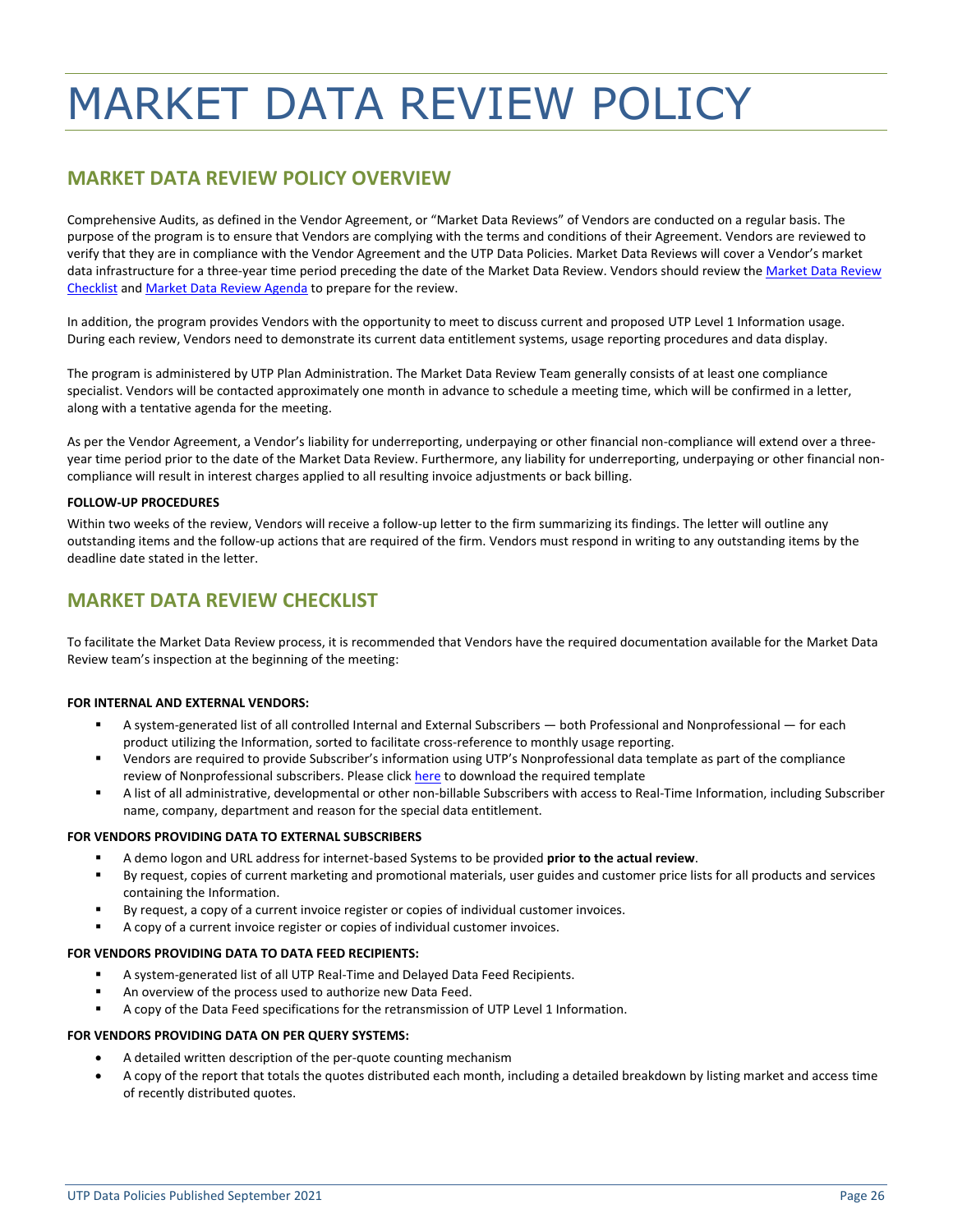### <span id="page-26-0"></span>**MARKET DATA REVIEW AGENDA**

#### **COMPANY OVERVIEW:**

- General discussion of the Vendor's history, subsidiaries and partnerships, current business focus, customer base and major competitors
- Discussion of any related third-party software providers

#### **PRODUCT OVERVIEW:**

Description of each product which offers the Information, including the provider of the data, the Real-Time and Delayed services offered and current populations

#### **TECHNICAL OVERVIEW:**

- High-level discussion of how the firm receives and distributes UTP Level 1 Information
- Review an updated System Description which reflects the Vendor's current systems

#### **ENTITLEMENT SYSTEMS:**

- High-level discussion of how the Vendor controls access to information for each product
- Review records reflecting the entitlements for all Subscribers, including Data Feed Recipients, receiving services through online entitlement access or through system-generated reports

#### **DEMONSTRATION OF PRODUCT FOR DISPLAY PURPOSES:**

- Demonstration of systems and services for the accurate display of Information
- Verification of a proper delay message if the firm provides Delayed Information

#### **DEMONSTRATION OF ENTITLEMENT SYSTEMS:**

- Demonstration of Real-Time entitlement/disentitlement of Subscribers and Data Feed Recipients, and the process to add a new Subscriber/Data Feed
- **•** For per-query usage, a demonstration of the counting mechanism, including verification

#### **RECONCILIATION ACTIVITIES:**

- Review Subscriber Agreements process
- Review a report listing all of the Vendor's customers
- Access to Subscriber billing records (e.g. invoices) for comparison of entitlement, reporting and billing terminal counts on a locationby-location basis a
- Review Nonprofessional Subscribers and verify that these are within the definition of a Nonprofessional
- Reconciliation of a report from the Vendor's entitlement system to the monthly usage reporting submitted

#### **CLOSING MEETING:**

▪ Discussion of outstanding items to be corrected and detailed in follow-up letter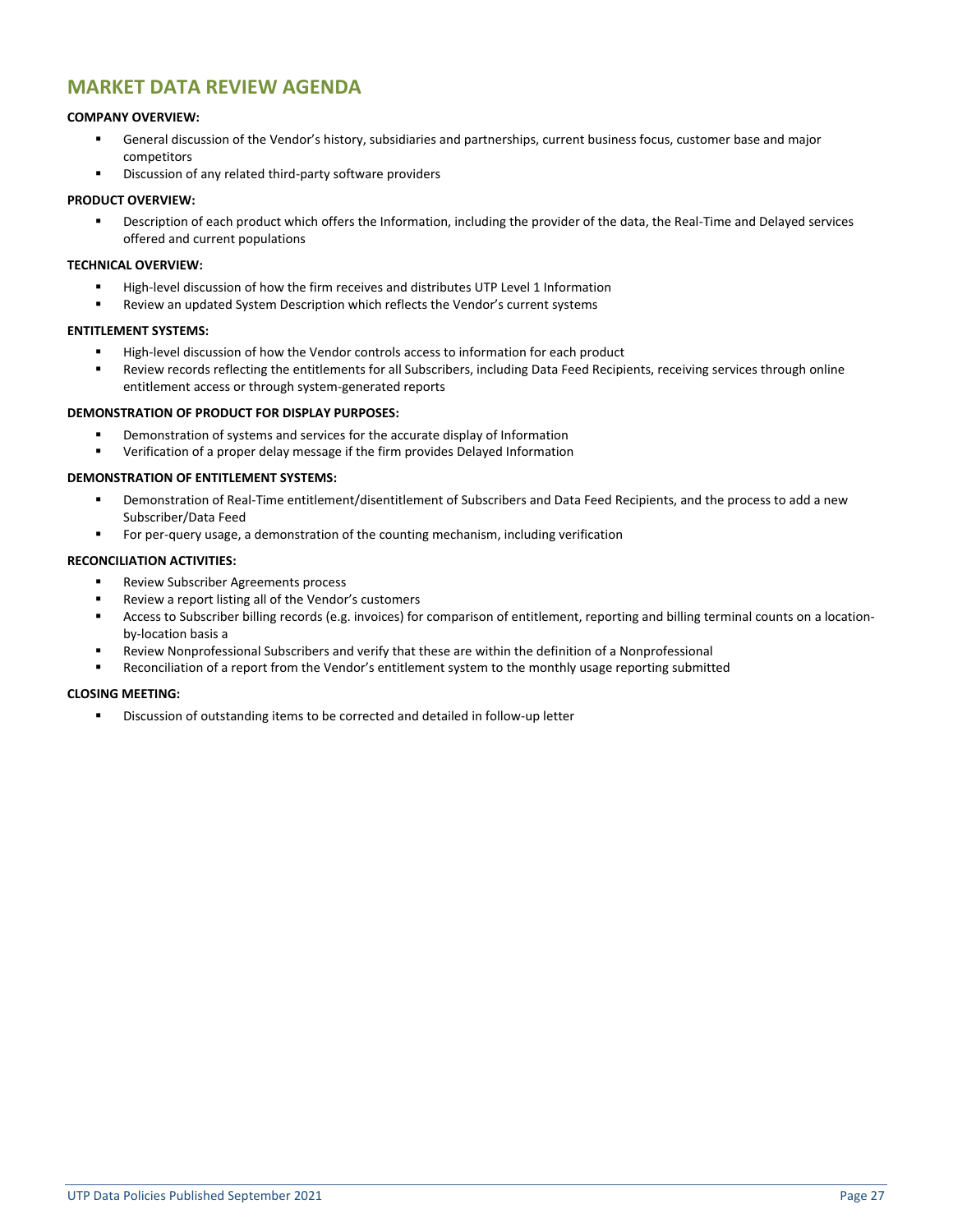## <span id="page-27-0"></span>NON-BILLABLE DATA POLICIES

## <span id="page-27-1"></span>**REAL-TIME VOLUME ONLY DATA POLICY- EXTERNAL USE**

Vendors are permitted to distribute each issue's Real-Time volume information which may be provided along with Delayed Last Sale Information or Delayed Quotation information at no additional charge. Derived Real-Time Volume Data that is based on a single security is also not fee liable. Vendors must display a Consolidated Volume Message when displaying Consolidated Volume, either Real-Time or Delayed, alongside non-UTP Level 1 Last Sale and Quotation Information. For details, please refer the Display Policy.

## <span id="page-27-2"></span>**TRIAL/DEMONSTRATION POLICY- EXTERNAL USE**

It is understood that Vendors may provide trial or demonstration access to Subscribers as part of the marketing process. This policy outlines the administrative requirements for such temporary External Subscribers. For UTP Information, Vendors are allowed to provide Real-Time data via trial or demonstration units to a limited number of Subscribers located **outside the Vendors' premises** for a limited amount of time. This option is to be used strictly for trial and demonstration purposes and may not be used by Subscribers to receive discounted rate of service. This policy does not apply to Data Feed products/Data Feed Recipients. **Subscriber Agreement Administration**: Vendors must adhere to th[e Subscriber](http://www.utpplan.com/DOC/SubAgreement.pdf)  [Agreement](http://www.utpplan.com/DOC/SubAgreement.pdf) for all Real-Time External Subscribers, including trial and demonstration usage.

Vendors must comply with each of the following requirements to offer UTP Level 1 Service on a trial basis:

- Number of Units: At any given time, a Vendor's total number of demonstration Devices cannot exceed the greater of (a) 200 units, or
	- (b) 2% of a Vendor's total reported UTP Level 1 population.
- Duration: Demonstration usage may not exceed more than two months in duration. In addition, a particular Device can only be granted UTP Level 1 demonstration status once in its "lifetime."
- Terminal Eligibility Provisions: Vendors may only provide this free trial to a specific individual once. A terminal currently receiving UTP Level 1 data is not permitted to be converted to a demonstration terminal in order to avoid payment of the service fee.
- Monthly Usage Reporting: Upon request, the Vendor must provide a report listing all trial units currently in use. Upon request and at Market Data Reviews, Vendors must provide a report listing all free trials utilized during the preceding three years.

## <span id="page-27-3"></span>**NEWS MEDIA & PUBLIC DATA POLICY- EXTERNAL USE**

To claim any of the following waivers/clarifications, Vendors must, prior to providing any bona fide news story, print media, or public distribution, contact UTP Plan Administration to ensure that the Vendor's Service satisfies this exemption.

|                                                                              | As a service to news agencies, Real-Time bona fide news stories on Controlled Products may be exempt<br>from monthly Subscriber fees. Prior to providing any news service, the news agencies must contact UTP<br>Plan Administration to ensure that the news media product satisfies this exemption.                                                                                                                                                                                       |
|------------------------------------------------------------------------------|--------------------------------------------------------------------------------------------------------------------------------------------------------------------------------------------------------------------------------------------------------------------------------------------------------------------------------------------------------------------------------------------------------------------------------------------------------------------------------------------|
| <b>NEWS MEDIA POLICY -</b><br><b>FEE WAIVER</b>                              | A bona fide news story is a written or electronic message that includes information other than Real-Time<br>quotes, trades and and/or volume Information. Each bona fide news story must contain at least two<br>sentences related to the associated included Real-Time quote, trade and and/or volume Information.<br>** Display of information in the public internet, online news and information services does not qualify as<br>a bona fide news story, unless specifically approved. |
| <b>PRINT MEDIA POLICY -</b><br><b>FEE CLARIFICATION</b>                      | Vendors may publish End-of-Day and Historic Information in print media, without restriction on further<br>redistribution of Information, subject to the terms of the Vendor Data Agreement, the Delayed Data<br>Policy and the Data Administation Policy.                                                                                                                                                                                                                                  |
| <b>PUBLIC AREA DISPLAY -</b><br><b>SUBSCRIBER AGREEMENT</b><br><b>WAIVER</b> | Vendor may display the Information in public area [not a: trading floor, area, or business setting] as<br>advertisements, either in the open air or in premises open to the public. Recipients of Information via<br>Public Area Displays shall not be considered Subscribers and are not required to execute Subscriber<br>Agreements. The waiver of the Subscriber Agreement requirement does not limit the Vendor's<br>indemnification obligations as per the Vendor Agreement.         |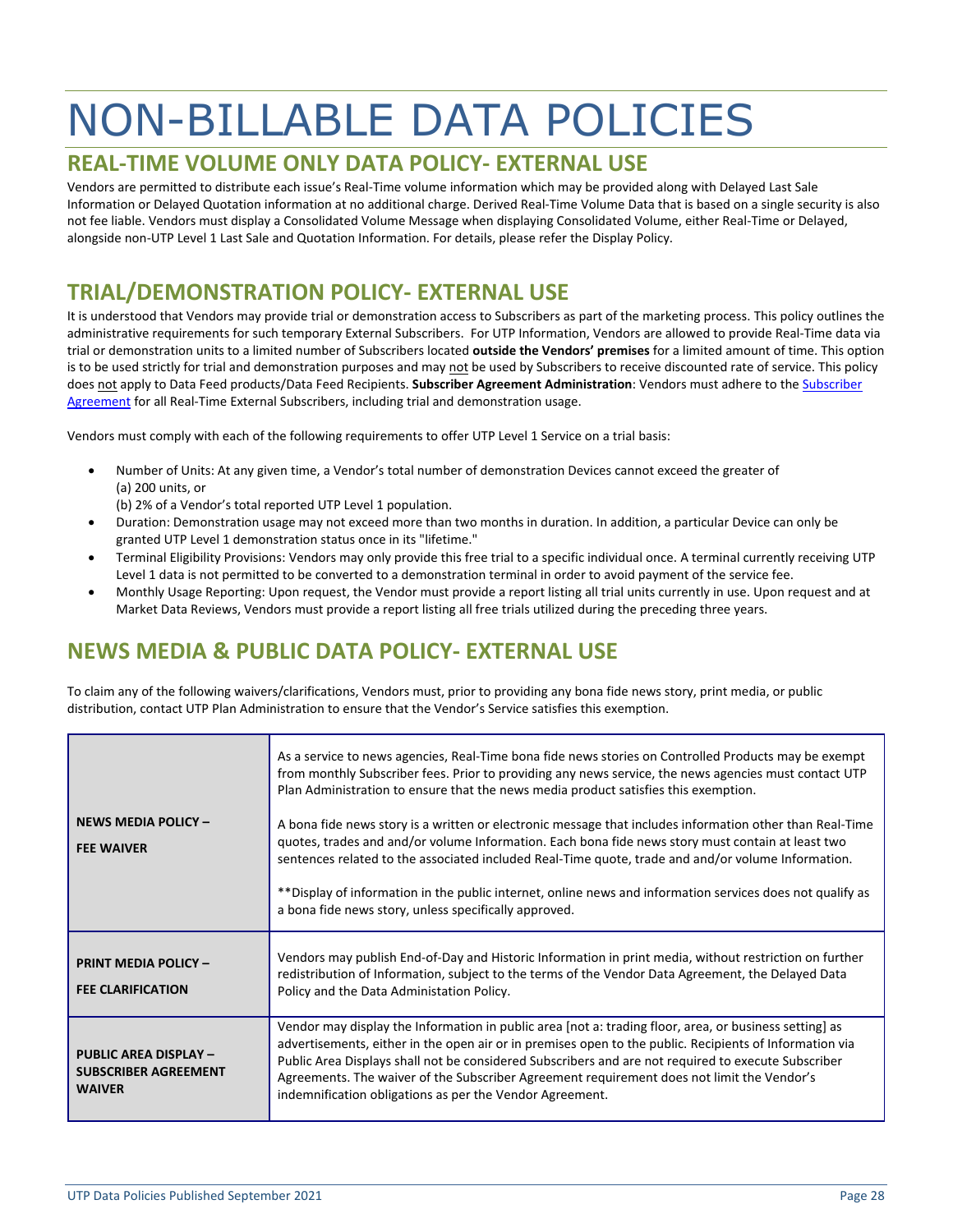## <span id="page-28-0"></span>**ACADEMIC WAIVER POLICY- EXTERNAL USE**

Academic waivers of UTP Level 1 Service fees are offered to qualifying accredited academic institutions as high value is placed on research and educational instruction at the university level. Colleges and universities and similar accredited academic institutions may apply for a waiver of fees associated with usage by students and professors in research facilities or in the classroom environment. The Academic Waiver helps offset costs to those that qualify.

The Academic Waiver Policy does **not** cover the following uses of data:

- vocational education
- university endowment programs
- unaccredited academic institutions
- in support of actual securities trading
- external distribution of the data, off-site distribution of the data

Note, waivers are not provided directly to students and the policy does not cover Academic Institution/Vendor's access or telecommunications charges. In addition, contractual or administration policies are not waived for academic institutions; institutions are still required to execute the appropriate Agreements.

| <b>INTERROGATION</b><br>DEVICE/DEVICE/<br><b>CONTROLLED PRODUCT</b><br><b>ACCESS</b><br>[VIA A VENDOR] | To obtain access via a Vendor-controlled device/stand-alone terminal, the academic institution must execute<br>a Subscriber Agreement with its Vendor/data provider. Vendor are to ensure that the Academic Waiver is<br>administered correctly, must report the number of Subscribers/Devices/Accesses each month under a non-<br>billable product code, and is liable for any underreporting.                                                                                                                                                                                                                                                                                                                                                                                              |
|--------------------------------------------------------------------------------------------------------|----------------------------------------------------------------------------------------------------------------------------------------------------------------------------------------------------------------------------------------------------------------------------------------------------------------------------------------------------------------------------------------------------------------------------------------------------------------------------------------------------------------------------------------------------------------------------------------------------------------------------------------------------------------------------------------------------------------------------------------------------------------------------------------------|
| <b>DATA FEED APPROVAL</b><br><b>PROCESS</b><br>[VIA A VENDOR]                                          | To obtain access via a Data Feed or to receive a file containing UTP data, the academic institution must<br>complete and submit the Vendor Agreement for approval prior to initiation of service. Data Feed waiver<br>requests are considered on a case-by-case basis. The academic institution program sponsor should submit a<br>written request to UTP Plan Administration. The request must be printed on letterhead and include the<br>following information:<br>Name and description of the academic program<br>Company and contact name of the academic institution [Data Feed Recipient]<br>Estimated Number of Subscribers with access to data<br>Approximate number of students and faculty in program<br>Brief description of how UTP Level 1 Information will be used in program |

#### **TO APPLY FOR AN ACADEMIC WAIVER: Please allow two to three weeks for processing.**

**Submit all requests via email to [admin@utpplan.com](mailto:admin@utpplan.com) or mail to:** UTP PLAN ADMINISTRATION c/o The Nasdaq Stock Market, LLC 805 King Farm Boulevard Rockville, MD 20850

## <span id="page-28-1"></span>**SYSTEM MIGRATION POLICY- INTERNAL OR EXTERNAL USE**

Upon request, Vendors in the process of migrating from one System to another may be approved for a fee waiver for multiple Subscribers during the period.

To apply for a fee waiver, please submit the following t[o admin@utpplan.com:](mailto:admin@utpplan.com)

- The start date and end date for the migration period
- The number of Subscribers to be migrated
- Description of the migration project including the name of the entitlement system that the Vendor will utilize (e.g. DACS, Wombat, etc.) and the Display Software name

## <span id="page-28-2"></span>**DISASTER RECOVERY SITE POLICY- INTERNAL USE**

Vendors may activate back-up systems, networks or facilities to be used solely in the event of a primary system outage or natural disaster. In the event of a temporary activation of UTP data due to disaster recovery, any duplicate usage fees will not be charged. Vendor will need to notify the UTP Plan Administrator of such event, and provide details surrounding the activation of any UTP data.